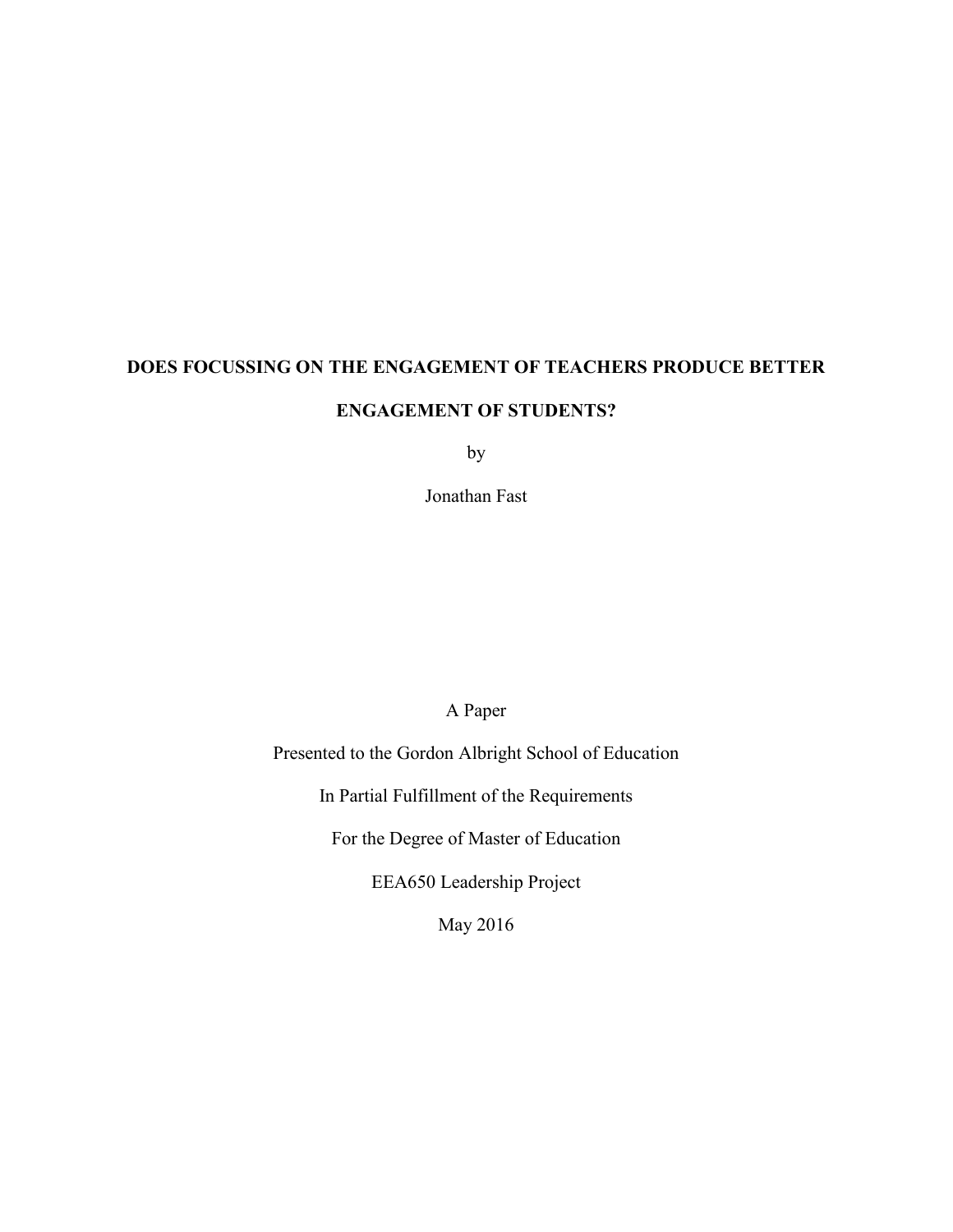**Does Focussing on the Engagement of Teachers Produce Better Engagement of Students?**

APPROVED:

Charles Siste

(Faculty Advisor)

Ardbley

(Principal of Canadian Programs)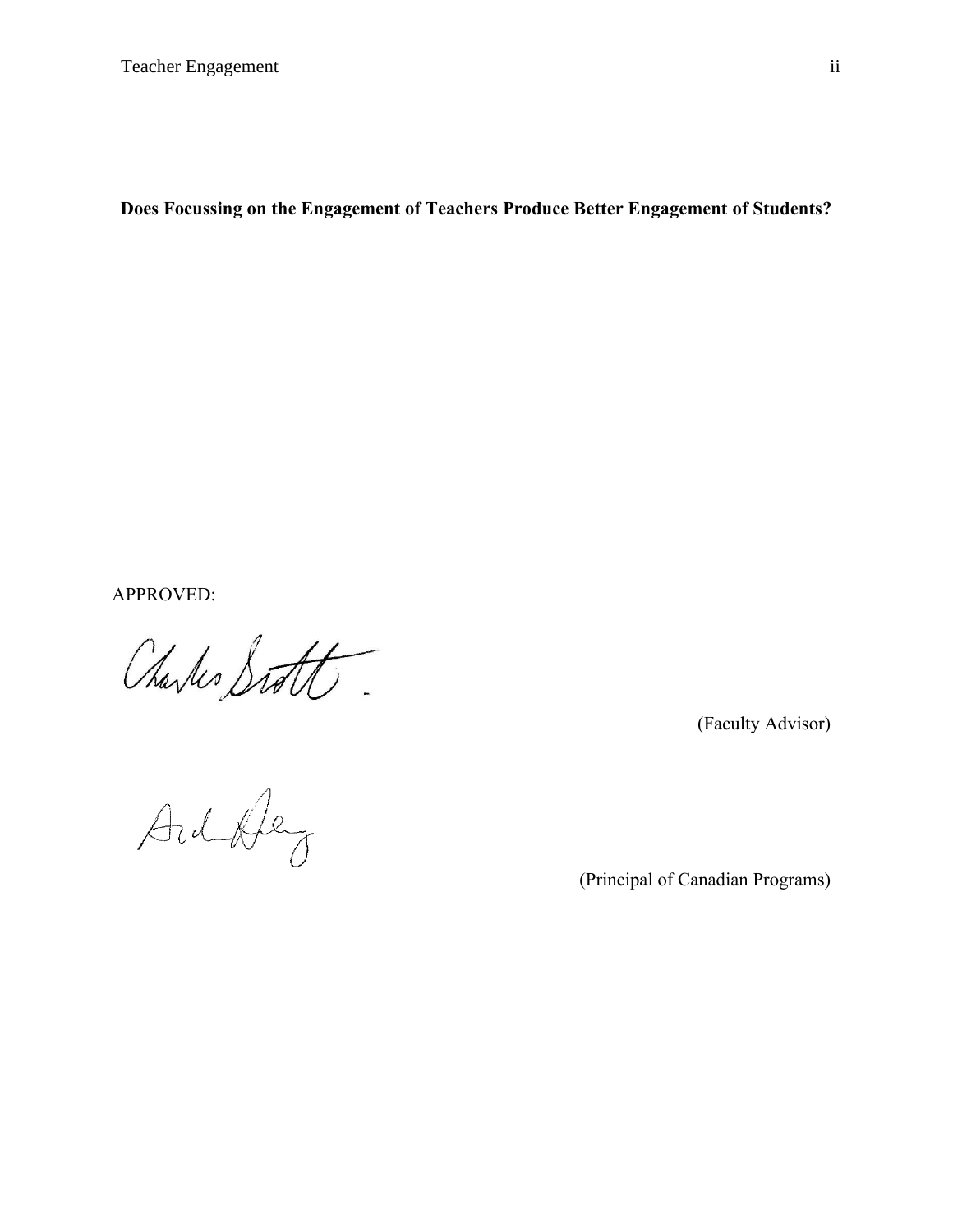### **Dedication and Acknowledgements**

<span id="page-2-0"></span>I dedicate this project to my wife Cynthia. Without you, none of this would have been possible!

I would like to acknowledge Charles Scott, Judy Chapman, Des McKay, and Wendy Rines for their unwavering support they gave me through very tough times. I feel human again!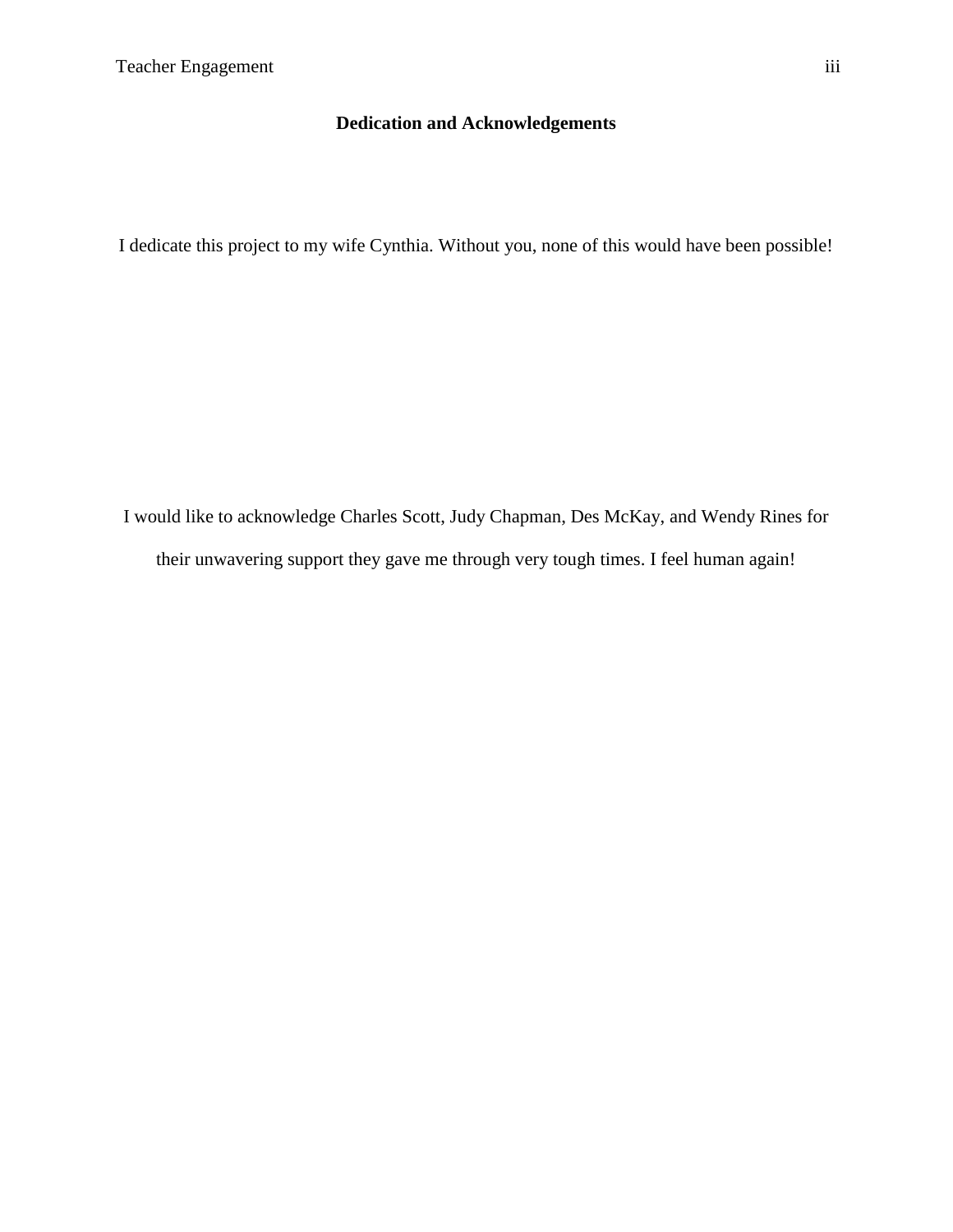#### **Abstract**

<span id="page-3-0"></span>Educational research pertaining to engagement has traditionally been student-focused. There are many techniques (when implemented properly) that are proven to increase the engagement levels of students to their learning, including Project/Problem-Based Learning (PBL), Distributed-Learning, Flipped-Classroom, and other experiential, student-centred initiatives. It is assumed, however, that all teachers are involved in the process of continually creating engaging classrooms. Teachers, like students, can become disengaged in their work for many reasons. Once disengaged, it is difficult to inspire these teachers to go beyond their comfort zone and engage in the process of learning as they once had. I suggest that educational leadership needs to focus their efforts on increasing teacher-engagement which will have a direct impact on the desired outcome of increasing student-engagement. A student who is engaged in their learning has a teacher who is engaged in teaching.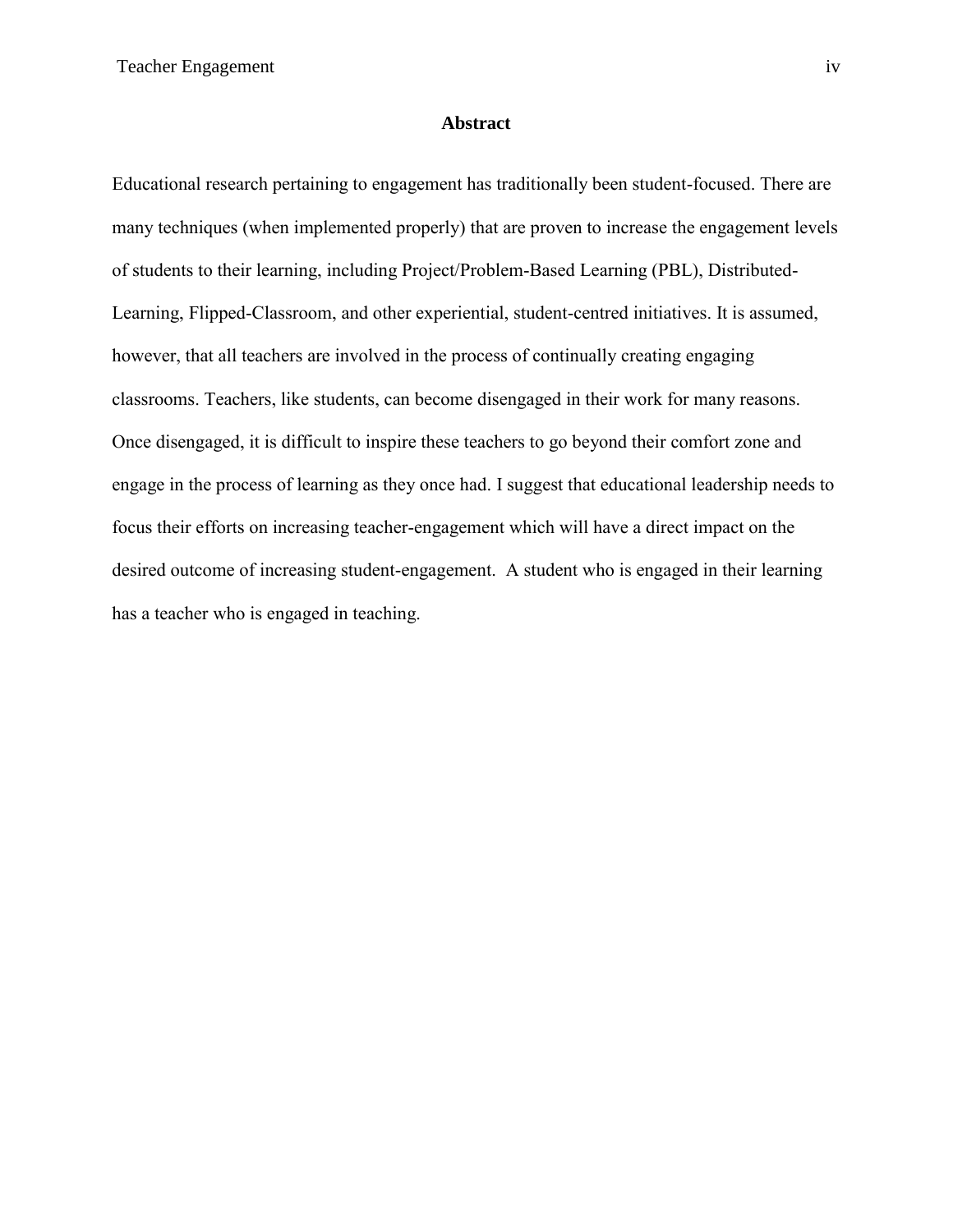### **Table of Contents**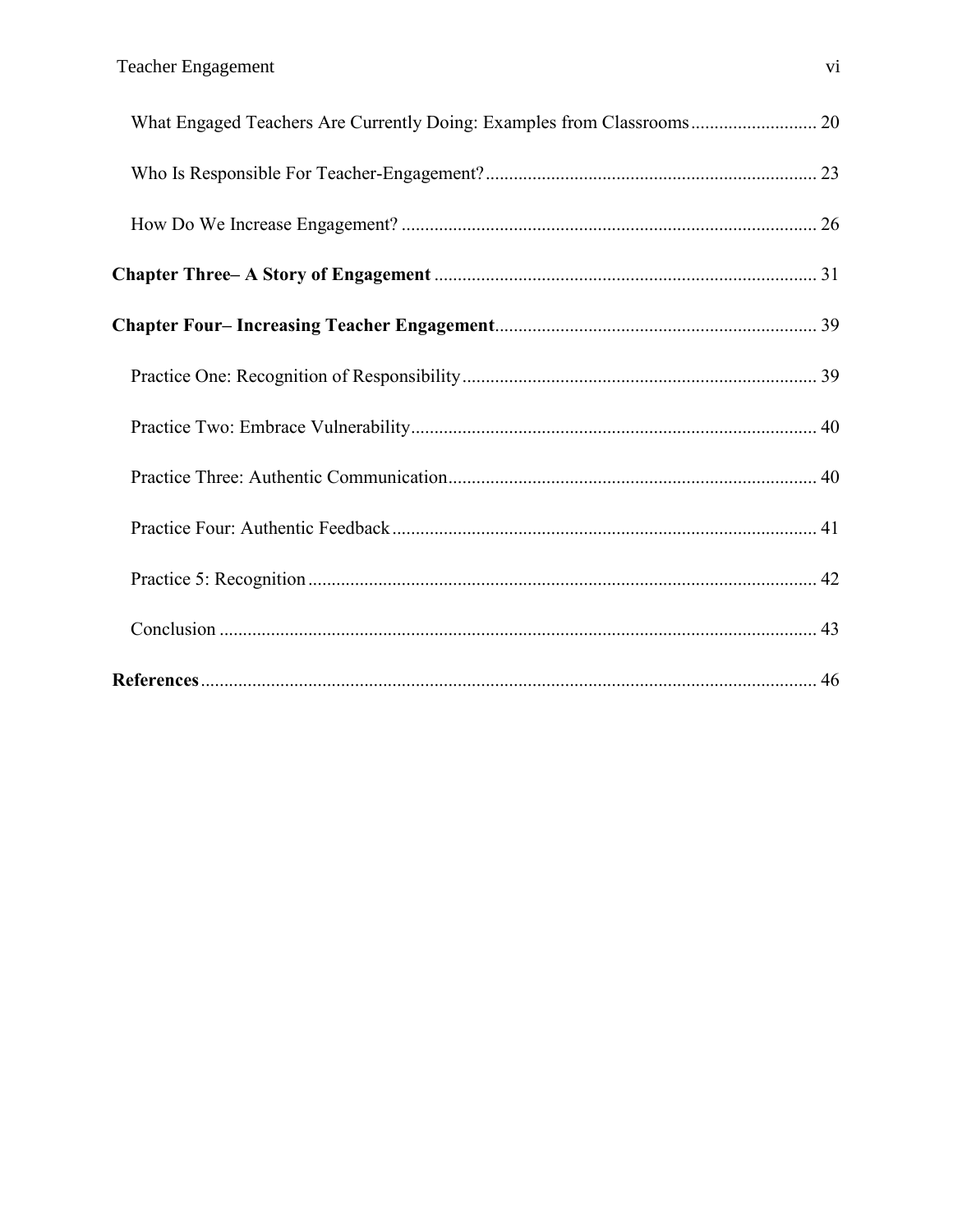### $vii$

## **Table of Figures**

<span id="page-6-0"></span>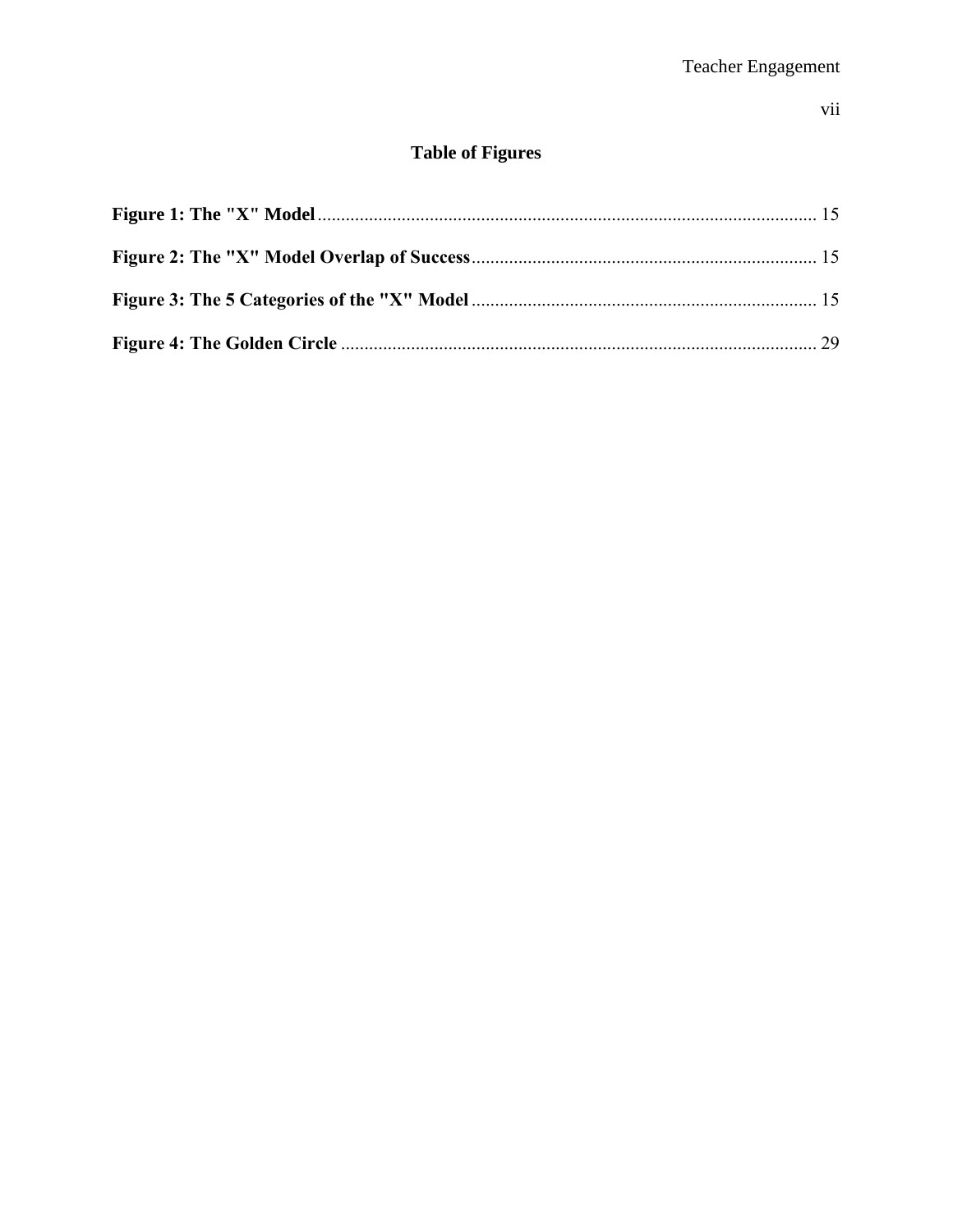# **DOES FOCUSSING ON THE ENGAGEMENT OF TEACHERS PRODUCE BETTER ENGAGEMENT OF STUDENTS?**

### **Chapter 1: Introduction**

### <span id="page-7-1"></span><span id="page-7-0"></span>**Background and Context**

Every person you talk to has a story about a teacher they once had. These stories can range anywhere from attributing personal successes in life to them, to blaming one's lack of success due to what a certain teacher may or may not have done. In every positive story there is some sort of connection to who the teacher was, what he or she believed, and their ability to inspire. In every negative story there is some sort of reference to how boring, uninspiring, or unsympathetic a teacher was perceived to be. These stories are told from people of all ages, whether they are current students or they left the school system fifty years ago. Everyone can remember the names of certain teachers and the personal effect they had. What I find interesting is, in most cases, people who recall a positive story remember the content of specific lessons and make reference to how the teacher "made learning fun". The opposite is true for the negative stories. These people hardly remember any of the lessons and make references to how bored they were, and how they "didn't learn anything". In all the stories however, every person had a personal connection with how the teacher made them feel. These feelings never seem to go away and when these people become parents and their children enter the school system, they influence personal biases towards educators based on their own experiences.

### <span id="page-7-2"></span>**Statement of the Problem**

So what is the difference between the teachers in these stories? Why is it that some teachers have the ability to create great lessons and inspire students beyond expectation no matter what model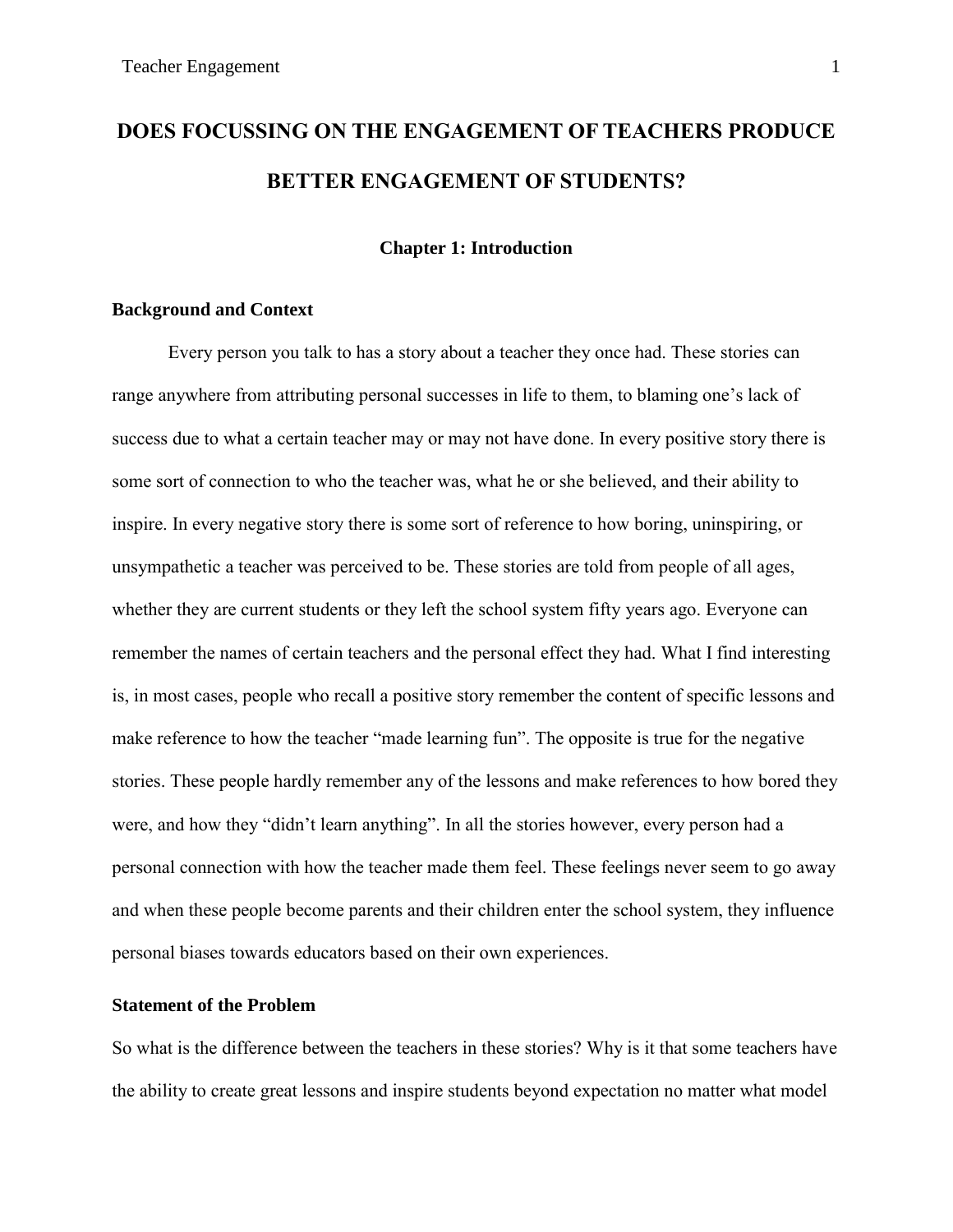of learning they use? And why do these teachers have the ability to do this year after year while other teachers do not seem to have the same positive impact on students over time? All teachers have university training and specialty degrees. They are offered the same access to professional development and resources, and every teacher has the ability to create innovative lessons and inspire learning within their classrooms; so why is it that some teachers get stigmatised as uninspiring, or possibly ridiculed for perceived lack of ability to teach, while other teachers are glorified as innovative educational leaders? Parker Palmer (2010) wrote: "Good teaching does not come from technique. It comes from the identity and integrity of the teacher. If we want to teach well, we must learn more about the human dimensions of our craft" (p. 2). It is prudent to note that there are external factors (social, cultural, economic, and political, etc.) that can be attributed to a teacher's success in the classroom: s an educator I fully understand and recognise the significance of these factors; however, they will not be the focus of this capstone.

### <span id="page-8-0"></span>**The Purpose of this Study**

I believe there is a relatively simple answer to all of these questions that has been documented by educational theorists such as Parker Palmer (2010). The difference between a perceived "innovative and inspiring" teacher, and one who is not has nothing to do with one's abilities; rather, it is connected to the level of engagement a teacher has to their teaching environment and the process of learning: "Bad teachers distance themselves from the subject they are teaching – and in the process, from their students. Good teachers join self and subject and students in the fabric of life" (Palmer, 2010, p. 11). Engagement is the thread that will weave this project together, and the purpose of my project is to examine teacher engagement and the roles it plays in effective, meaningful teaching and learning. I believe engagement is an essential component to "classroom education" as there are so many other avenues of learning that happen outside the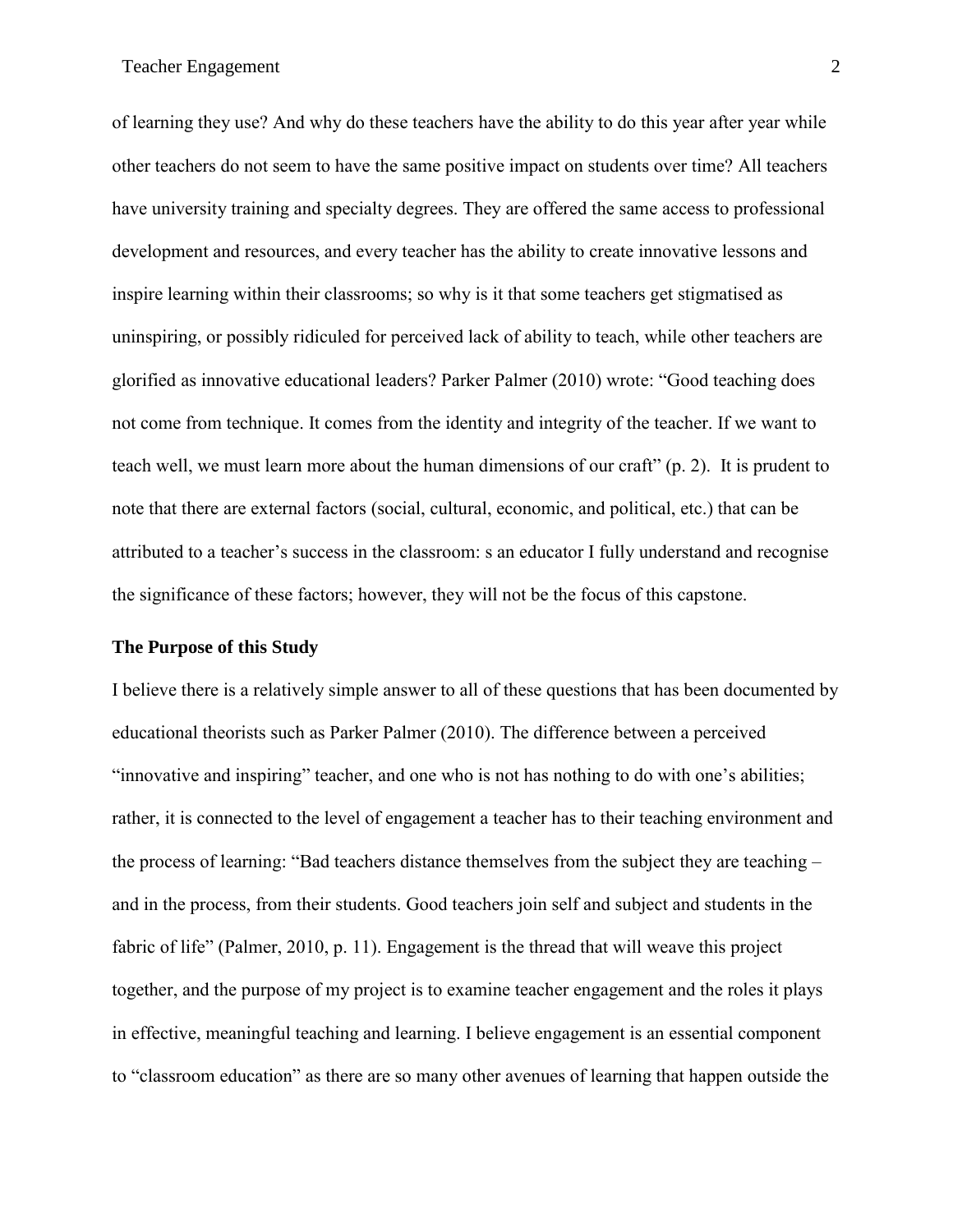classroom that are engaging. If we look at education through the lens of engagement we can start to see some of the differences between the perceived successful/unsuccessful stories.

### <span id="page-9-0"></span>**An Example of Student Engagement**

I have a very real example to illustrate this point. I was recently having a discussion with a colleague who is a teacher in a rural part of British Columbia. We were discussing the levels of student engagement between our schools and I was told a story that enlightened me to what student engagement truly is. In this particular school there is a student who is academically average, but he understands the importance of effort and his need to graduate from high school. He does not believe, however, that the school is offering him anything he needs in order to be successful after graduation. This point resonated with me because it is the student who is now defining the parameters of what he considers "success". My colleague went on to inform me that even though the school has not had any influence on his individual talent, this student will graduate a millionaire. This statement left me surprised and intrigued at the same time. When I inquired as to how, my colleague told me that this student takes videos of himself playing video games and comments while he is playing. He then posts these videos on his own YouTube channel. His channel became so popular with the gaming crowd that he was approached by Coca Cola who wanted to advertise on his channel. In the contract, Coca Cola gives this student ten dollars for every subscriber to his channel. It is Coca Cola's way of finding new ways to advertise in an age where traditional avenues, such as television commercials, are not being viewed by the younger generations. This student (at this present time) has over 100,000 subscribers to his channel. It was an eye-opening moment for me. No longer could I use the phrase "you will not be successful just sitting around playing video games!" My colleague and I continued our discussion talking about what the school did to help or influence this student's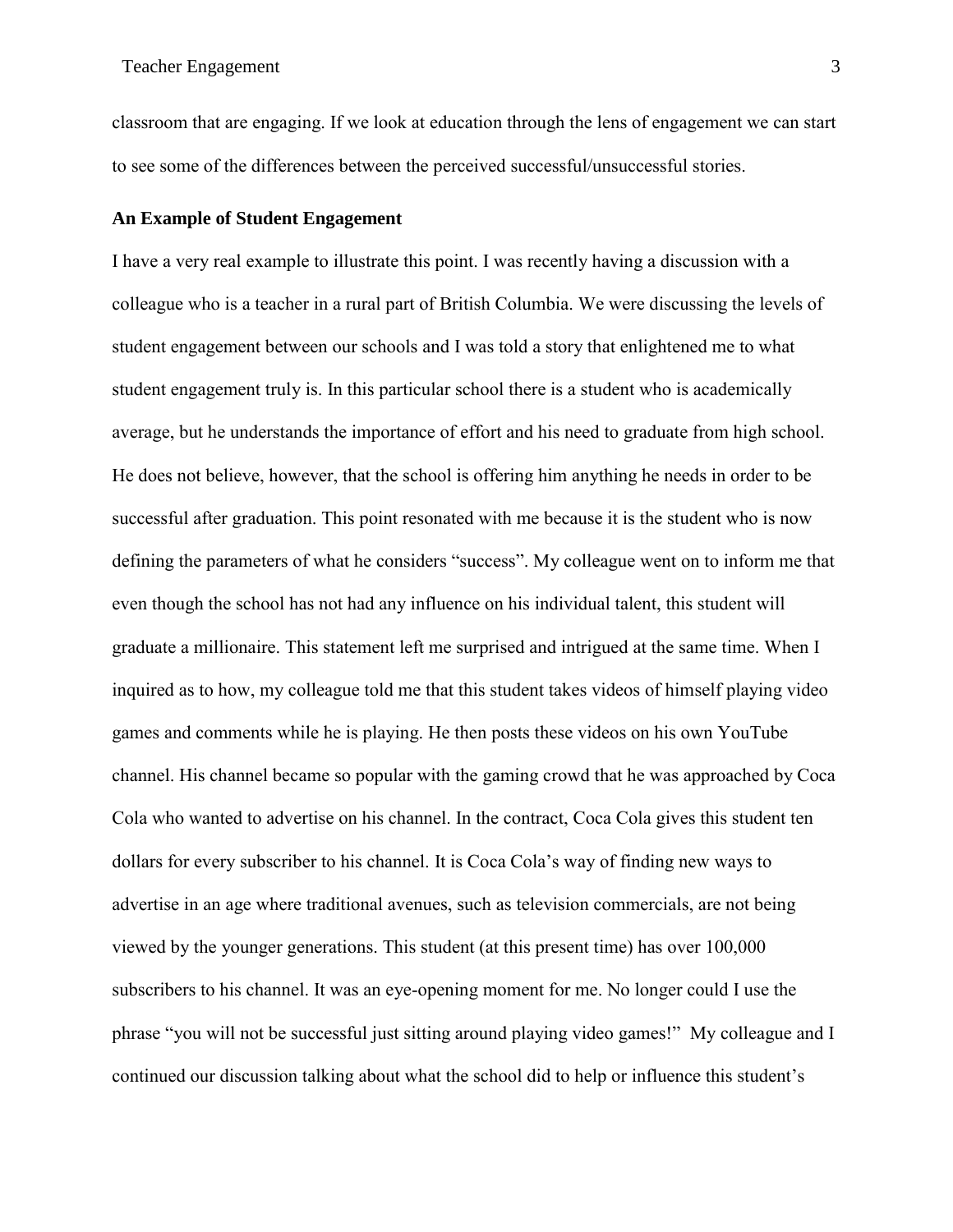success. I immediately thought that it must have a great computer department and the teacher was introducing them to all these different avenues for generating online success. He informed me that there was nothing happening in their school or departments that encouraged this type of innovation. The student himself created the idea of video blogging about the games he liked to play. There was no intention of making money doing it; it was just something that he liked to do and obviously had a talent for verbally communicating his objectives because he had so many people subscribing to listen to him, which Coca Cola recognized as a worth-while investment. He now has plans to expand what he does on his YouTube Channel and essentially create his own "job" after graduation.

This story is an example of engagement from both the student and teacher perspective. The indicated message was that the student was not engaged in the learning opportunities that were offered at his school. He was engaging in opportunities that were happening outside his current educational model. Looking at this story from the opposite angle, we could also make an argument that there was not a teacher who recognized the passion and talent of this individual (Note: there is no indication if there was an opportunity to do so). There could be many reasons for a teacher not recognizing or engaging the student in his talent (lack of understanding of the gaming world, biases about wasted time or effort due to gaming, interests falling outside designated curriculum, etc.) This story created a few questions that piqued my inquiry. What benefits would the student have had if a teacher was able to connect and engage with the student and his talents? How many students' education is similar to this one where they are disengaged from the curriculum and finding avenues of passion outside of school? These are questions I will explore in this paper.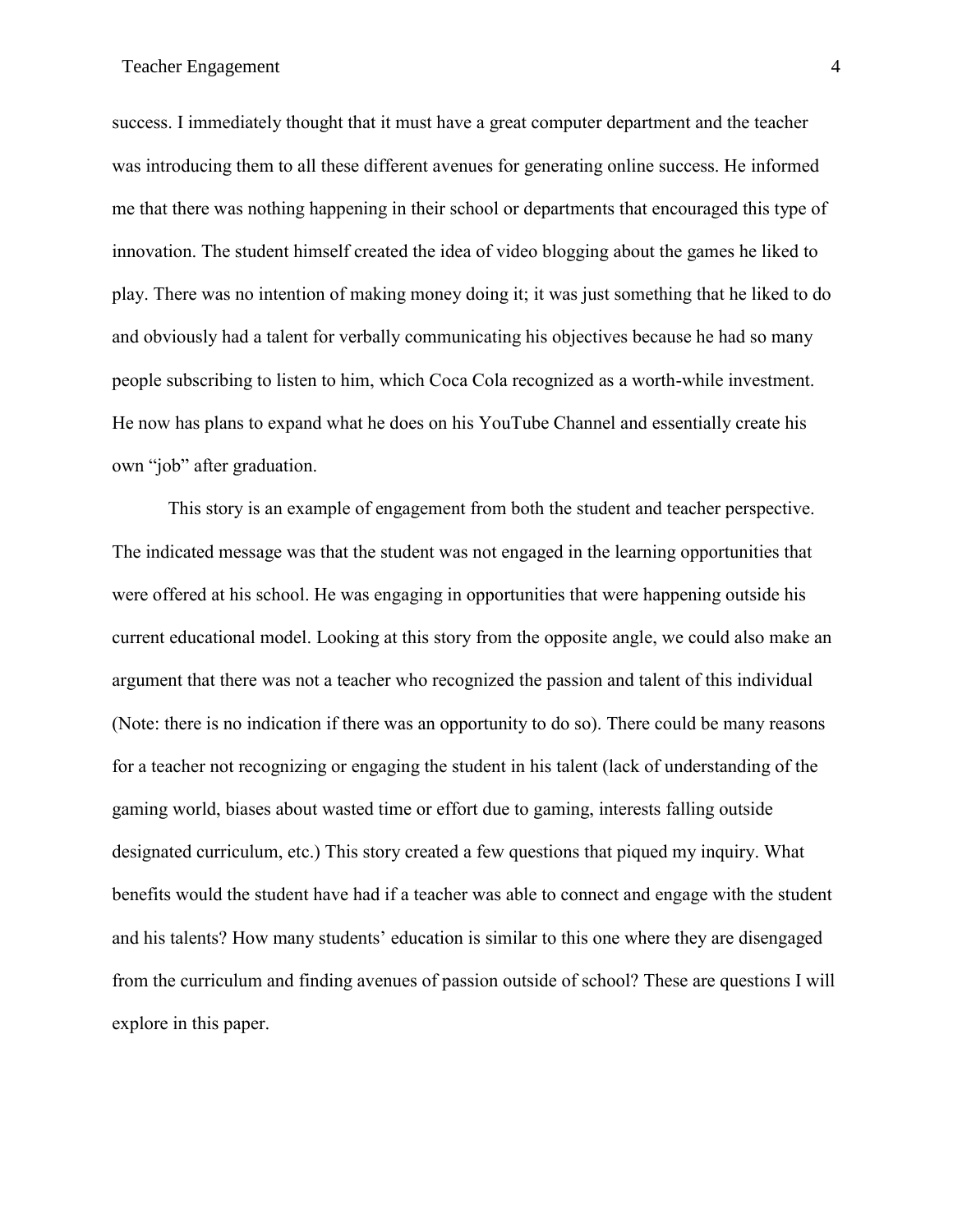### <span id="page-11-0"></span>**The Importance of this Study and Research Question**

21<sup>st</sup> Century pedagogy is predicated on engaging the learner. My understanding of this concept is that we, as educators, are transitioning our paradigm from teaching a student what to learn, to teaching a student how to learn. The Ministry of Education, for the Province of British Columbia, has developed a new curriculum showcasing this new paradigm that will be implemented in September of 2016. In order to accomplish this task, teachers are going to have to morph aspects of their teaching persona. At least a part of their teaching practice is going to have switch from the "keeper and disseminator of knowledge", to the "facilitator of learning". Theoretically, this concept seems both logical and easy to implement in a short time-period with the internet giving us access to all kinds of information at our fingertips and the incorporation of technologies as teaching tools. In reality, the practical implementation of this new strategy is predicated on one thing; the teacher has to be engaged in the process of shifting their paradigm. A teacher who is not fully-engaged, or possibly disengaged, from this process is going to resist the implementation of 21st Century learning and personally justify it for any one of the noted aforementioned reasons. One could conclude from this notion that the level of teacherengagement could have a dramatic effect on student-engagement. The concept of a teacher's level of engagement predicating a student's level of engagement is the backbone of this capstone project. I will look at engagement in its entirety to determine its impact on success by defining what it is and how we create it. My thesis is that teacher engagement is a vital component in the relationship between students and the teacher and that it has a significance influence on the students' learning. To focus this project I will answer the following question:

**Does focussing on the engagement of teachers result in higher engagement of students?**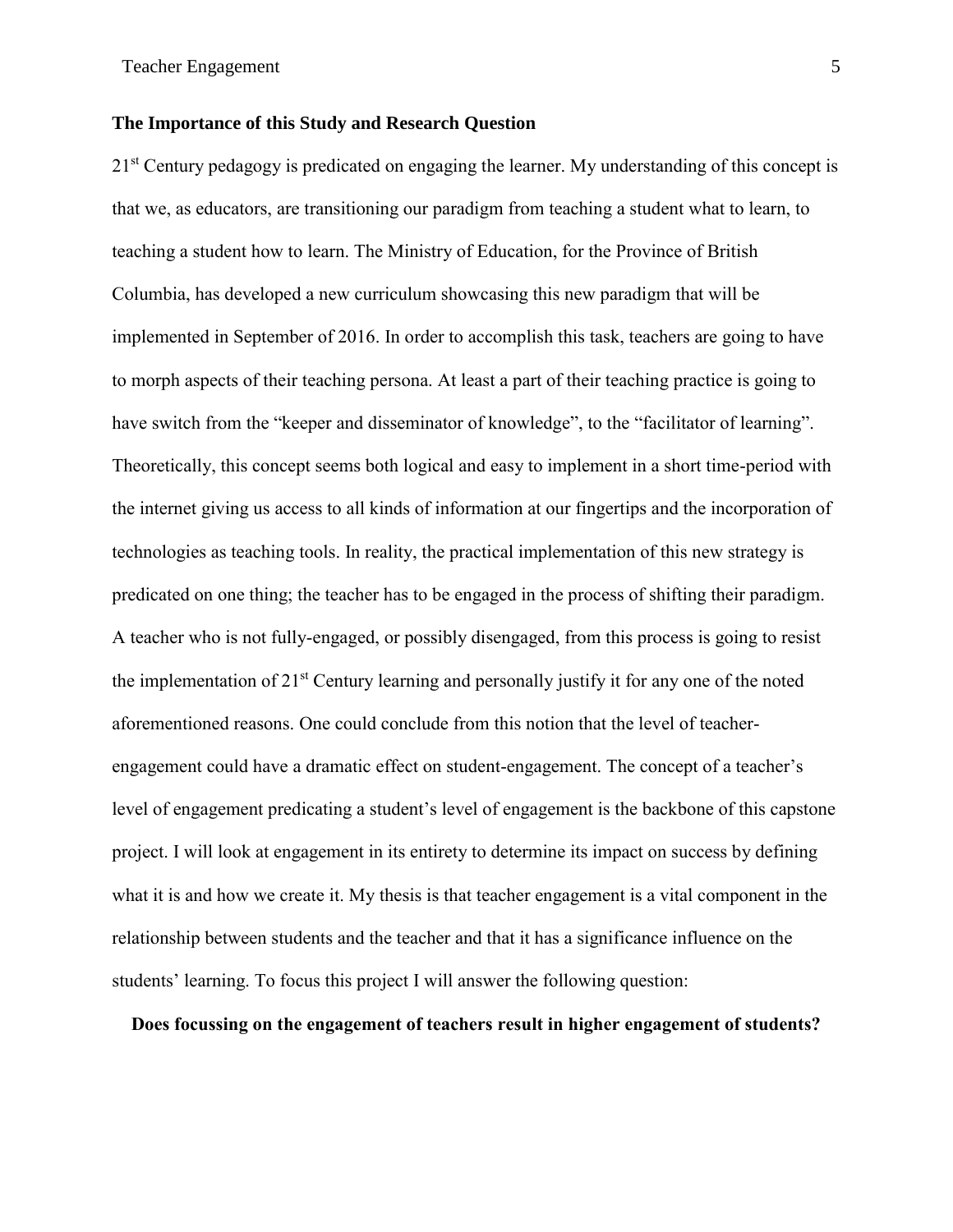### <span id="page-12-0"></span>**Outline of the Paper**

First, I will review the literature on teacher ability, student success and engagement followed by a story of engagement that relates the literature to personal experience. Finally I will make recommendations on how to increase teacher engagement in everyday practice which will have the by-product of increased student engagement.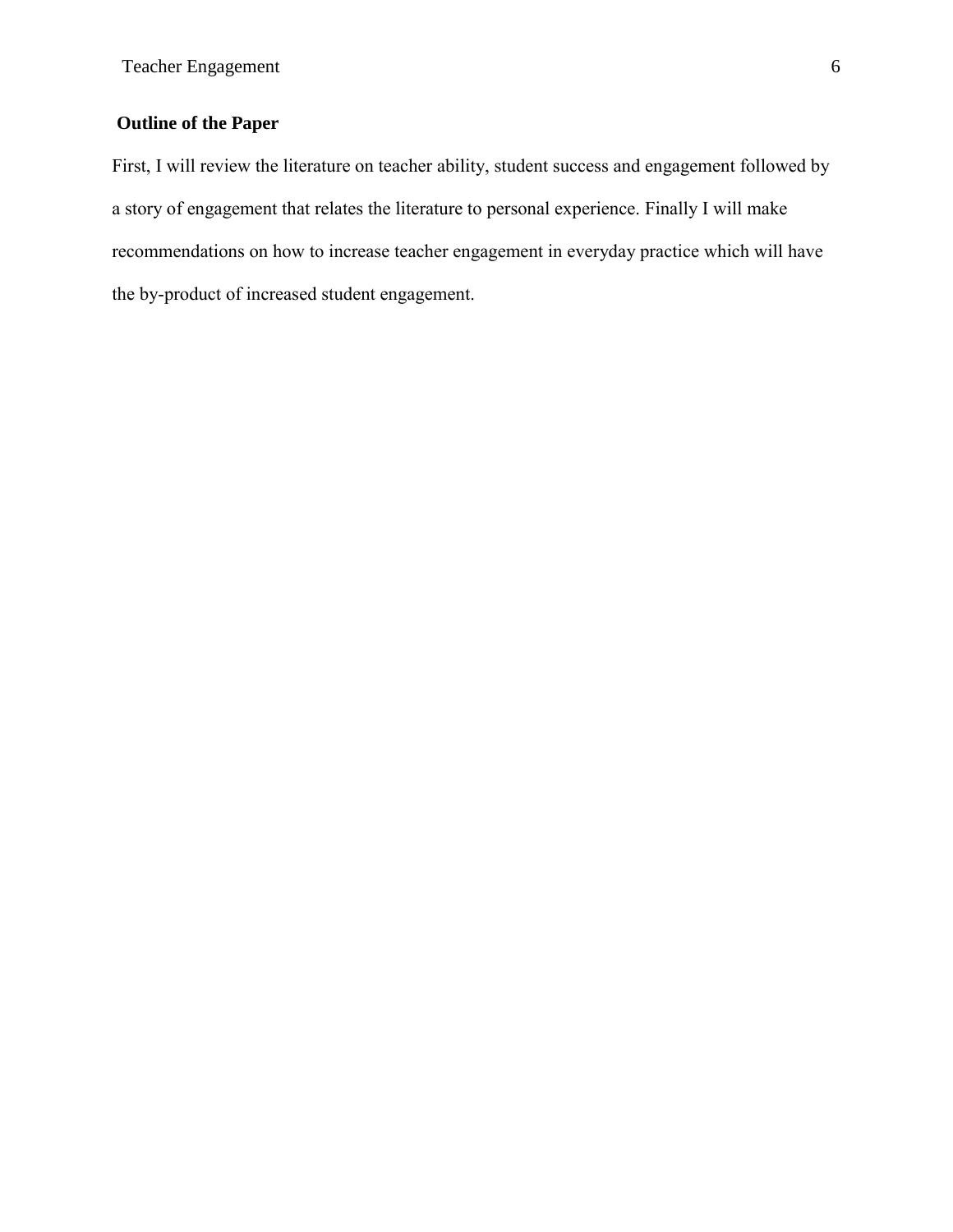### **Chapter 2: Literature Review**

### <span id="page-13-1"></span><span id="page-13-0"></span>**Disclaiming Teacher Ability**

To disclaim the notion of the difference in teachers being connected to one's abilities, we can briefly review the similar access teachers have to skill-building and training. There is over 100 years of educational research defining different models of learning. Examples of this include: Dewey's Model of Learning, Piaget's Model of Learning and Cognitive Development, and Lewinian's Experiential Learning Model (Kolb, 1984). For decades, universities have been producing highly-educated teachers experienced in current pedagogical theories and practice, and in order to practice teaching in British Columbia, a teacher must provide proof of attaining one of these degrees. If all teachers have similar training, then how can we unjustifiably accuse a teacher of being "bad" due to a lack of ability? Most School Districts in British Columbia confirm this notion with their tri-annual teacher evaluations. At the culmination of an evaluation a teacher will receive feedback, based upon his or her abilities, in the form of "Satisfactory" or "Unsatisfactory". This all-encompassing feedback clearly sends the message that teachers who receive a "Satisfactory" (which is almost all) have the same abilities to teach; however, student output is still reminiscent of the Bell Curve with the bulk of the population in the average C, C+, or B range of grades. Also, high-school completion rates average approximately 90% over the last decade (Kozlovic, Sahota, Balzer, Sargeant, & Coulbourn, 2013) which clearly indicates that not all teachers are created equal, just as all students are not created equal; however, recent educational research and theory suggests that the cause of this phenomenon is due to the engagement levels of students. Students are disengaged at school which is having a profound effect on their academic success: "At the high school level, many students are not making a serious personal investment in their learning. School has become only a process that they need to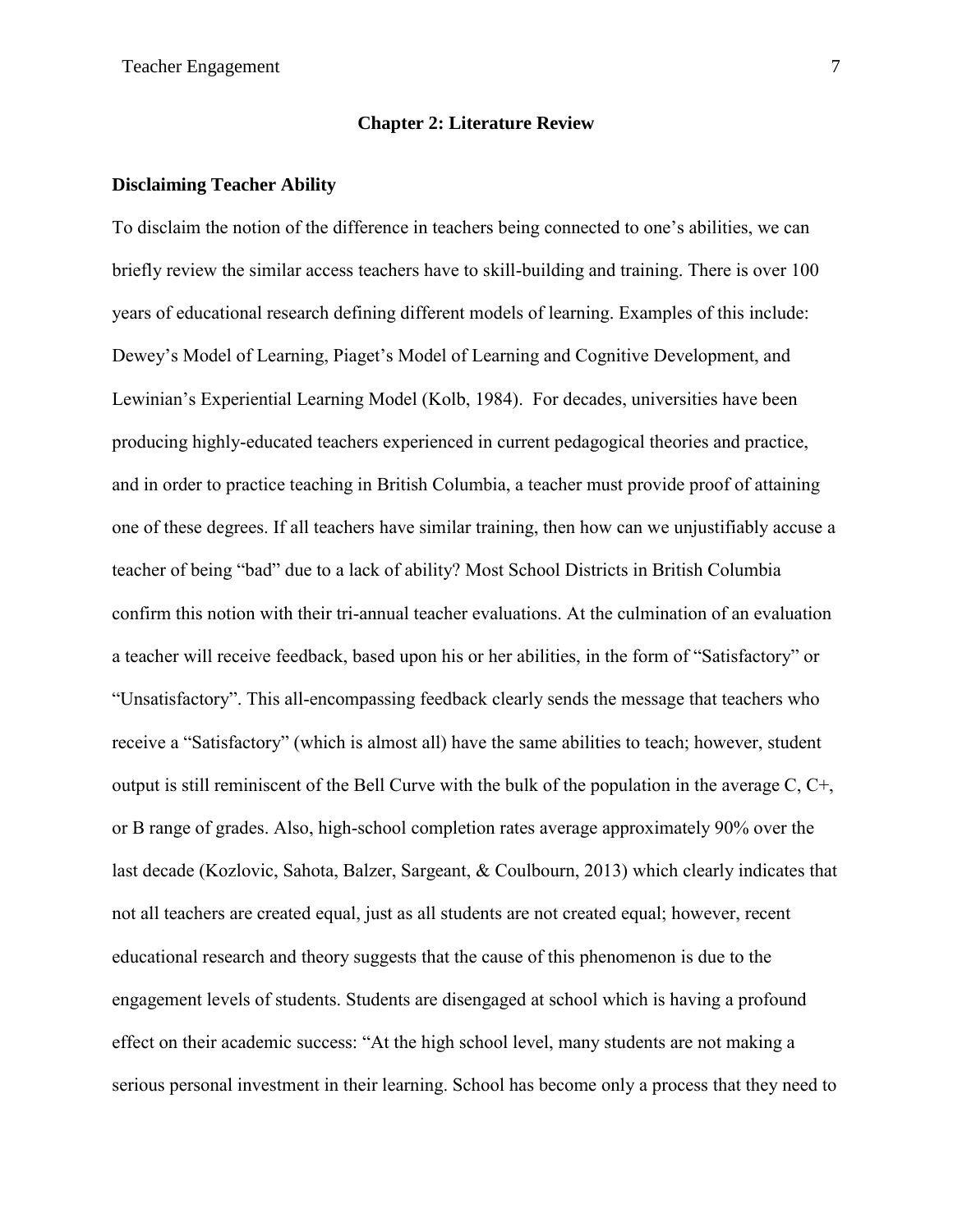go through to get to the next stage in their lives (Kozlovic et al., 2013, p. 2) School Districts and individual schools recognise this problem and have been, or currently are, developing action plans (Kozlovic et al., 2013) for increasing student-engagement for overall student-success. These action plans make perfect sense philosophically as they are predicated on educational research by Willms, Friesen, & Milton (2009) where they define engagement as "the extent to which students identify with and value school learning outcomes, have a sense of belonging at school, participate in academic and non-academic activities, strive to meet the formal requirements of schooling, and make a serious personal investment in learning". These action plans can be summarized with the equation:

### *Increased Student Engagement = Increased Student Success*

### <span id="page-14-0"></span>**Student-Success and Student-Engagement**

The product of the equation is student-success. Any educator will tell you that the reason they got into teaching was to make a positive impact on success of students (as it certainly was not for the money!). The problem with the term "student-success" is that there is no clear definition of what success is. As well, just as teachers have external factors that can impact their classroom, students also have similar (if not greater) external factors that will determine what success looks like for them. Some students come from broken homes and success to them is actually getting to school every day. At the other end of the spectrum a student may have goals of an Ivy League scholarship and success means retaining a 99% academic average. I believe student-success is a qualitative analysis; however, I understand there needs to be quantitative data in order to assess whether or not engagement is a factor of student success. For the purposes of this paper the reader can assume student-success is related to the quantitative data regarding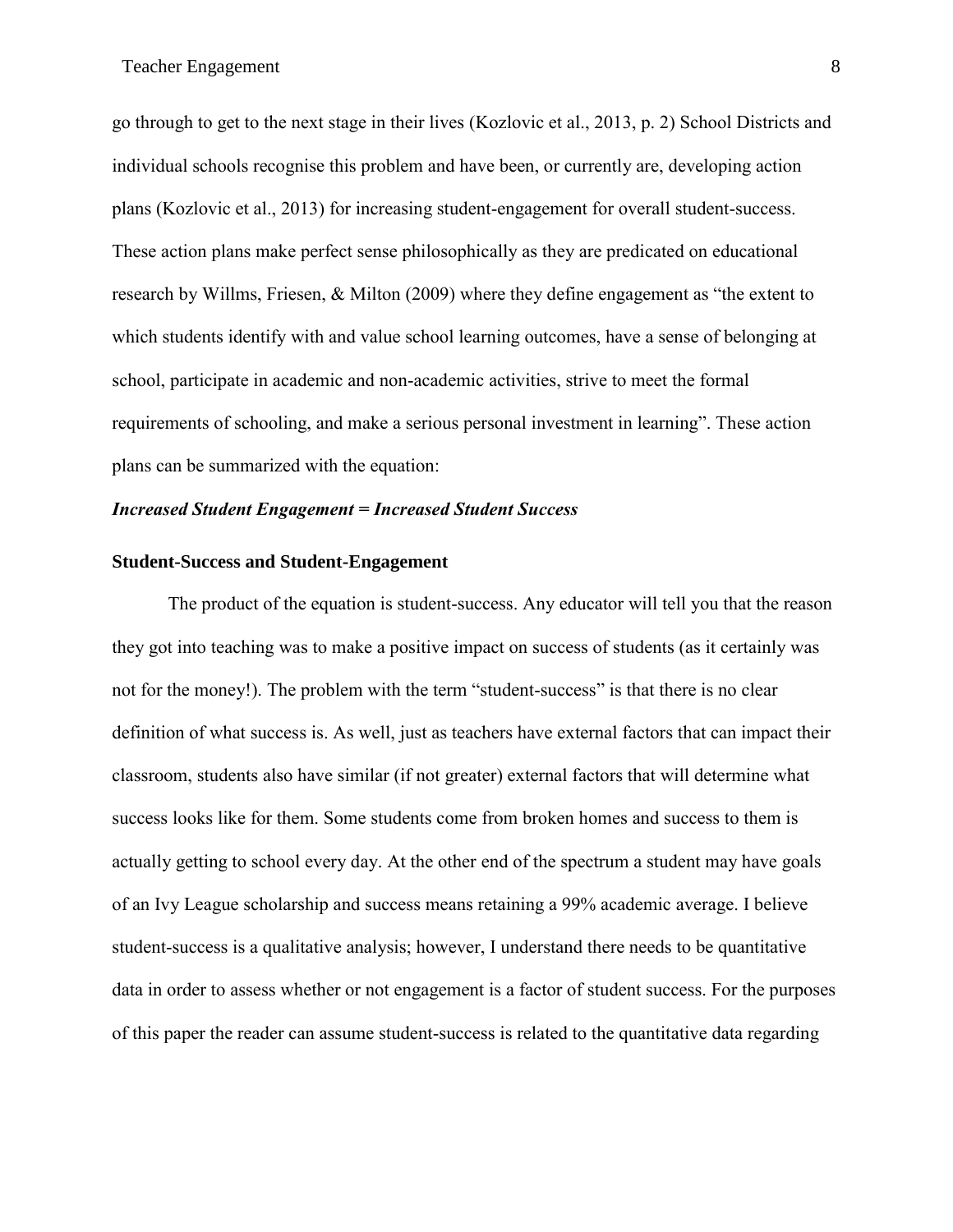grades and completion rates. In other words, qualitative forms of analysis can capture the many of the dimensions of students' success.

To help define student engagement, I will take an objective examination of the historical philosophy and needs in education resulting in perceived engagement. There is an abundance of research explaining how to increase student engagement through child-centered learning. Jean Jacques Rousseau (1762), John Dewey (1904), and Maria Montessori (1948) are the icons of child-centered learning. The child-centered approach came about generally, and not as a result of one person's theories; however, nativist bias in western educational thought is the primary culprit, because all Western (North American) theories of education assume natural maturation of cognitive processes (Jean Piaget's stages (1964), Noam Chomsky's LAD (1994), Erik Erikson's Psychosocial stages (1998), etc.). Teachers are supposed to provide the right environment for the children to learn, thus ensuring each child gets the optimum experience for success; an idyllic philosophy connected to educational progressivism.

Progressivism in education has its roots in the philosophical criticism of European philosophers such as John Locke and Jean-Jacques Rousseau. In Locke's (1689) "Essay Concerning Human Understanding", he stressed the importance of experiential learning, writing that all reason and knowledge come from personal experience. Rousseau (1762) also criticizes educators who teach by requiring students to merely memorize facts in his 1972 book *Emile, Or on Education*. He illustrates this by stating "you think you are teaching him what the world is like; he is only learning what is on the map; he is taught the names of towns, countries, rivers, which have no existence to him except on the paper before him" (Rousseau, 1762).

David Kolb (1984) validates the importance of experience by researching three key models of experiential learning from Kurt Lewinin, John Dewey, and Jean Piaget in *Experiential*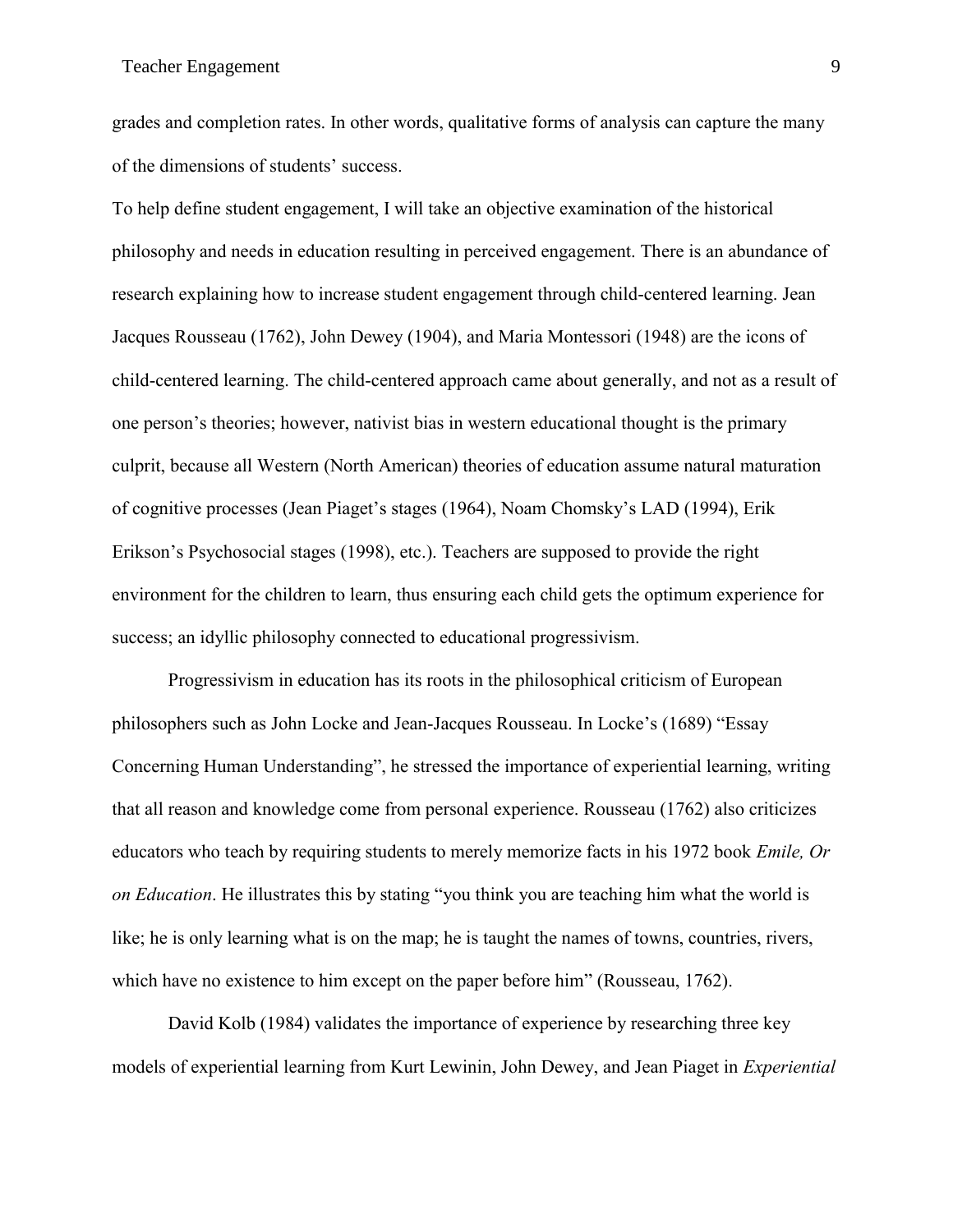*Learning: Experience as the Source of Learning and Development*. Kolb (1984) went on to define learning as "the process whereby knowledge is created through the transformation of experience" (p.38). John Dewey was the American educational reformer who played a significant role in developing progressivism in education as we know it. He was a strong advocate of pragmatism, preferring proven evidence over beliefs. Dewey brought pragmatism to education, asserting that a reliance on an unchanging "canon of knowledge" hurts a student's ability to thrive in an ever-changing, modern world. To Dewey, progressivism in education was deeply rooted in American democracy and was held to contribute toward its development; therefore, there was no room for authoritarian models of education in a democratic society. In each of these models there is evidence of theory and research which shows that an increase of child/student learning, or output, can be related to increasing the child/students' engagement. The problem I see with the aforementioned equation is that it is missing a key component. The teacher is the one who creates the learning environment of his or her classroom. If a teacher is not engaged in the process of implementing these educational philosophies and models, then the students are less likely to benefit from their intentions. Educational leadership needs to recognise that it is the *teacher* who needs to be engaged in the process in order to incorporate philosophies and strategies embodied in the research of child-centered learning. Throughout this paper I will argue that the solution to this problem is to add another factor to the equation:

*Increasing Teacher Engagement=Increased Student Engagement=Increased Student Success* As part of this equation, school leadership will need to change their mindset to include a focus on teacher engagement as a means of increasing student success.

In order to be able to analyse teacher engagement we need to look at engagement as a whole. The abundance of research pertaining to engagement is relevant to different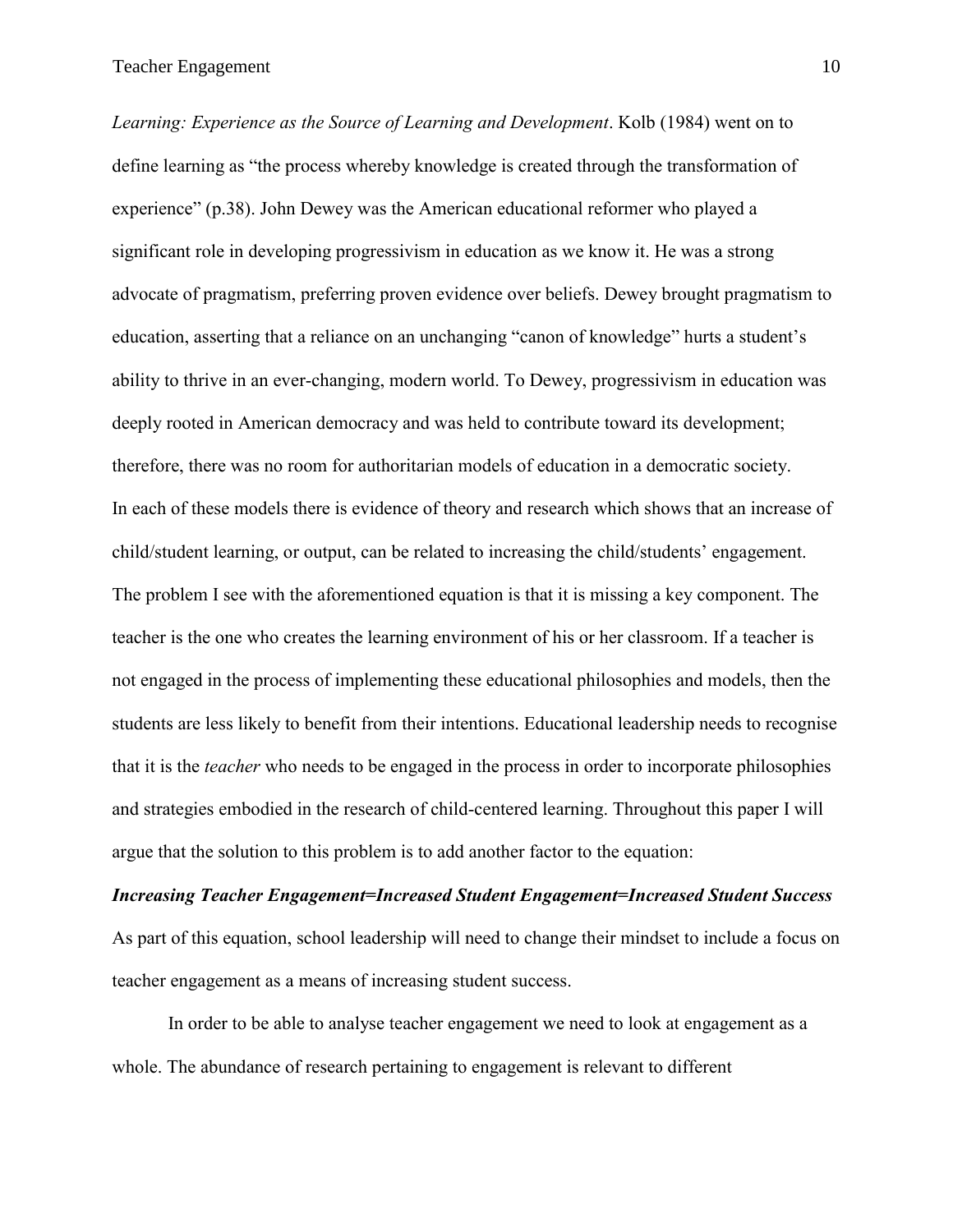organizations. Originally, I was trying to focus on the research concerning teacher engagement. After many frustrations and failures, I succumbed to realization that there was little research specific to teacher engagement. I did however, find research (related to business) pertaining to employee engagement that can easily be applied from business to education. To examine the concept of increasing teacher engagement, I broke the research down into five categories.

- 1. Defining what engagement means
- 2. What the factors of engagement are
- 3. What engaged teachers are currently doing
- 4. Who is responsible for teacher-engagement
- 5. How to increase engagement

### <span id="page-17-0"></span>**Defining What Engagement Means**

Kevin Kruse (2012) wrote a book called *Employee Engagement 2.0: How to Motivate Your Team for High Performance: A Real-World Guide for Busy Managers*. In his research he exposes the myths of what engagement is and relates it to an organization's success. Myth #1: Some people believe employee engagement is the same as employee satisfaction. This myth states that if an employee is satisfied with their job, they will be engaged in the overall goals of the organization. Kruse debunks this theory by looking at what engaged employees offer their organizations. Engaged employees always give more to their job than what is required of them, commonly referred to as "going the extra mile": "An employee can be satisfied and do what is asked of them, but satisfaction does not raise the bar high enough" (Kruse, 2015).Myth #2: Some people believe engagement is about happiness. This myth states that if you keep your employees happy they will become engaged and give that extra effort the organization is looking for. Kruse (2015) also debunks this myth by assessing the traits of engaged employees. Engaged employees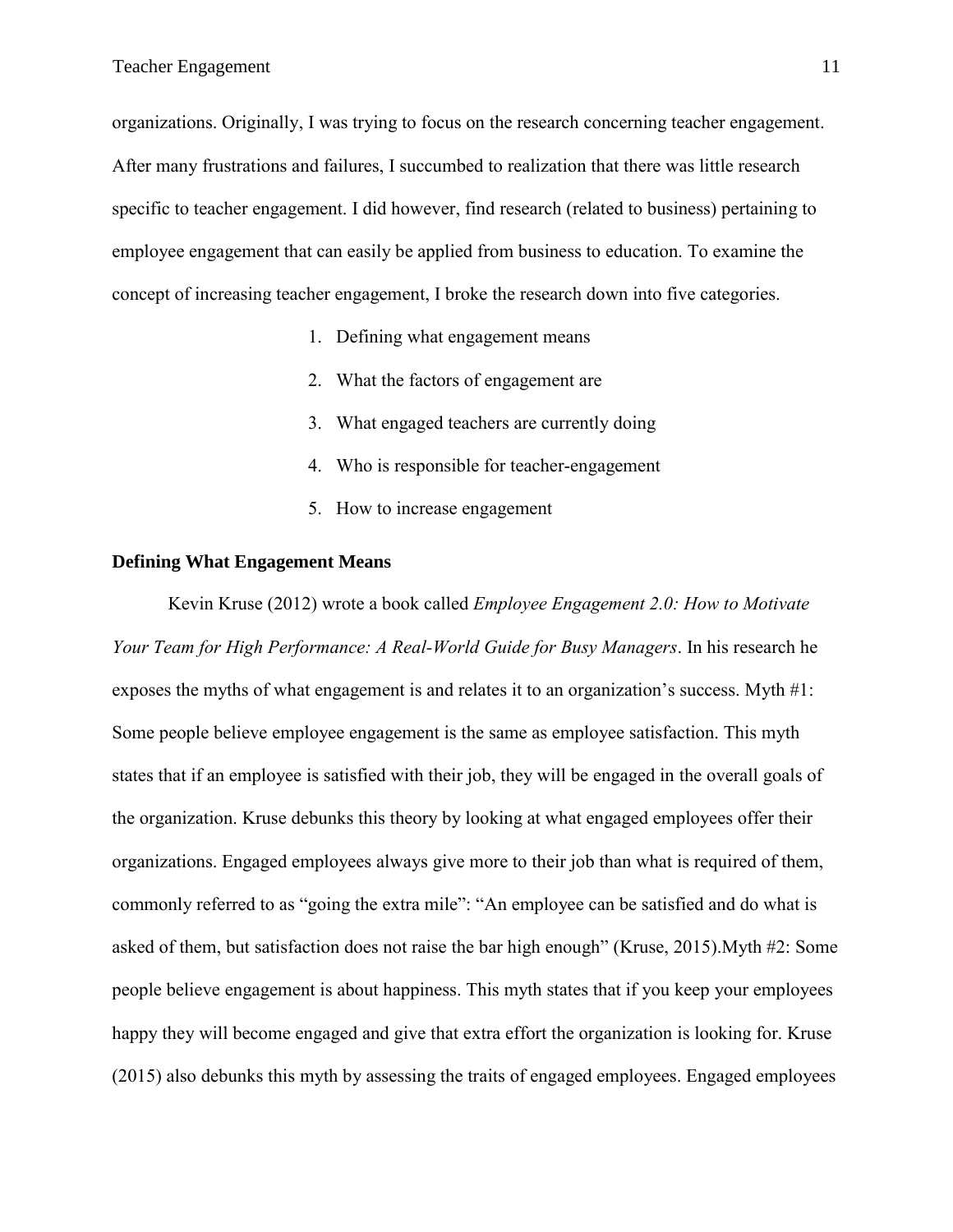believe they are a part of the organization as opposed to just "working" for the organization: "Just because you are happy does not mean you are working on behalf of the organization".

Kruse (2012) goes on to define what engagement is which I believe holds the essence of how to increase engagement. "Employee engagement is the emotional commitment we feel to our organization and their goals" (Kruse, 2012). The emotional commitment is the key. Employees who are emotionally committed (engaged) always give what Kruse (2012) refers to as "discretionary effort", or what is commonly referred to as "going the extra mile". What is difficult for managers to understand is that the relationship between satisfaction, happiness, and engagement is not proportional. An employee cannot be engaged if they are not happy or satisfied with their work; however, the same employee can be both happy and satisfied in their job, without being engaged in the organization. If we look at a school as the "organization", a connection can be made inferring that the engaged teachers are the ones who are volunteering their time to sponsor clubs, coach teams, and help run events in the best interests of representing their schools beyond the classroom. Disengaged teachers are not bringing anything else to the school other than what their teaching load demands and they are or appear content. These teachers' disengagement can range anywhere from happy and satisfied, to unhappy and dissatisfied. The key element is that they do not have an emotional commitment to what happens in the school beyond the walls of their classroom.

### <span id="page-18-0"></span>**The X Model of Employee Engagement**

Engagement in education is summarized by two factors: first, a teacher's emotional commitment and willingness to perform beyond stated standards and expectations for their students. Second, students identifying with and valuing their school while making a serious personal investment in their learning. Now that we have defined engagement, we need to look the differences in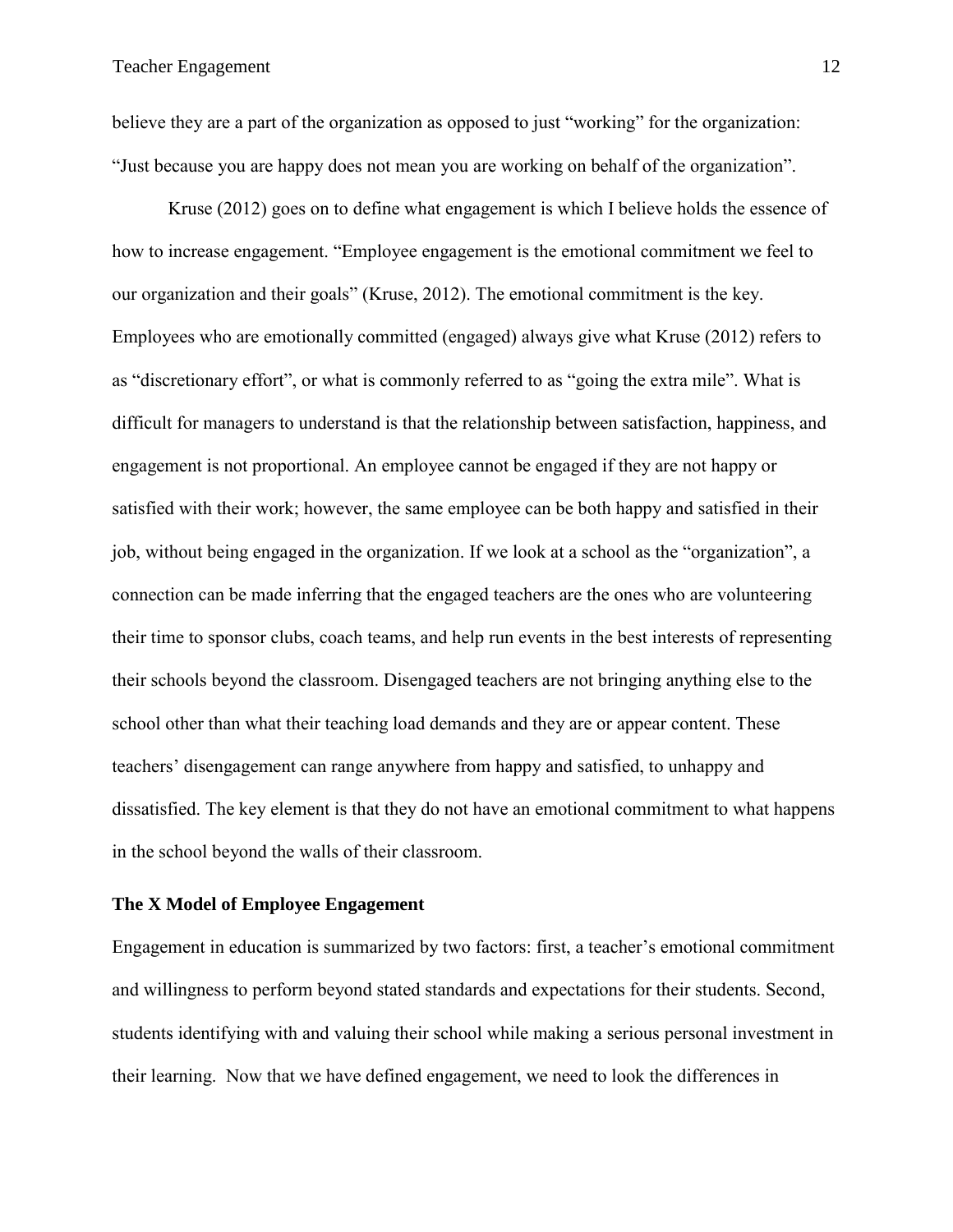employee engagement within the structure of an organization. Blessing White (2012) created a model that explains every level of employee engagement within an organization. It is called "The 'X' Model of Employee Engagement." This model connects the path of the organization's success with the path of the individual employee's success. Where the two paths overlap is the "job". Figure 2 illustrates this aspect. Managers and employers are constantly trying to align the success of the organization with the success of the individual. Giving a financial bonus for hitting a sales target is one example of this philosophy. (Daniel Pink calls this the "If-Then" model of employee engagement which we will explore in the *Factors of Engagement* section). The problem with trying to align an employee's success with the success of the organization is that it does not take into the account the aspirations of the individual: "Individual employees are on a separate path toward their own and unique definition of success at work" (BlessingWhite, 2012).

The "X" model describes 5 different categories of engagement that employees fall into (illustrated in Figure 3). The  $1<sup>st</sup>$  category is the zone where maximum-satisfaction (personal) coincides with maximum-contribution (to the organization). These employees are classified as "The Engaged". The  $2<sup>nd</sup>$  category is the zone where high-satisfaction coincides with lowcontribution. There are two different types of employees in this category. First, there are the "new to the role" employees classified as. These people are generally highly satisfied but contribute little because they are not fully aware of the organization's overall goals. These employees are classified as "The Honeymooners". Second, there are the employees who are working very hard, but not focussing on the correct elements running around and around or, there are the employees who found a nice little "cozy spot" in the organization where they are content with little contribution to the organization. These employees are classified as "The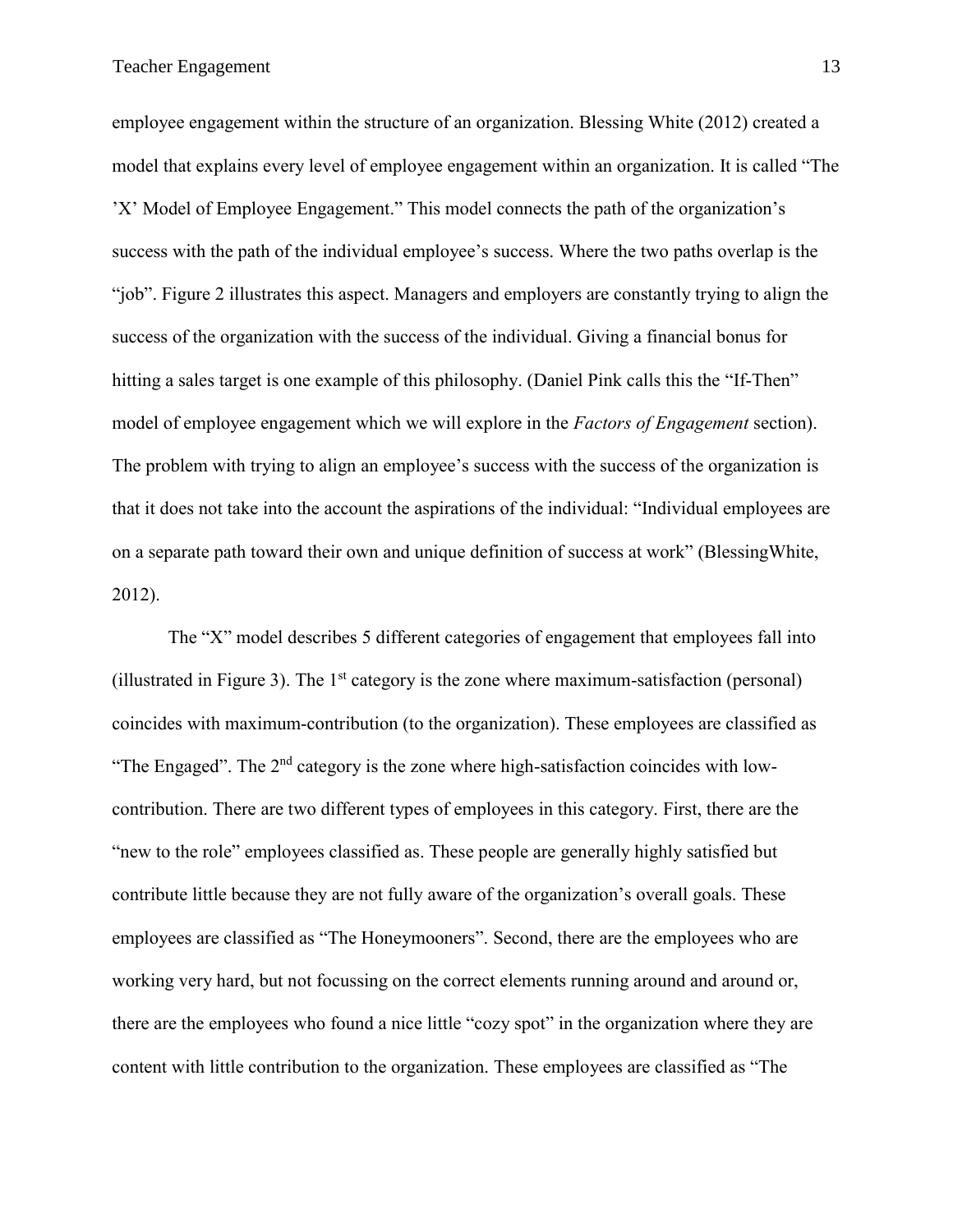Hamsters". The 3<sup>rd</sup> category is the zone where high-contribution coincides with low-satisfaction. These employees are classified as the "Crash and Burners". This category needs to be carefully managed because their contributions are needed for the success of the organization, but if left unmanaged there are only two exit routes. The employee either quits, leaving the organization to fill the gap of contribution immediately, or stops contributing (essentially quitting and staying), which is harder to recognise and the effects are gradual over the longer term. It is also harder to recognise. The 4<sup>th</sup> category is the zone where low-satisfaction coincides with low-contribution. This group is classified as "The Disengaged". The problem with the members of this category is that their attitudes and demeanor pull the members of the  $2<sup>nd</sup>$  and  $3<sup>rd</sup>$  group "down" to them. The 5<sup>th</sup> category is the zone in the middle where there is moderate-satisfaction and moderatecontribution. These employees are classified as the "Almost Engaged". They are usually the largest demographic of employees and are usually reasonably satisfied and performing decently at their job. The problem with this group is that they have no loyalty to the organization and they are hard to manage because they do not need the same attention as the members of categories 2, 3, and 4.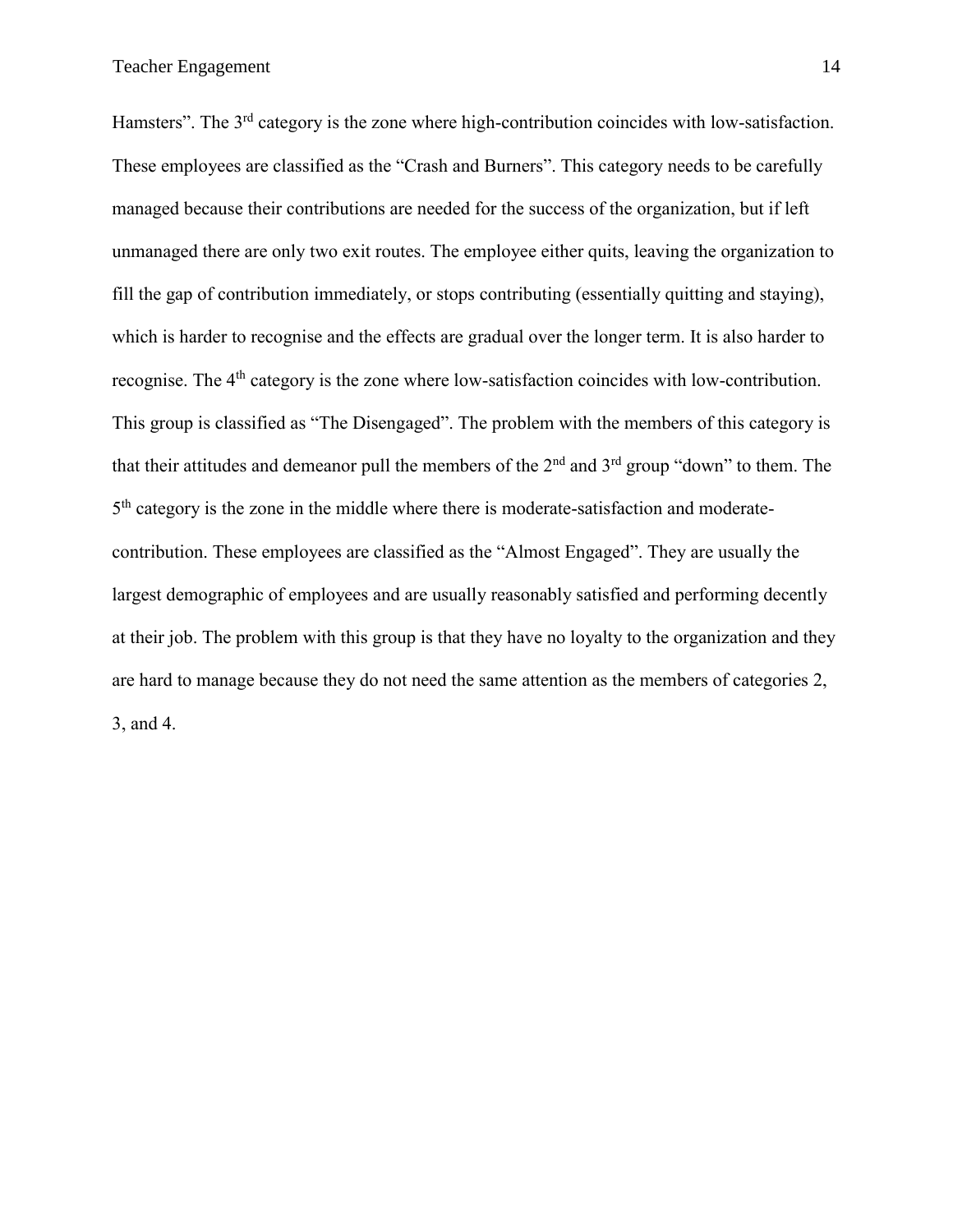<span id="page-21-0"></span>

### <span id="page-21-1"></span>**Figure 2: The "X" Model Overlap of Success**



<span id="page-21-2"></span>**Figure 3: The 5 Categories of the "X" Model**

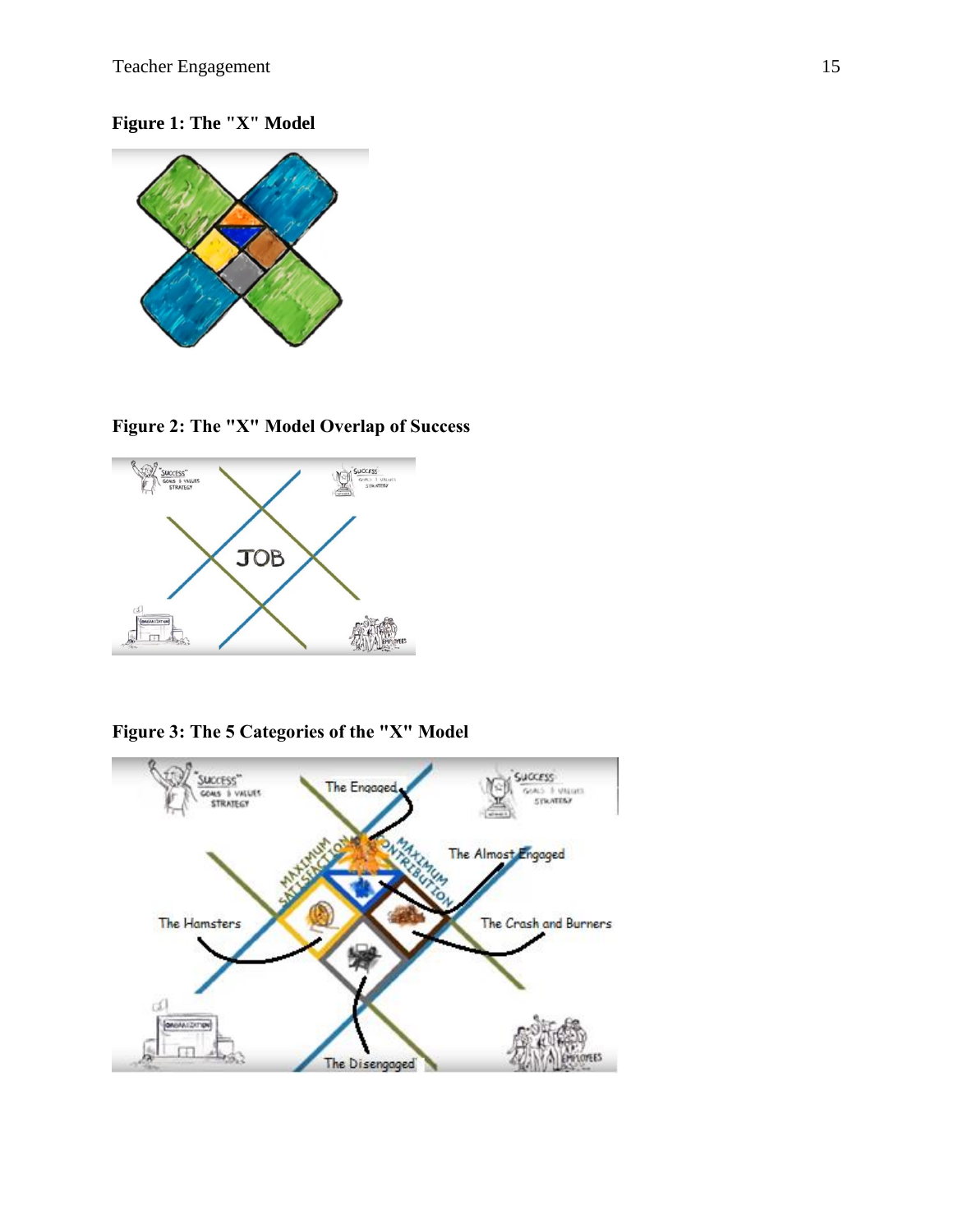If we are to look at the X-Model (Blessing-White, 2012) through an educational lens, we can make connections to the terminology and the zones. The "Organization" can either be the District or individual school. The goals (vision) of the individual schools can vary across a District depending on the demographics making the definition of success different; however, the individual school goals (vision) should align with the Districts creating an overall picture of success. The "Employees" are the teachers. Educational leadership such as Principals and Vice-Principals, even though are a big part of the learning environment of a school, are considered part of the management of the Organization. "Maximum Satisfaction" correlates to teachersuccess and "Maximum Contribution" correlates to the teaching environment of the school. The big difference in the business version of the X-Model and the educational version is the engagement level of employees in a business model will have a dramatic effect on the Organizations financial bottom line. In the educational version, the engagement level of the teachers will have a dramatic effect on the success of the students.

### <span id="page-22-0"></span>**The Factors of Engagement**

Now that we have established what engagement means, I will take a look at the factors that contribute to engagement. While researching engagement experts such as Daniel Pink, Kevin Kruse, Gagne & Deci, Simon Sinek, Gever Tulley, and Ramsey Masallam, I have established that there are 3 main elements that contribute to increasing/decreasing engagement: Motivation, Autonomy, and Recognition. It is important to distinguish that engagement is a twoperson process (within an organization) between a mentor and a mentee (teacher-student, Vice- /Principal-teacher, manager-employee, etc.). Teachers have to interact with multiple students just as a Principal has to interact with multiple teachers, or managers with multiple employees; however, creating engagement, or disengagement, involves a person to person interaction.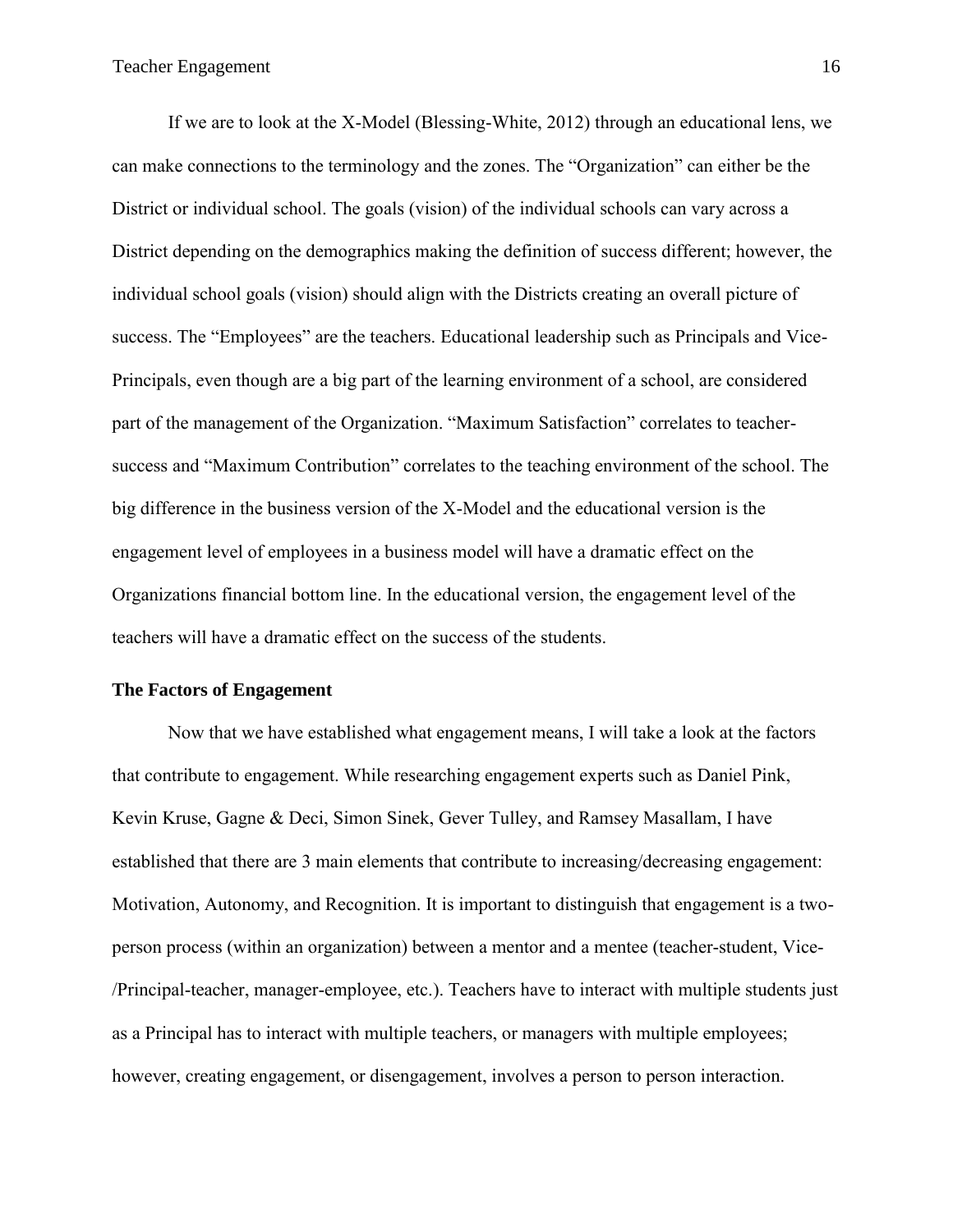Remember that engagement is an emotional commitment to the organization (Kruse, 2012), and emotions are deeply personal to an individual. In this two-person process, levels of engagement can be established by the mentor increasing or decreasing motivation, supporting or unsupporting autonomy, and encouraging or discouraging self-direction.

### **Motivation.**

<span id="page-23-0"></span>The first element is motivation. I do not know one teacher who has not had a conversation (at one time or another) about how to motivate a student. In my experience, the underlying tone of these conversations has to do with the academic success of the student within their classes. Carole Ames (1990) wrote an article called "Motivation: What Teachers Need To Know". In the article she outlines what teachers need to understand about student motivation related to academic achievement: "Motivation is not synonymous with achievement, and student motivation cannot necessarily be inferred by looking at test scores" (Ames, 1990, p. 410). The problem with motivation is that it is often measured by achievement or outcomes. The reality of motivation is that it is a fragile behaviour. Motivation has been described as "the intensity of behaviour, the direction of behaviour, and the duration of behaviour" (Ames, 1990, p. 411). As a teacher I have many stories that involve class discussion on a topic where particular students were actively engaged in the conversation and showed motivation towards the related assignment or project, only to not get it done on time (or at all). I have also had experiences where people have been asked for input on the direction of certain initiatives (by the educational leadership) within a school, given very passionate feedback and opinions, only to never show any followthrough when it comes to implementation. In both these examples there was intensity and direction to the behaviour; however, the duration of the behaviour was minimal. This type of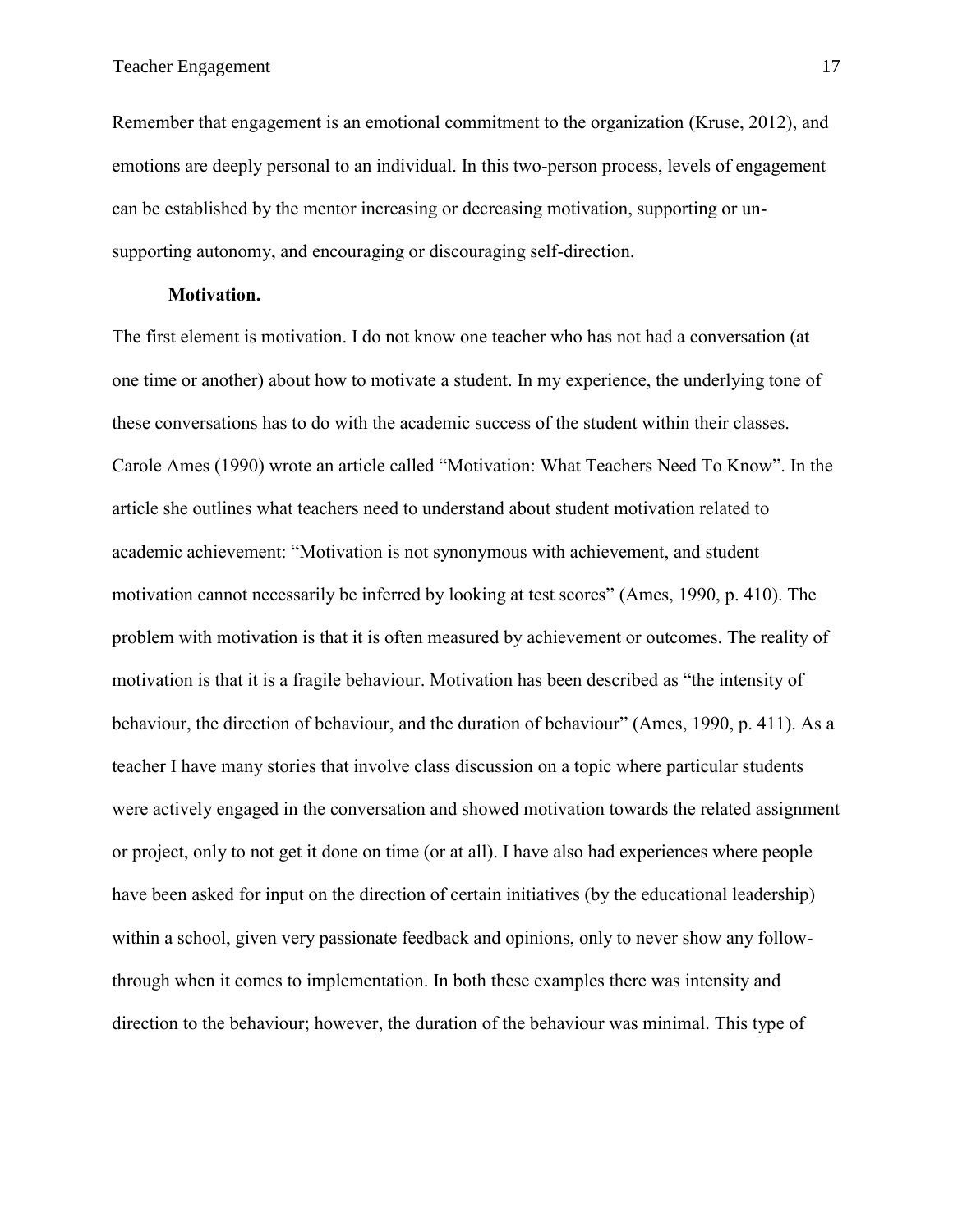behaviour is classified as amotivation: "Amotivation involves not having the intention to act, whereas motivation involves intentionality" (Gagne & Deci, 2005, p. 340).

Motivated behaviour, as a factor of engagement, must have intensity and direction over the long term and must be fostered. The difficulty with fostering or changing motivation is that most educators have had training that stops after covering "the basic theories or motivational constructs. We cannot assume, however, that teachers are prepared to translate these ideas into classroom practice" (Ames, 1990, p. 415). So then the question at all levels of engagement becomes: who motivates the motivators?

### **Autonomy.**

<span id="page-24-0"></span>The second element of engagement is autonomy. Daniel Pink (2013) did a TED Talk called "Driving Employee Engagement". In this presentation he summarized all his research related to engagement stating that "autonomy and self-direction are the key to engagement" (Pink, 2013). He encourages management to invest in the "technology of self-direction", depicting that "management must look for ways to give greater amounts of autonomy over various aspects their (employee's) job" (Pink, 2013). My favorite definition of autonomy I found in the research was "endorsing one's actions at the highest level of reflection" (Gagne & Deci, 2005, p. 334). It alludes to critically analyzing without judgment in my mind. Teachers often refer to the fact that we have autonomy in how we choose to teach our classes. How many students would say that they have autonomy in their learning? If we are looking at autonomy as a factor of engagement then I believe the key piece of the definition is "endorsing one's actions". To create a truly engaged teaching environment a principal must actively endorse a teacher's autonomy to teach just as much as a teacher should endorse a student's autonomy over their learning.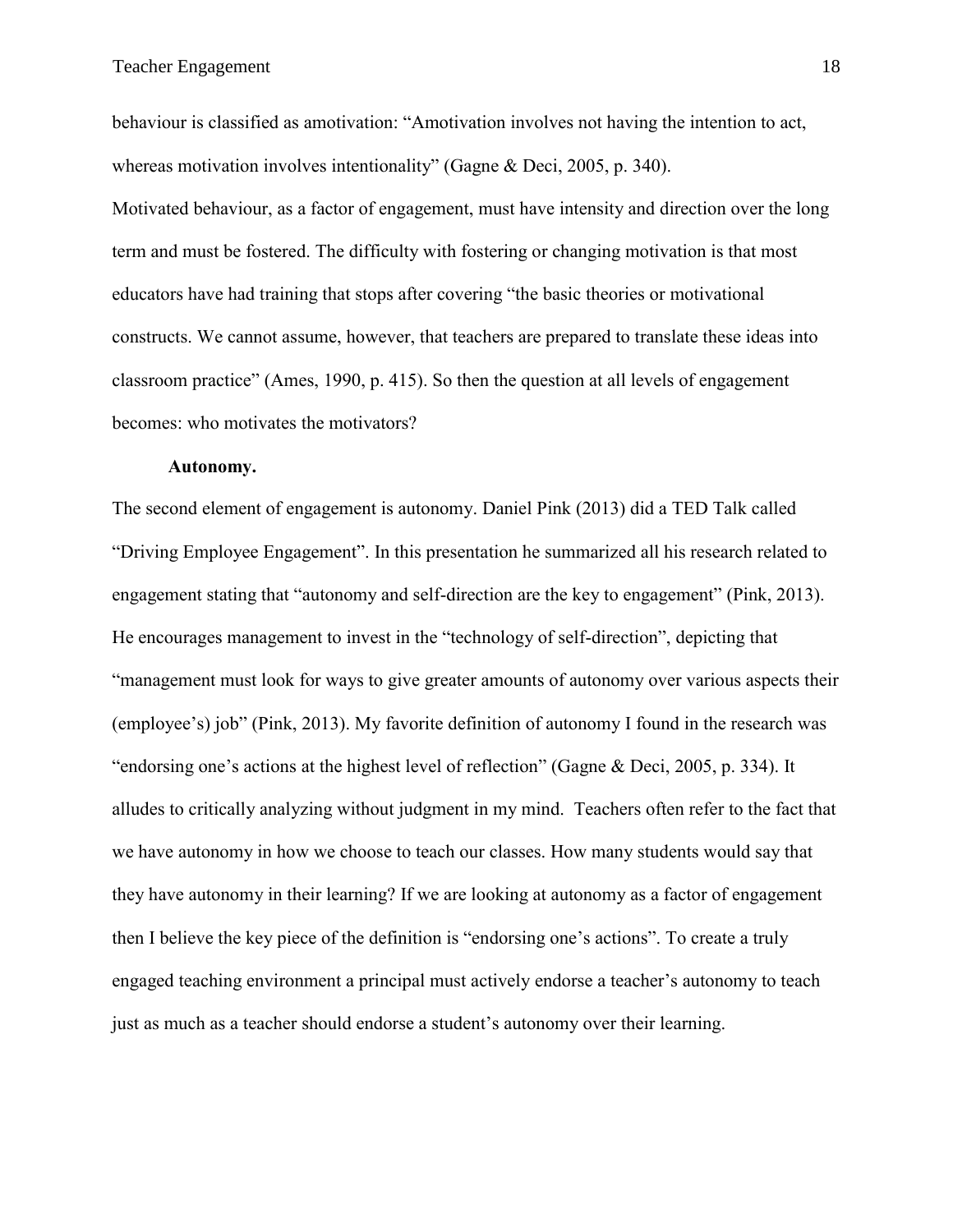### **Recognition.**

<span id="page-25-0"></span>The third element of engagement is recognition. To be truthful, the third (main) factor of engagement is connection. At the end of the day, we are all human beings and "we are hardwired to connect with others, it's what gives us purpose and meaning to our lives, and without it there is suffering" (Brown, 2012, p. 8). Recognition is the factor of engagement through connection. To fully understand the power of recognition as a factor of engagement, we must understand what connection is. Connection is defined as "the energy that is created between people when they feel seen, heard and valued; when they can give and receive without judgement. Belonging is the innate human desire to be part of something larger than us" (Brown, 2012, p. 145). "Connection allows one to be receptive to the feelings of others" (Ogilvie, 2014, p. 21). True recognition is a heart-felt message that values not only what a person has done, but also infers the value of who the person is, as well.

With an understanding of what connection is, we can now look at how recognition is a powerful factor of engagement: "Employees need to feel appreciated. For very few, this results from a big bonus check or winning a spot in the President's Club. But for most people, appreciation comes from the more routine actions of their manager, on a day to day basis" (Kruse, 2012, p. 53). I believe Kruse has made a vital point. Whether you are a manager, an educational leader, or a teacher in the classroom, developing a routine of genuine recognition is key in the creation of engagement. You can never say thank-you enough if it is deserved. A heart-felt recognition has three parts: a message of thanks (saying thank-you), an explanation of what it means to the organization (why was it important), and honouring the behaviour or achievement (token of gratitude). I will explain possibilities of honoring the individual in chapter three of this capstone.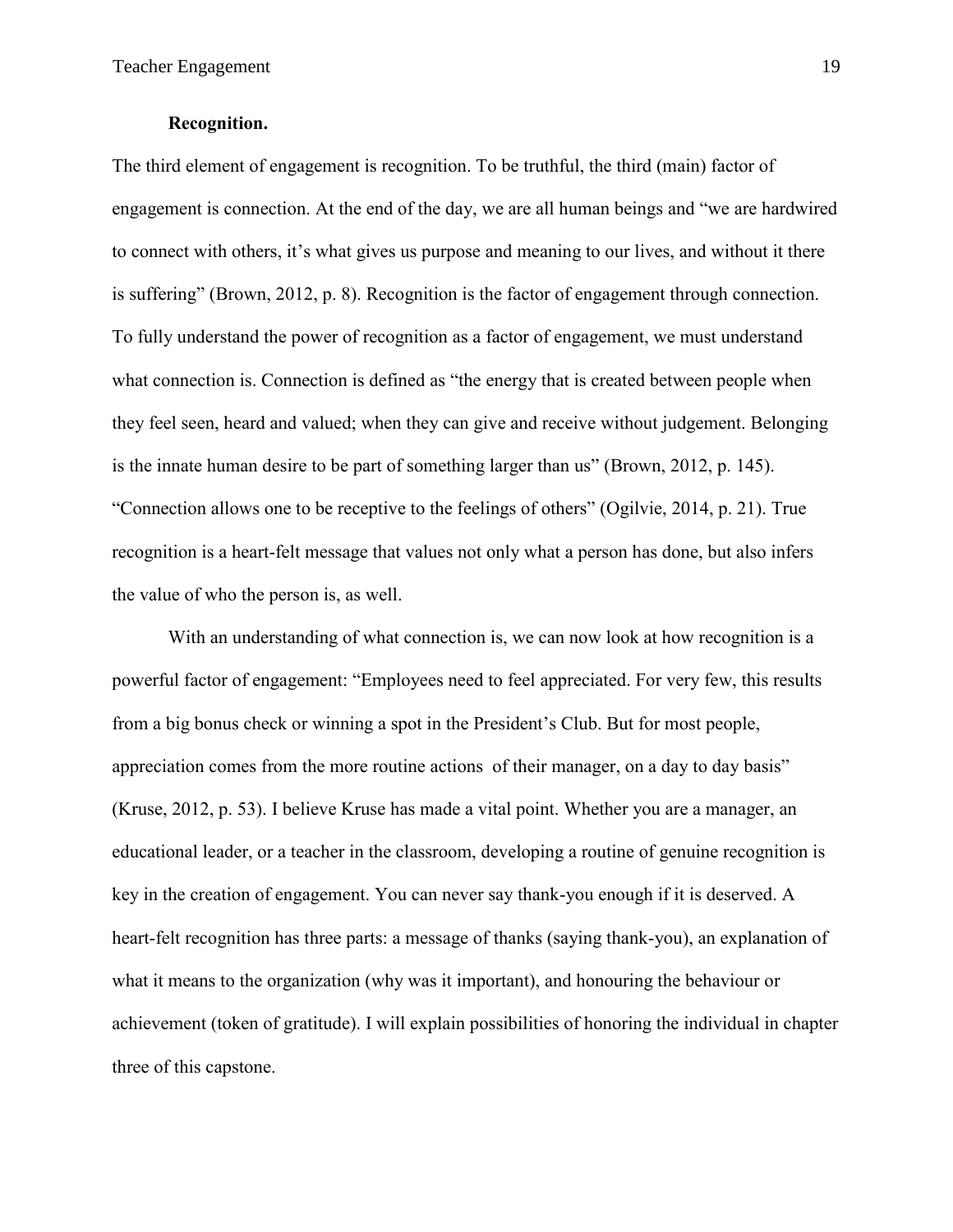Now that we have an understanding of what engagement is, and what elements contribute to engagement, we can now focus the literature review on answering the inquiry question and validating the equation:

# *Increasing Teacher Engagement = Increased Student Engagement = Increased Student Success*

### <span id="page-26-0"></span>**What Engaged Teachers Are Currently Doing: Examples from Classrooms**

If we look at teaching practices through the lens of engagement, we can start to understand the differences between what is effective and ineffective for student learning. Recent advancements in computer technologies have allowed student-centered learning to take many shapes in education. There are effective models of Traditional (teacher-directed) Learning, Distributed (student-directed) Learning and Blended (combination of Traditional and Distributed) Learning. Within these models there are a variety of effective strategies, such as "learning styles" (Kolb, 1981), "project-based learning" (Beatty, 2012) and the "flipped classroom" (Tucker, 2012). All of these can be very effective when both the student and teacher are engaged in the process; however, if either the student or teacher (or both) are not engaged in the strategies or models of learning, then the result will be largely ineffective. An example of this might be if students are not connecting with a teacher or the material because he or she lectures for the entire class. The teacher decides to try something new and innovative and incorporates a "flipped classroom". The teacher videotapes him/herself giving the same lecture and uploads it for all students to study and have as a reference. Class time is thus devoted to reinforcement of the learning. When a student who has watched the video does not understand the concepts asks for help, the teacher simply states to go back and watch the video again. All that has changed is the medium by which the message was delivered. Adapting the content into a "flipped classroom" environment in this way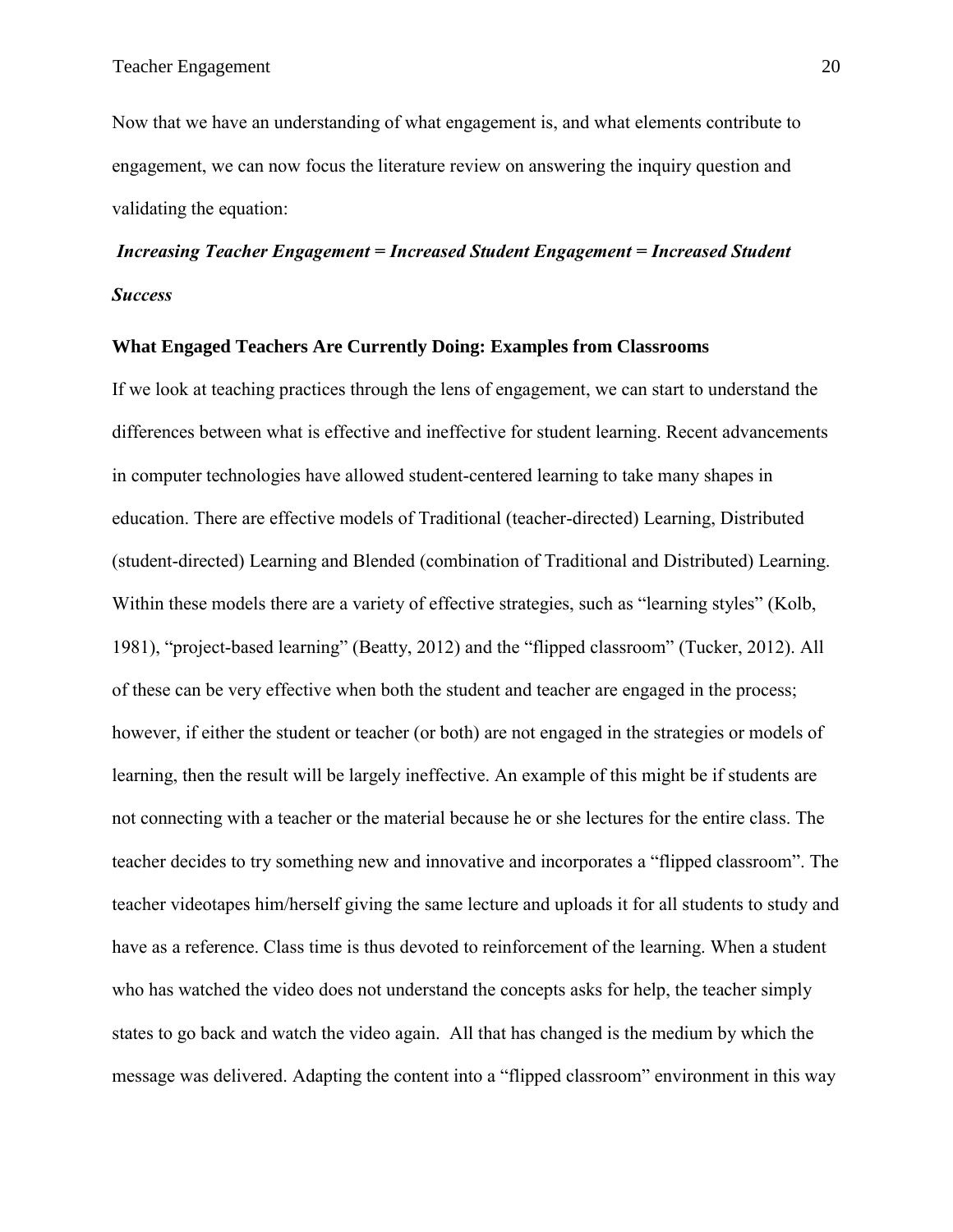will not increase engagement of the students. The teacher believes that he or she is being innovative and inspiring; however, the teacher did not take the time to research what an effective "flipped classroom" environment looks like, or they struggle to communicate/teach effectively in the classroom setting so changing the medium does not bring desired change. They were not actually engaged in the process of incorporating this strategy effectively. So what are the traits that engaged teachers personify? Or perhaps, what are engaged teachers doing that allows these student-centered models to be so effective?

Rita Pierson (2013) gave a TED Talk titled "Every Kid Needs a Champion" speaking to one of the traits engaged teachers personify. Her message was all about teachers connecting with kids. As part of the connection, Pierson advocated that no matter what a child has done wrong, that child needs to know that in the end you (the teacher) still value them. Her entire TED Talk could be summarised into one word: passion. Engaged teachers have a passion for creating connections and finding a way to teach kids no matter what difficulties or problems may occur in their personal lives. Pierson explains that passionate teachers teach no matter what: "We (teachers) come to school when we don't feel like it, we listen to policies that don't work, but we show up anyway!"

Gever Tulley (2012) did a TEDx Talk called "The Secrets of Engagement-Based Learning". In his talk he describes how people think, and therefore learn: "We think with our hands. It's true, 30% of our brain is dedicated to processing information through our hands. Tulley goes on to state that our brains are wired for tools. Our brains reshape the things we put in our hands to become extensions of our body. He took this concept and started a school called "Tinkering School", where students learn through physical creation. Students create their own learning through trial and error. In his school the students have built things like rollercoasters with 30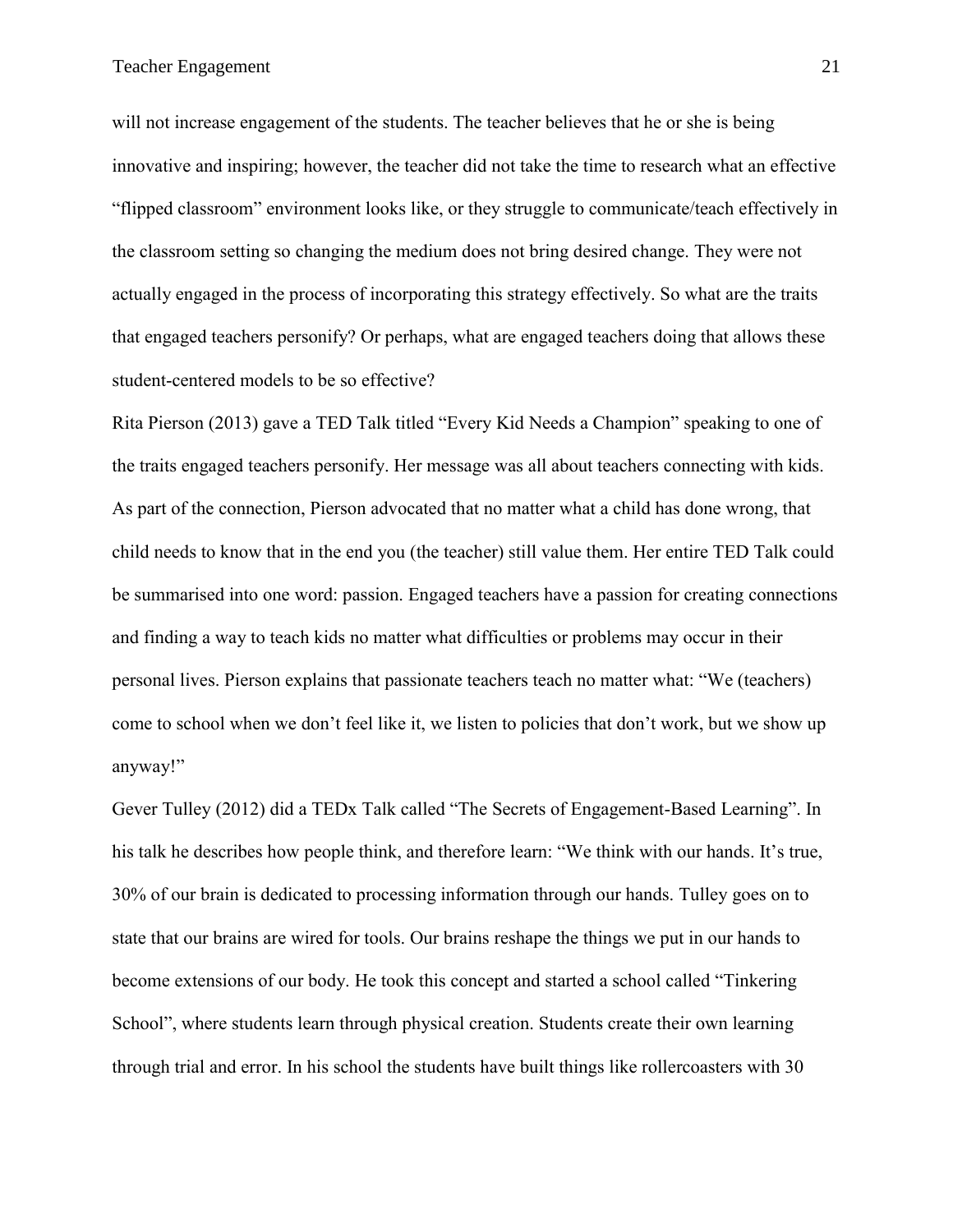meters of track, cars that were propelled by rowing, and human-propelled boats. In this model of learning, students have the chance to come up with an idea, build a prototype, and test it in the real world. If the prototype does not work, students have to problem solve as to why and go back to the drawing board. Tulley uses the example of building a boat that might sink: "Not just their minds, but their hearts are involved in that project. They are passionate about the result"(Tulley, 2012). In Tulley's opinion, the problem with traditional schools is that we "ask children to sit in desks and use the exact same tools hour after hour, never getting the chance to expand their brains with the use of different tools".

Aspects of this creation model are starting to be incorporated in traditional schools by engaged teachers. Traditional "Industrial Arts" of building projects that incorporate skills are starting to add inquiry-based questions or problems that have to be solved by creating. Classroom teachers of all levels are incorporating projects like "Genius Hour" (Kesler, 2013) where students have dedicated time to either research, or build projects that they are passionate about. The basic concept is that the students are learning through their passions.

Ramsey Musallam (2015) is a science teacher who researches and investigates student engagement. He posted a video on the internet called "Sparking Student Curiosity". In his video he talks about how to engage students in traditional classroom behaviour and learning. Musallam uses science experiments as an example. Traditionally, the students are taught a concept, then they perform an experiment that either proves or disproves the theory. Unless a student is already passionate about the learning, there is nothing particularly engaging about it. Musallam continues his argument by stating that he incorporated all the latest up-to-date technologies that are supposed to make the learning more engaging, but his findings were that the students were still not anymore passionate about their learning as a result of these technologies.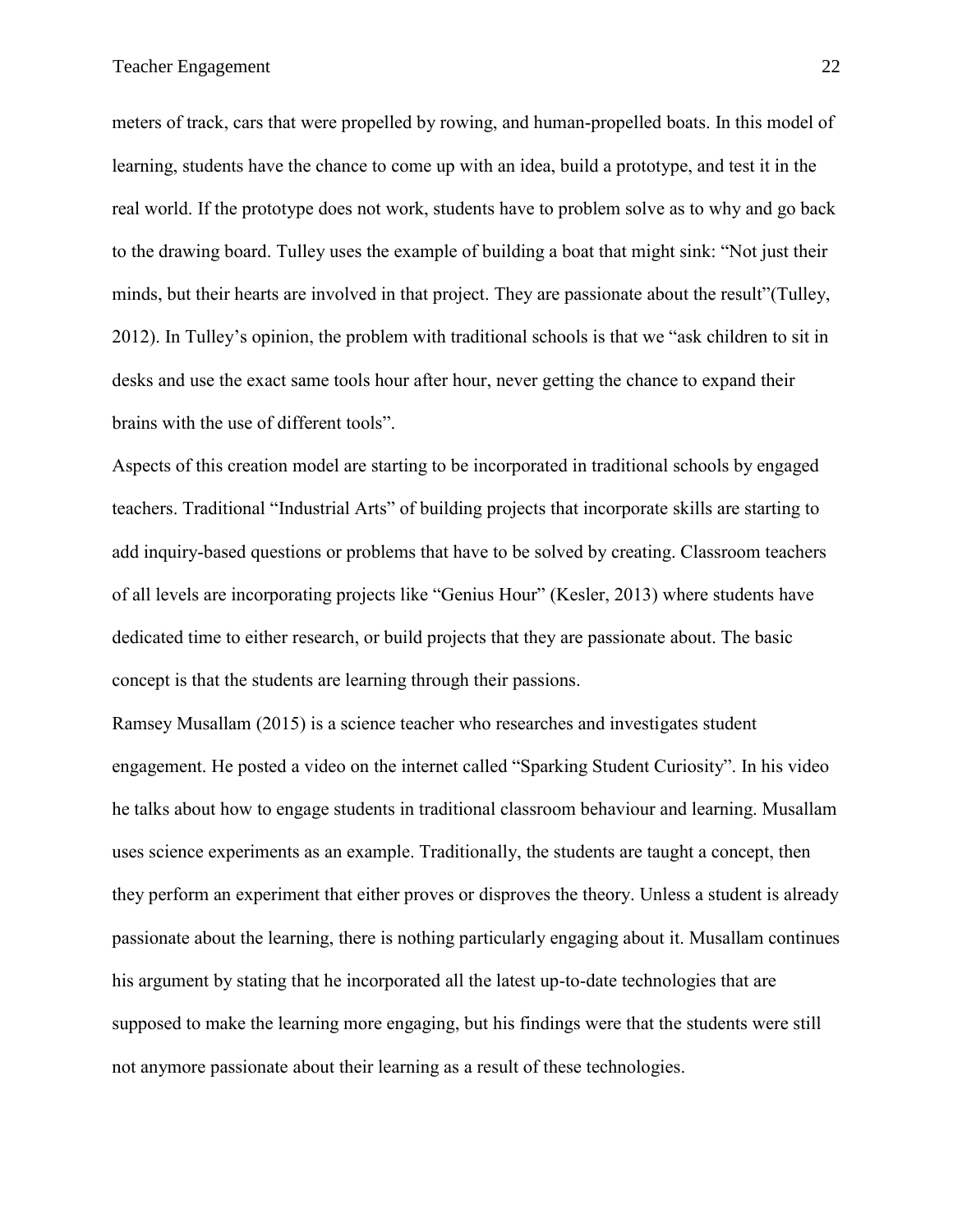Where Musallam (2015) started to make progress is when he reflected upon the process and started to incorporate Joseph Campbell's (1972) "Hero's Journey". According to Musallam, In the "Hero's Journey" there is a "'call to adventure' at the beginning, which is then followed by some sort of struggle and introduction of 'The Mentor' then leading to a transformation"(Musallam, 2015). What is interesting about stories or movies that use the "Hero's Journey" is that the mentor, or mentorship is always delayed. Think about the movie "Good Will Hunting". The mentor (Robin Williams) "does not show up in the movie until about 42 minutes in, and he won best supporting actor!" (Musallam, 2015).

Musallam (2015) stated that he started incorporating this "call to adventure" in his teaching. Only when students started having trouble did he step in with what he calls "delayed mentorship". Musallam used his science experiments as an example, once again. What he did was reverse the lesson. The "call to adventure" became the experiment. After the students completed the experiment it created a lot of questions that needed guidance, and that is where Musallam (2015) stepped in with his "delayed mentorship", explaining the function and premise of the experiment.

After looking at these three examples, we can outline what engaged teachers do. First, they have a passion for creating connections and teaching kids. Second, they understand how learning is individualized and personal. Third, an engaged teacher realises that their role in learning is that of the mentor and that learning has to come from the student, not the teacher.

### <span id="page-29-0"></span>**Who Is Responsible For Teacher-Engagement?**

The engagement level of teachers is paramount when we are looking at the success of students. Some of the teachers referenced in this capstone thus far clearly have high levels of engagement to what they do; unfortunately, there are far too many teachers who have been engaged at one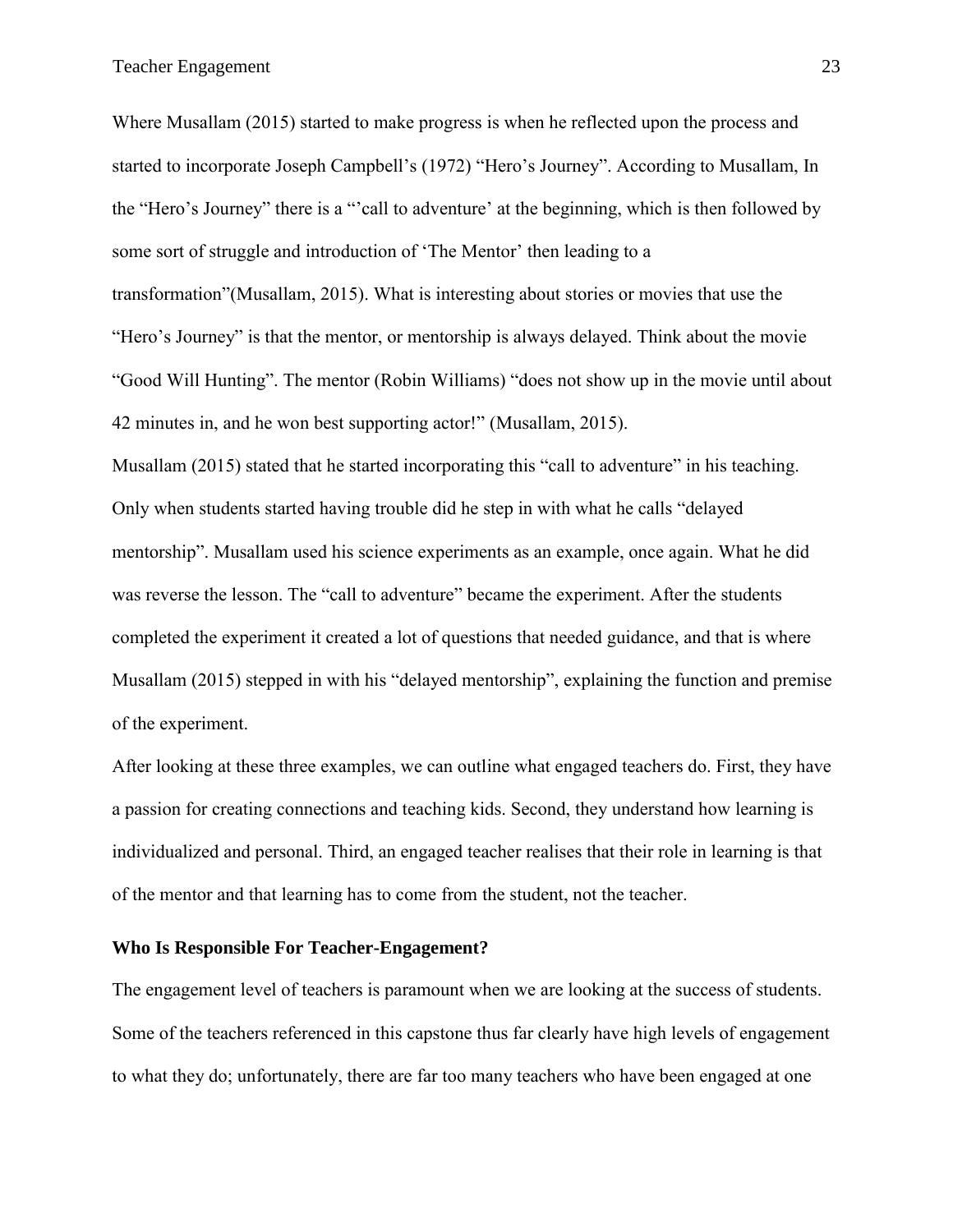point in their careers but have become disengaged. The question that has been burning in my mind for a while is "Who is responsible for teacher-engagement"? This question needs to be explored and answered in a timely manner as the teachers of British Columbia are about to embark in a curriculum change that focusses not on "what we teach", but rather on "how we teach". Teachers who have high levels of engagement will not have any problems because they are probably already teaching in the style of the new curriculum; however, what about the teachers who do not have high levels of engagement, or could be classified as disengaged? Who is going to inspire them to change, or is this new curriculum going to cause greater numbers of teachers to become disengaged? I would argue that it is the responsibility of the educational leadership (Vice-Principals, Principals, Superintendents, etc.) to shift their priorities to engaging teachers.

Scenario: Try to imagine that you have been doing the same job for anywhere from fifteen to thirty years. You are very confident in how to execute the needs of your job and you truly believe that what you do is the best thing for the organization. You have proof of this because you have years of reports that state your work is "satisfactory", which is the highest praise you can receive in writing. Now an external force tells you that you have to change how you do things because it is believed that what you are doing no longer meets the needs of the organization. You will receive no formal training on how to implement these changes, nor receive any extra funding to find training on your own, and your salary will not increase to reflect the extra time needed in order to meet the new requirements. Your upper management has also made it perfectly clear that you have complete autonomy as to how you wish to deliver the content of your job. How likely are you going to be engaged in the process of change? Would it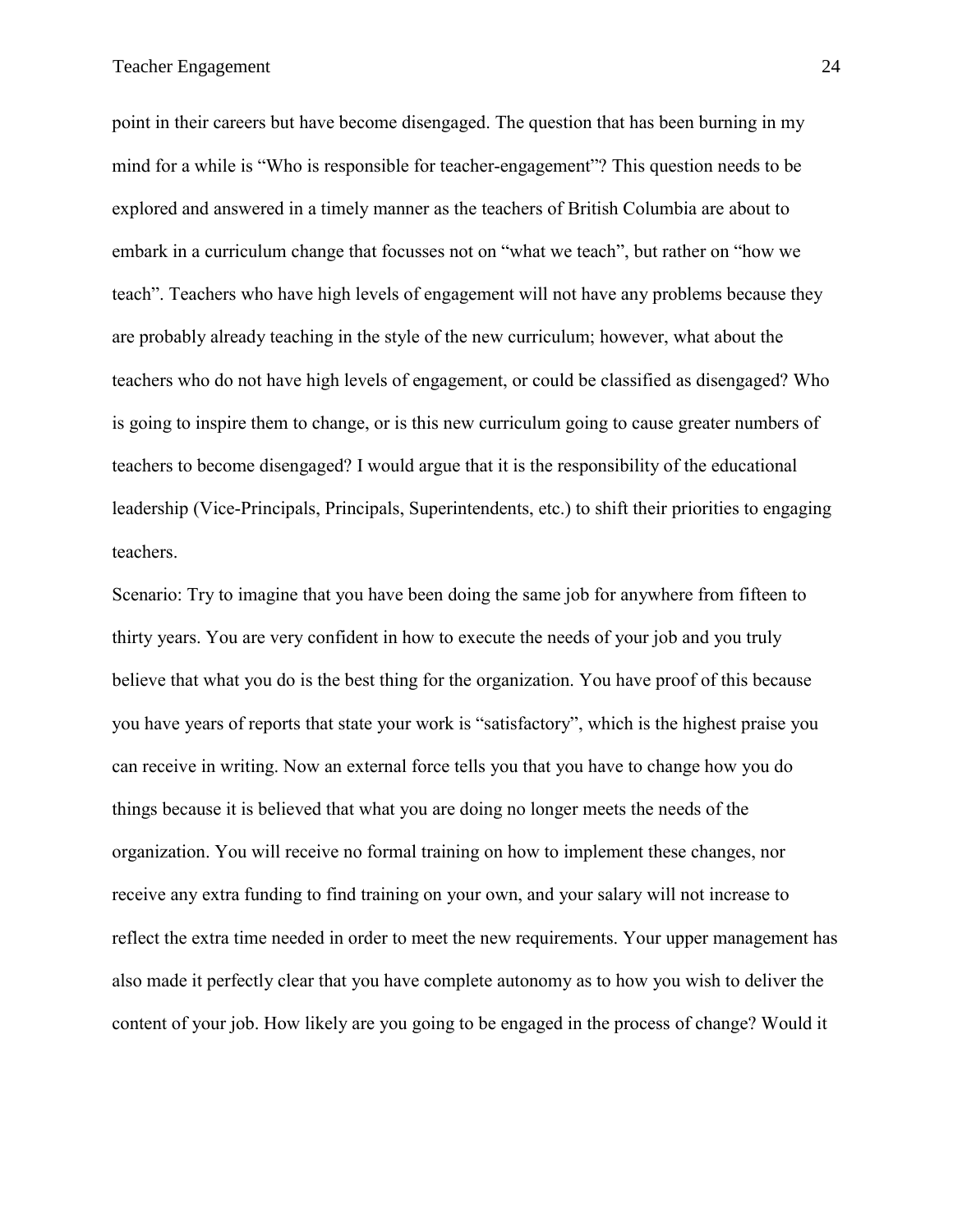not be easier to justify what you are already doing as meeting the needs of the proposed change in philosophy?

This scenario is exactly what our experienced teachers are currently facing. There is an inherent problem in the current educational reform as teachers are at a crossroads between what is familiar versus what is unknown. This is coupled with the increasing disconnect between the British Columbia Teachers Federation (BCTF) and the British Columbia Public School Employers' Association (BCPSEA). Educational leadership must find ways to reconnect, inspire, and support teachers to become engaged in this reform. Simply telling teachers what can, or must be done, will not have the desired effect of increased student engagement equalling student success. There are human factors of connection and trust that leadership needs to explore before they can expect to have any influence over engagement levels in their teachers.

Kim Moore (2014) gave a TEDx Talk titled "Schools For Student Engagement – The Main Ingredient". In her talk she explains how, as a principal, she was able to turn a school from being one of the worst academically in the country (America) into one of its best. Moore (2014) explains that there were some very hard decisions that needed to be made and it is never easy reforming a school: "Leadership is the key ingredient". It is the leadership of the school who have to create, inspire, and maintain change: "Leaders have the power to empower everyone in a building".

The concept of educational leadership changing their mindset around engagement comes at a very important time in the history of education. Recent trends in educational leadership are to hire people who are gifted teachers and think educationally, rather than people who have exceptional managerial skills. Although I believe that educational leaders need to be educationally minded, there is an inherent problem that they have created. Any Vice-Principal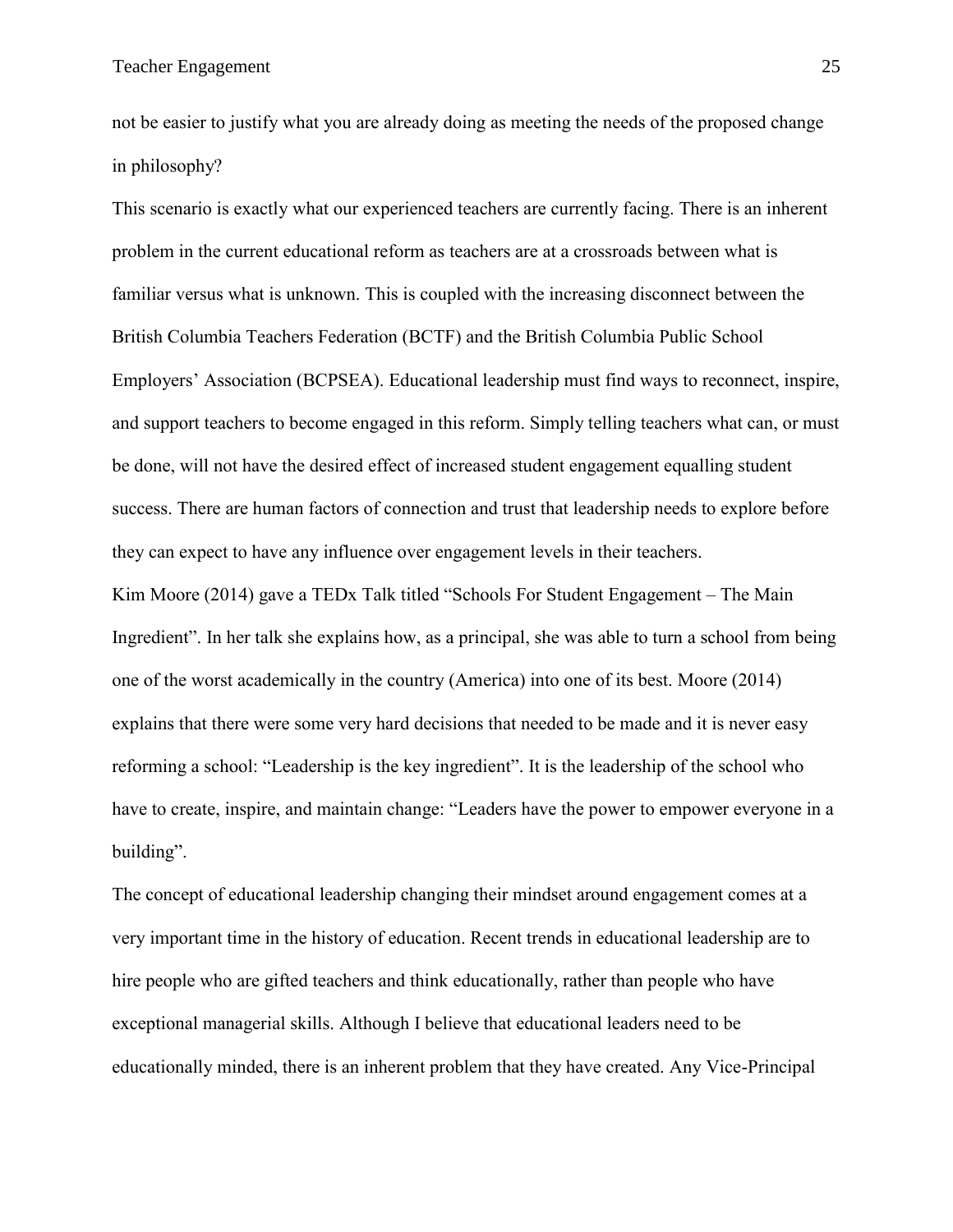(or higher) who has been hired as of September 2016, will have absolutely no experience teaching in the new curriculum. Thus, an argument could be made that they are no longer educational leaders. They can no longer use their prior experience as an example to inspire teaching; however, if these educational leaders can shift their mindset to inspiring and engaging other teachers based on their individual talents, then these leaders can still be relevant and effective in their responsibilities.

### <span id="page-32-0"></span>**How Do We Increase Engagement?**

For a long time I believed that there were teachers who were totally dissatisfied with their jobs. I kept asking myself "Why do these teachers not just leave the profession if they are not in it for the kids?" As part of my Masters' course work in Leadership, I had a professor who said something that changed my mind about my perceived teacher dissatisfaction. He said that "nobody wakes up in the morning, puts on their shoes, and goes to school to do a bad job. This goes for students and teachers alike" (Comeau, 2014). This really got me thinking about teachers and the differences between the ones who are actively participating in the culture of a school and the increasing number of teachers just showing up to "do their jobs". This is when I realised that the problem is not that teachers are becoming more dissatisfied with their jobs, they are becoming disengaged in the process of performing their jobs effectively. Now the question is how do we reverse the process and find ways to re-inspire, or re-engage these teachers? In my research of engagement I have discovered four key factors that appear to be vital in order to increase engagement. The first factor is *vulnerability*. Understanding vulnerability in education is realizing why people (teachers, students, leadership, etc.) do not try anything new. Those reasons are fear and uncertainty, and the cause of both of these reasons is shame. Brene Brown (2012) wrote a book titled "Daring Greatly". The book is a collection of all her research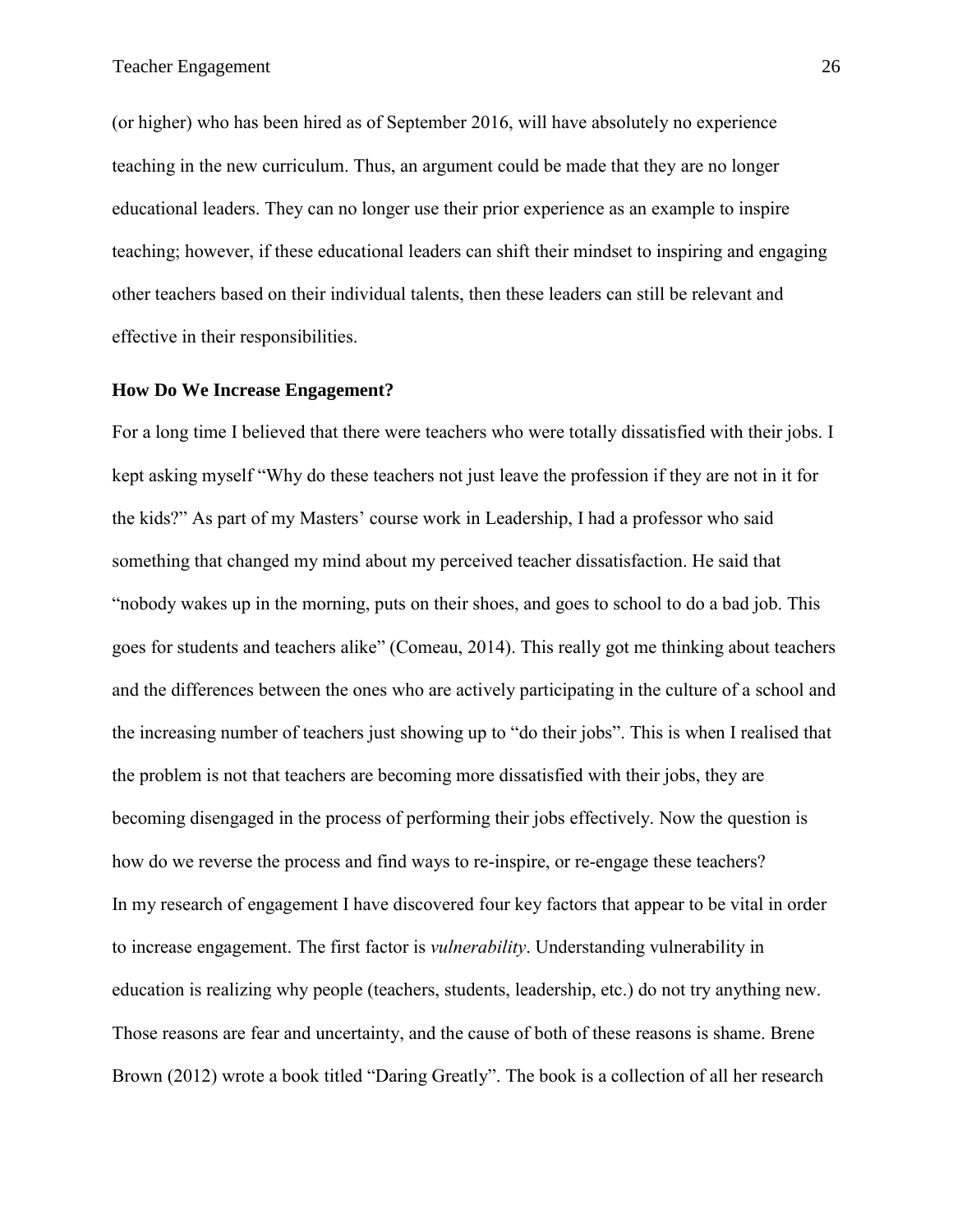on shame and vulnerability. One of her chapters is devoted to education and engagement. Brown makes reference to the similarities of the challenges faced in education and corporate models: "No corporation or school can thrive in the absence of creativity, innovation, and learning, and the greatest threat to all three of these is disengagement" (p. 187X). Brown goes on to explain how people in education become disengaged:

Learning and creating are inherently vulnerable. There's never enough certainty. People want guarantees. I'm not sure if there is a name for the problem, but something related to fear keeps people from going for it. They focus on what they already do well and they don't put themselves out there. (Brown, 2012, p. 186)

As teachers, we all face this problem. Students who do not seem willing to try and are satisfied with minimal effort. I am sure that educational leadership has the same feelings about teachers. What Brown (2012) did was describe the feeling as to why we as humans put up these barriers. She classifies it as shame: "Shame can only rise so far in any system before people disengage to protect themselves. When we're disengaged, we don't show up, we don't contribute, and we stop caring"(Brown, 2010). A mentor, or leader, has to find ways to make connections and humanize the "work": "A leader is anyone who holds her- or himself accountable for finding the potential in people and processes" (Brown, 2012, p. 185). To hold yourself accountable to finding the potential in people you must have an understanding of vulnerability. If you understand what makes you feel vulnerable, it creates empathy which helps make the connections necessary for transformation.

The second factor of increasing engagement is *authentic communication*: "Communication is so critical because it forms the backbone for all other forms of engagement efforts" (Kruse, 2012). There is a difference in communication and authentic communication worth noting when it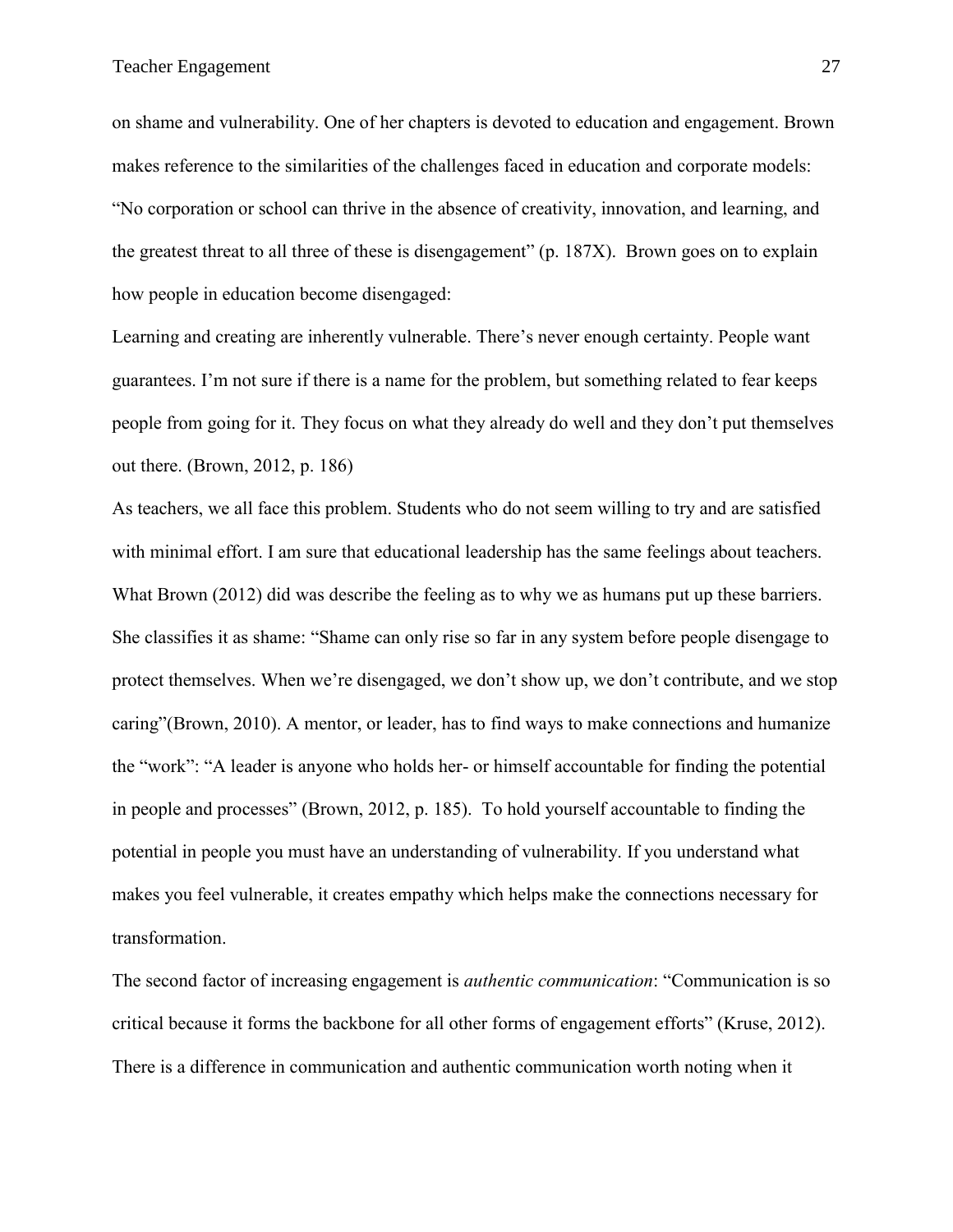comes to engagement. Regular communication results in keeping everyone informed, which can empower people to feel a sense of belonging, or part of the organization in the short term. Regular communication is always about the "what" and "how" we are doing things. In the long run this type of communication can become stale and boring. It can actually lead to disengagement. For example: have you ever deleted an email, pertaining to an initiative in the organization, after reading the subject line because you believed it did not matter to you or what you were doing? I could even take this notion a little further. Are there people in your organization where you constantly delete their emails? Or the opposite, is there someone in your organization whose emails you open up no matter what the subject line? With our inboxes becoming more and more flooded with mail, our time for reading becomes less and less. If there is a connection to a certain person the likelihood of you taking the time to read their emails becomes higher. This connection comes from authentic communication.

Authentic communication comes from "why" we do it. The "why" is the core beliefs of the individual, or organization, and it is what creates the connection. Authentic communication explains the "what" and "how" through the lens of "why". "The goal is not to do 'business' with everybody who needs 'what' you have. The goal is to do business with people who believe what you believe" (Sinek, 2011). To illustrate this point we can look to the "Golden Circle" (Sinek, 2011). Figure 4 shows the "Golden Circle" that Simon Sinek (2011) explained during one of his TED Talks. Human beings act from the outside of the circle in. We act from the clearest thing (the what) to the fuzziest thing (the why). Every teacher knows what they do (teach). Some of these teachers have a grasp on how they do it (Learning Styles, Project-Based Learning, Flipped Classroom, etc.); however, not many teachers know why they do it. They are told in meetings, conferences and professional development to use "this" model, or "that" technology and the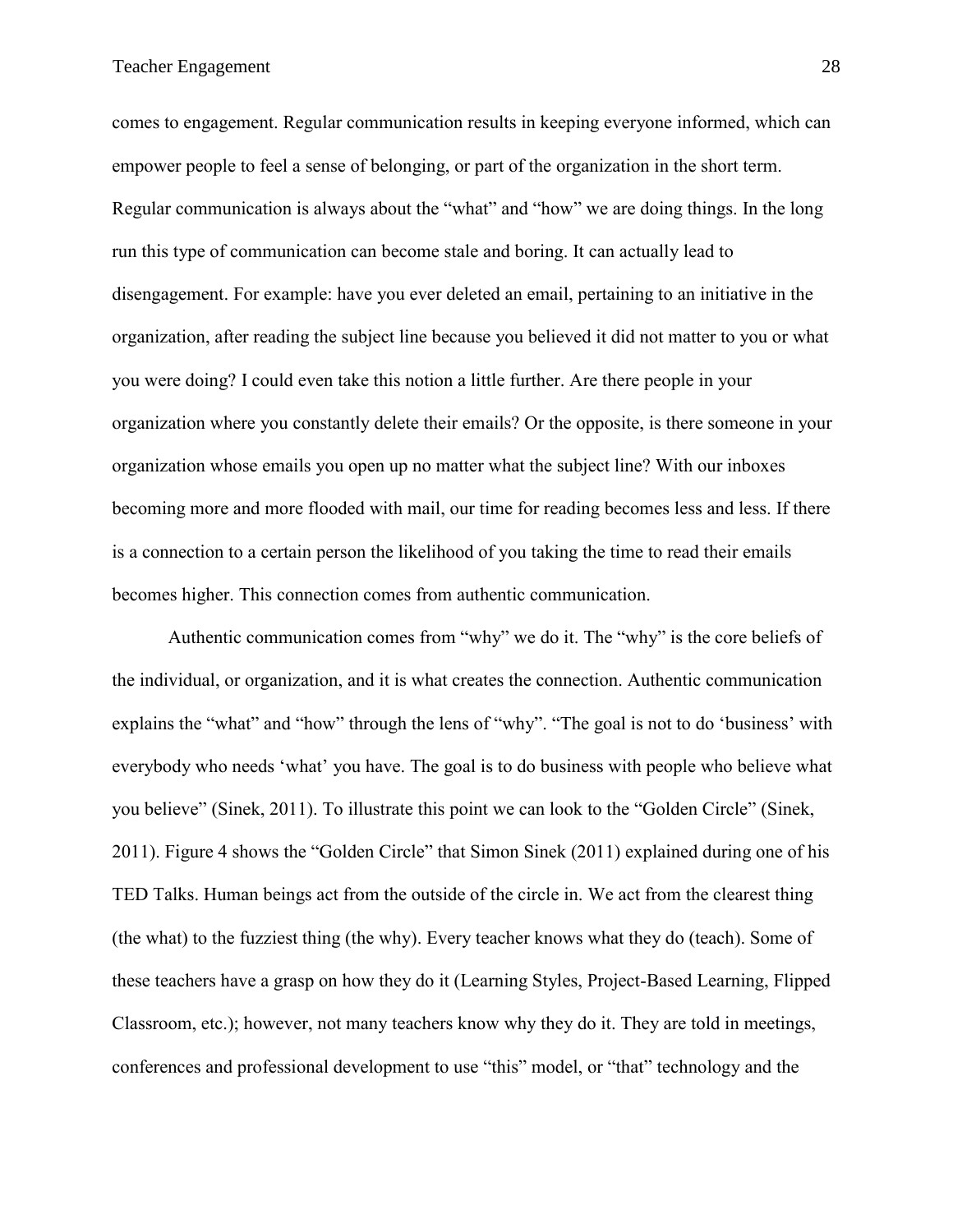result will be a more engaging classroom. If and when the model of learning or technology does not have the desired effect, then they are put aside and never tried again. There is no connection to the "why". "If you don't know 'why' you do 'what' you do, and people don't respond to your 'why', how can you expect to 'sell' (teach) anything? (Sinek, 2011).

"Inspired and engaged leaders all think and act from the inside out" (Sinek, 2011). These leaders think and communicate by understanding that "people do not buy 'what' you do, they buy 'why' you do it!" (Sinek, 2011). Authentic communication always has the underlying tone attaching it to the "why". Authentic communication is also a two-way street. It cannot only come from topdown. Educational leaders need to find ways for teachers to become part of the communication process. If a teacher feels that their input is encouraged and being heard, the result is engaged communication.

### <span id="page-35-0"></span>**Figure 4: The Golden Circle**



The third factor of increasing engagement comes from *authentic feedback*. A culture of engagement is a "culture of honest, constructive, and engaged feedback" (Brown, 2012, p. 197). Far too often in education (and outside education) people are afraid to give honest, constructive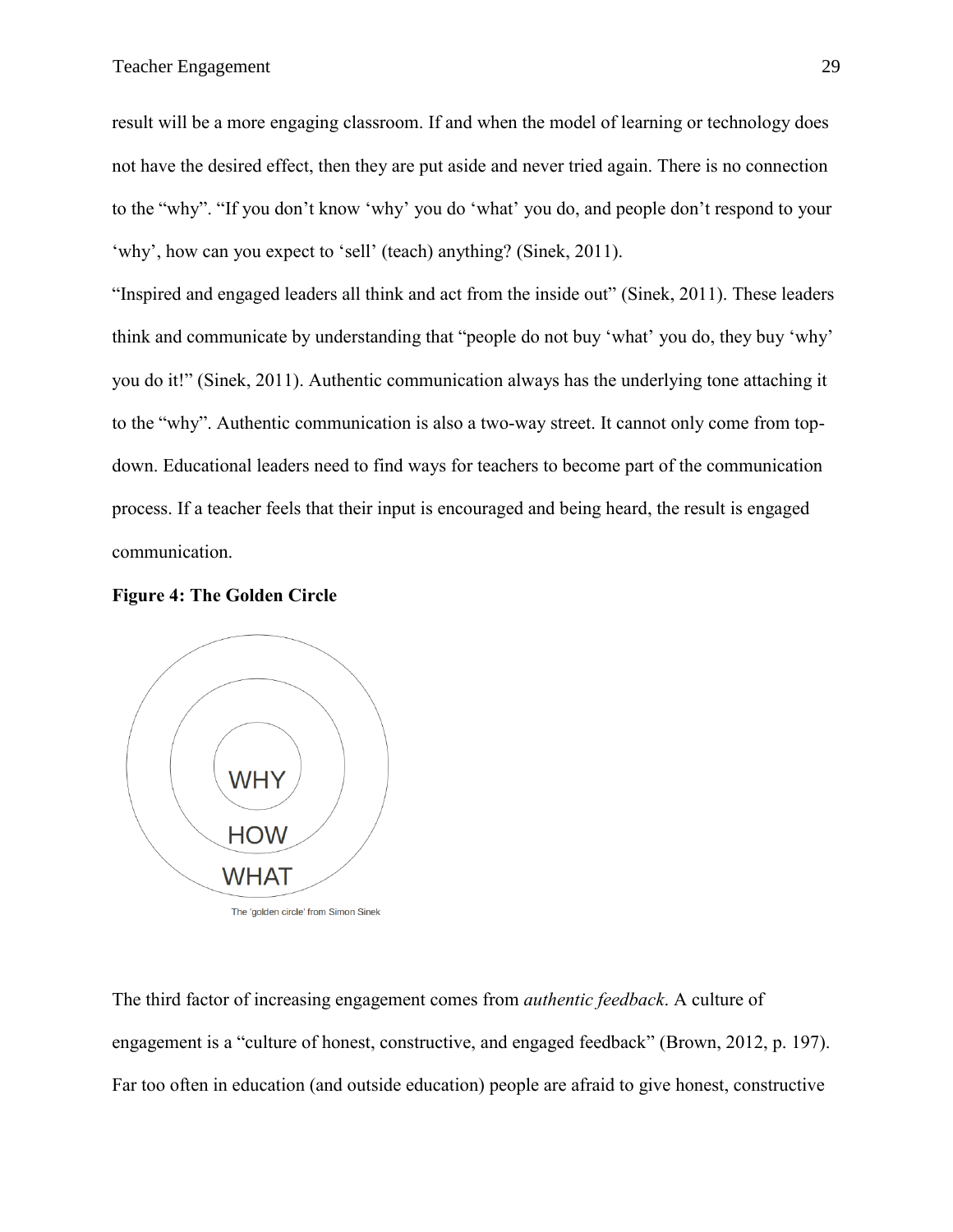feedback due to fear of retaliation or defamation of character. This is true of teacher-to-student feedback, teacher-to-parent feedback, Principal-to-teacher feedback, etc. Critical feedback can either be downplayed in the hopes that the behaviour will correct itself, or it can be delivered in such a harsh manner that it has the effect of belittling the person, rather than addressing the behaviour. In these two instances the gaps between feedbacks become larger and larger, creating an inherent problem:

The problem is straight forward: Without feedback there can be no transformative change. When we don't talk to the people we are leading about their strengths and their opportunities for growth, they begin to question their contributions and our commitment. Disengagement follows. (Brown, 2012, p. 197)

The fourth factor of increasing engagement is *recognition*. In the "Factors of Engagement" section of this capstone, I outlined what recognition is and how it can be effective. To increase engagement, a leader must actively recognise and consistently honor the contributions of the members to the organization. There are many low cost ways to do this; however, they all involve a 3-part thank you (Kruse, 2012). These things will be examined further in chapter three.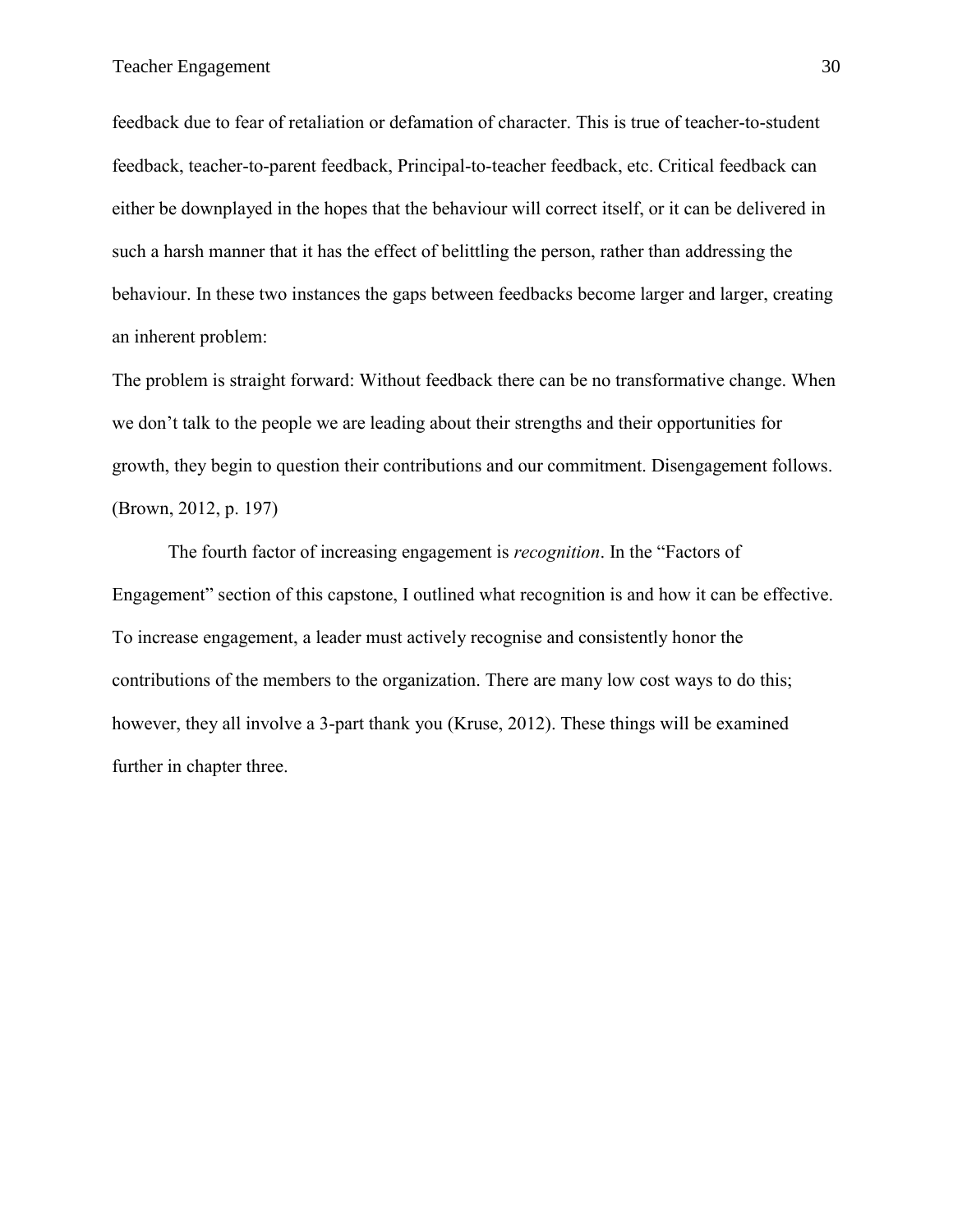### **Chapter Three– A Story of Engagement**

<span id="page-37-0"></span>In this chapter I would like to share a story resulting in engagement that portrays most of the aspects outlined in chapter one. It is because of this story that my initial interest in engagement piqued my interest.

I first had an inkling to the problem of teacher engagement in 2010. The school I worked at was very large, approximately two thousand staff and students. The people on staff were always proud of the fact that we were a large school that felt like a small school. One of the traditions of the school was the annual Christmas skit that the staff put on for students. It was a highlight and usually involved some sort of play that one of our staff members wrote and directed. I was always involved when I could be. It was something that I considered a lot of fun and the students generally enjoyed it. I was starting to notice that over the previous years, attendance for the event was getting smaller and smaller (student disengagement). The students were not sticking around for the Christmas assembly (last block of the day on the last day of the year) as they would rather start their holiday early and skip out rather than stick around and wait for the teacher skit which was the last part of the assembly. In previous teacher skits, a couple of the male teachers and myself got dressed up and danced like the sugar plum fairies. That one aspect of the skit got an immense reaction from the crowd.

During the summer of 2010, I was building a deck with my friend and colleague who was also one of the sugar plum dancers in that previous performance. As we were conversing over lunch we started talking about the Christmas skit and agreed that it needed to change. The ideas for the "plays" were becoming less exciting and the teachers were choosing not to participate as it was not worth the effort. The province-wide job action in 2008 did not increase the desire of teachers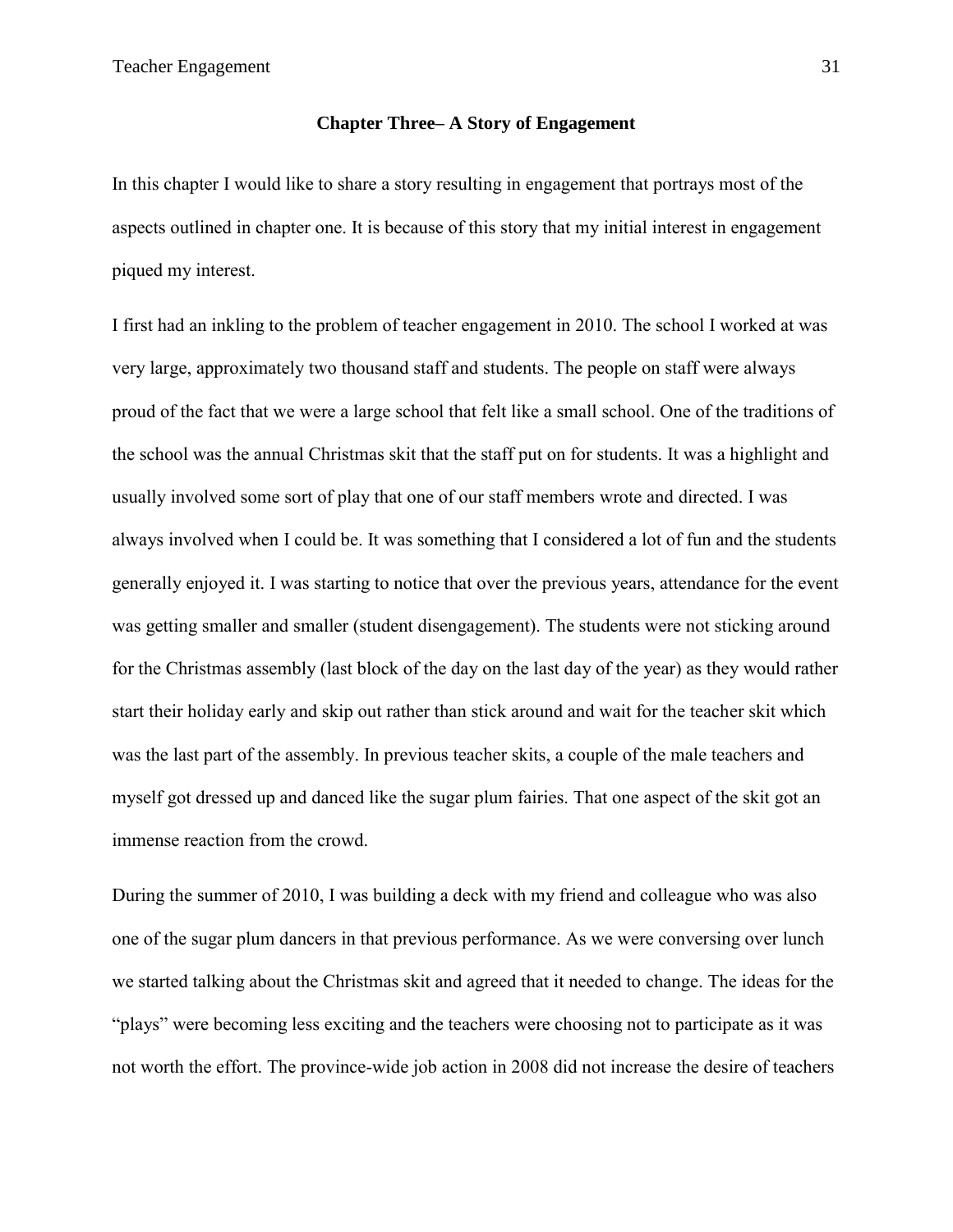to volunteer or give any extra effort. There were still a lot of disgruntled teachers a year-and-ahalf after the strike happened and the mood and the culture of the building had shifted away from its original pride (teacher disengagement).

One day after work I was searching on YouTube for an introduction to the upcoming dance unit in P.E. when I stumbled across a video of the Ohio State Dance team who did a Flash-mob in their student union building. It was really well done and the song they chose was sung by the cast of Glee's version of Journey's "Don't Stop Believing". The television show Glee was very popular at the time so the song resonated with a lot of people. The flash-mob was so well done that I immediately thought that I could pull this off with the staff at the Christmas assembly. I pitched the idea to my principal who was skeptical, but he just happened to be the father of one of my best friends so he gave me permission to pitch the idea at the end of the next staff meeting (personal connection). I immediately went to my colleague who usually wrote the teacher play and told him about my idea. He was excited to have someone on board who was willing to help him out. He even mentioned that maybe he should just back down and let me just take over. That was not the point of my idea, and as the look on his face was sad, I believe he thought I was there to tell him that he was no longer wanted. I convinced him to stay and that we still needed a play for teachers to perform so that the flash-mob would be a surprise for the students (motivation/recognition). We got up at the staff meeting and pitched the idea together. My colleague explained the history of the school and the teacher skit and I showed them the Ohio State flash-mob and asked for people to come and see me to sign up if they were interested. What happened next surprised me. I was hoping to get maybe twenty staff members to join up. Right after the meeting my door was flooded with people willing to dance. Before I knew it, I had 45 people sign up (initial engagement).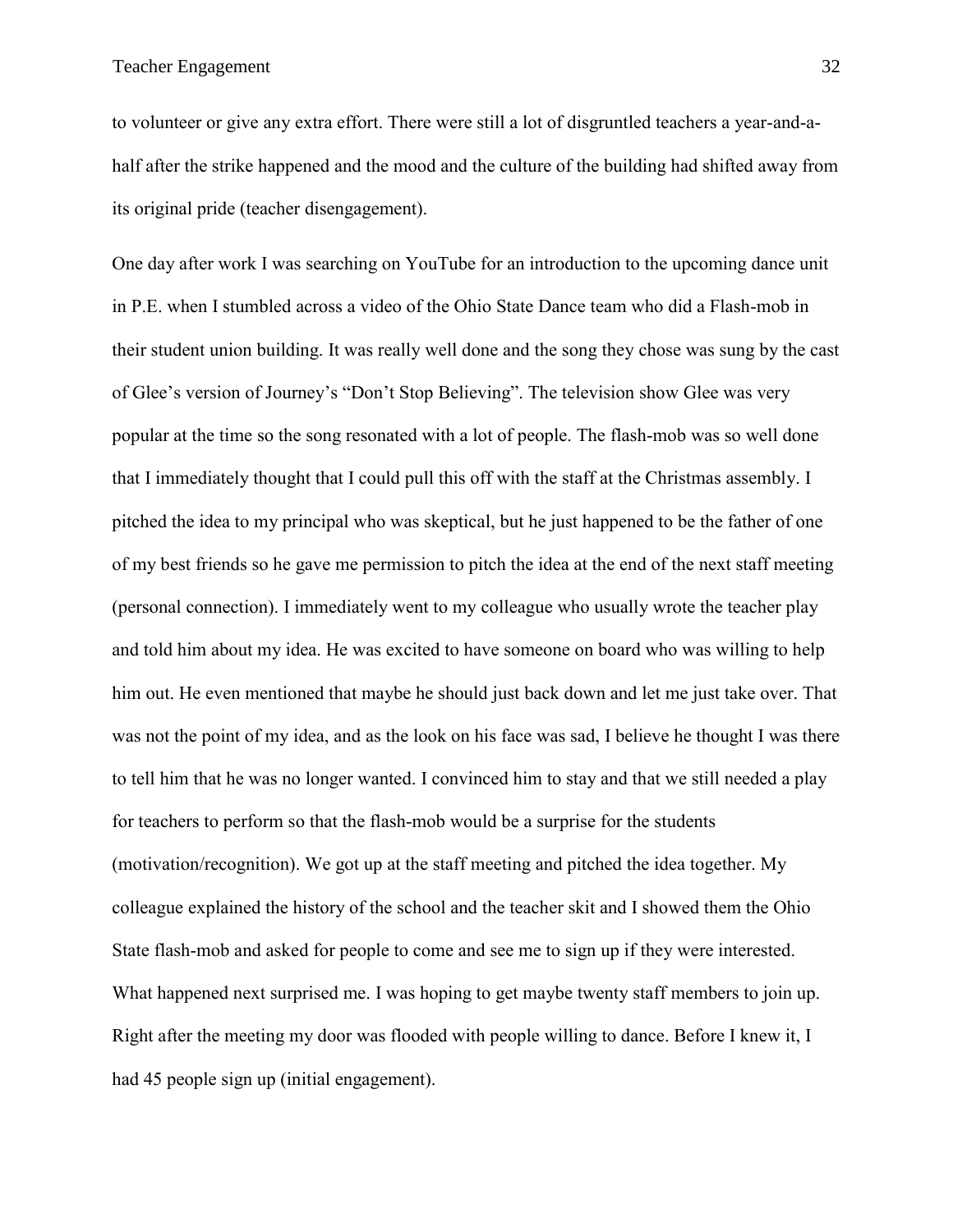There was only three weeks until the performance and I realized very quickly that I had better start choreographing the moves. I decided to use the same version of the song as the Ohio State Dance team, mostly because I love that song and I knew "Glee" was really popular with the students that year (relevant to audience). The first practice was at lunch in the drama room. Everyone showed up with their lunches to practice. I had to pick a few people to be the ones who were going to start the whole thing. I was amazed at how everyone else still stayed to watch what was happening. By the end of the day, word got out how fun it looked and eleven more teachers emailed me to sign up and said they would be at practice the next day (communication and motivation). I had to move practices to one of our gymnasiums as there were just too many people to practice in the drama room. By the end of the second day I realized what I got myself into. There were a lot of people to organise, and some people were not the most coordinated dancers in the world so I had to choreograph to the level of the people involved (feedback). It started to consume every moment of my nights. Conflicts arose, because not everyone was able to make the lunch time practices, but they all wanted to be part of it. I had to start doing morning tutorials for people who had missed and demonstrate new moves every lunch break (communication/connection). It got to the point where I asked a colleague, (who was very good with digital filming), to help me make a "how-to" video for everyone to practice on their own. In order to pull this off I had to be innovative and create a "flipped classroom", even though I had never heard that term at the time (what engaged teachers do). That turned out to be one of the best things I did. I heard stories of teachers practicing their moves at night with their kids, or spouses, or both trying to help them (feedback). Every day I would start the practice by looking around to watch our staff laugh and chat about what they had been doing the night before. My original purpose for doing this flash-mob was not for teacher satisfaction, but rather I thought the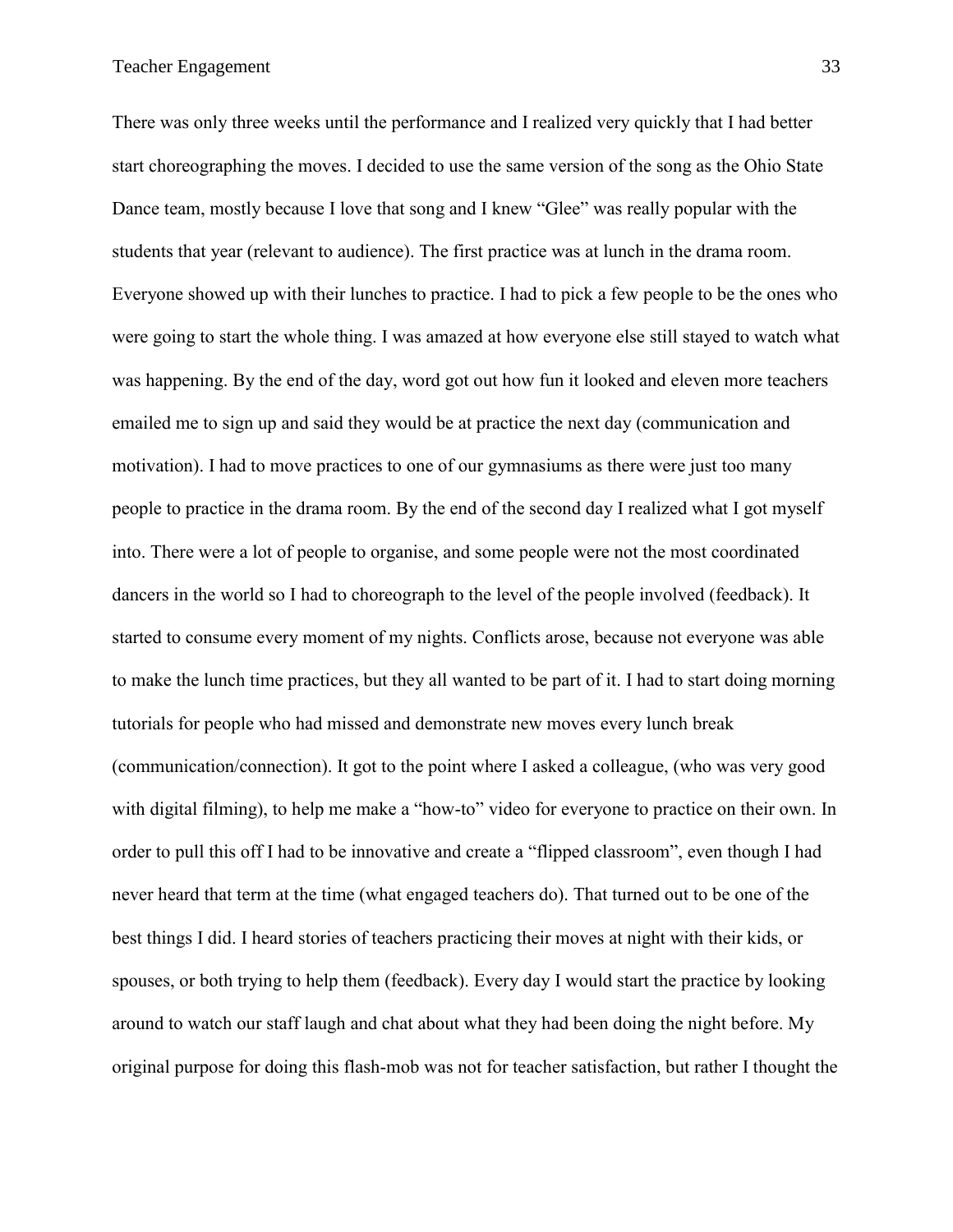students would enjoy it and they would get a good laugh. Even though teacher engagement was not the purpose, it quickly became an unintended benefit. Every day during those three weeks, I would pass people in the hall and they would pat me on the back, or give me the thumbs up, or they would stop me to clarify if a certain move started on the right or left foot, etc. (feedback). The energy that I was getting from my colleagues drove my passion for the project and I was determined to pull it off. I found myself noticing the pride in the building coming back very quickly and even my principal at the time said he could not believe that this is what it took to turn things around again (recognition).

One story in particular got me really emotional. One of my colleagues (who was nearing retirement) wrote an email to the staff telling us the story about how his wife had cancer. It was not a secret and most of us on staff knew she was ill. What we did not know is that every night for the last two weeks he took a computer to the hospital and would play the video and practice the dance moves for his wife. He told us how they would laugh together when he messed up and how the practicing helped transcend both of their journeys through that incredibly tough road to recovery (vulnerability/feedback).

The last few days before the performance were very stressful, and I called an emergency meeting at 6:00 pm the night before the performance (communication). I asked our principal if he would pay for pizza for anyone who came and he whole-heartedly agreed (recognition). Almost everyone showed up. Nobody wanted to be left out. Those few who couldn't make it made sure to come and see me personally to tell me why they could not make it and to tell me they were sorry (communication). Some brought their kids or their spouses to see what this venture actually looked like. We were still learning new moves and after two straight hours of practice we finally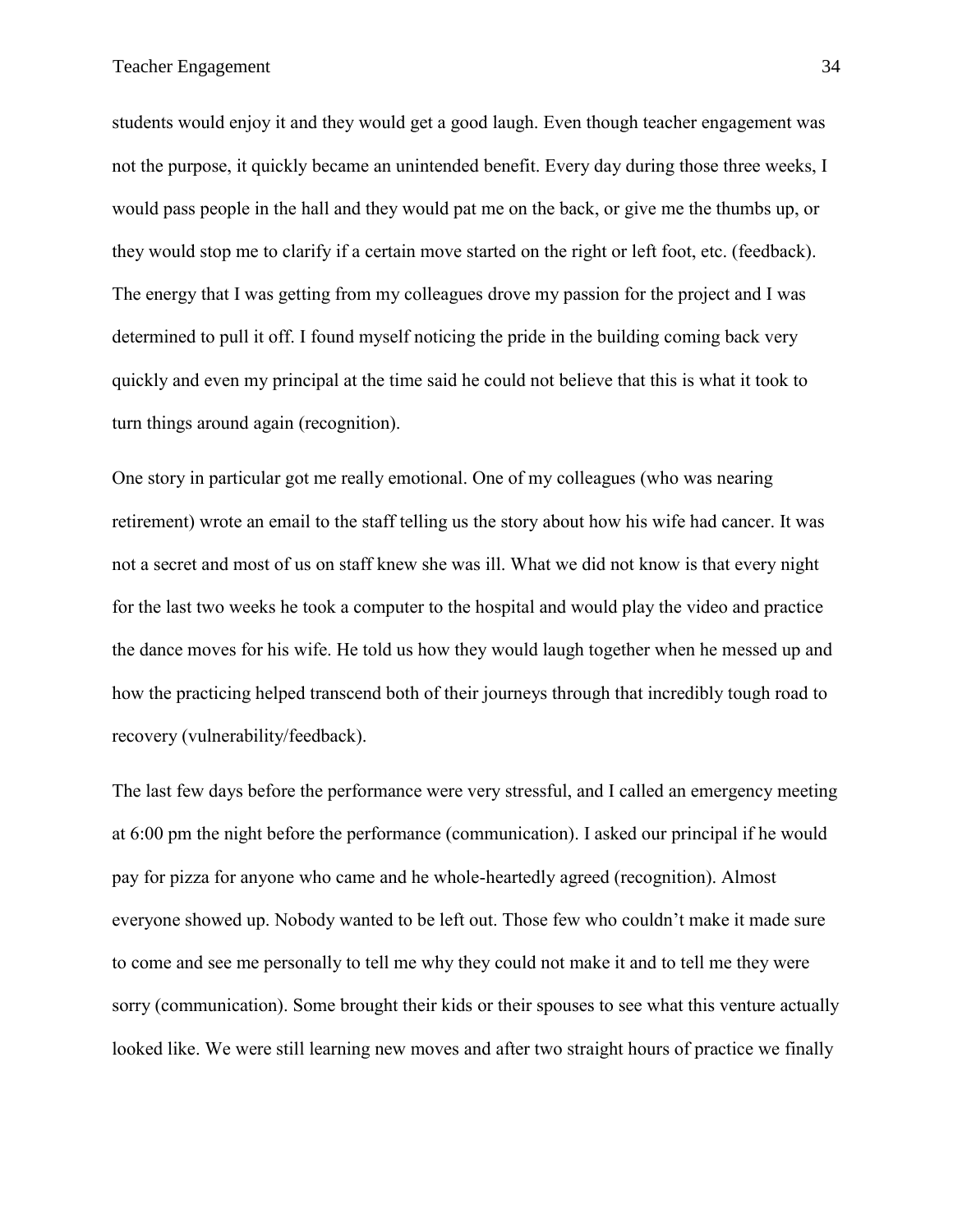had it down. We ran through the teacher "play" and set up exactly how we were going to get into position and start it. Everyone was so excited.

It was the next day at lunch that really made me emotional, however. Everyone came for one final tune up before the big event. I was about to start when one of my colleagues stopped me. The entire staff pitched in and got me a gift, thanking me for the time and effort I put in for them (recognition). When she was addressing the crowd in a speech of thanks I lost control of my emotions. Here was a six-foot-five male jock, who was crying his eyes out because his colleagues were so appreciative of him teaching them this dance (vulnerability). One last gift that my tech colleague and I put together was that he arranged to have his class film the entire thing so we could have a record of this moment. The result of this effort can be seen at <https://www.youtube.com/watch?v=EfI4-zOgETE> (Fast, 2010).

What transpired next was way beyond any expectation that I had anticipated. After it was all over, and the cheering stopped, we all went home to start enjoying our holiday break. My colleague went home and put together a video of the dance and put it up on his YouTube channel for everyone to see. My wife and I, along with many of the teachers and students, watched it over and over again. The next day we woke up to watch the video once again. What we discovered was that it had been viewed 3000 times since the previous day. We were taken aback by this. Every teacher was emailing back and forth talking about what was happening. We read messages from students, parents, and random people who just loved what we had done (recognition). The next morning we woke up again to find that there were over 30,000 views in one night. It was put on the local news program and was starting to be recognised by lots of people. By the end of the break we had broken 100,000 views. The first question that every teacher asked me the first day we got back was "what are we doing next year?" and "whatever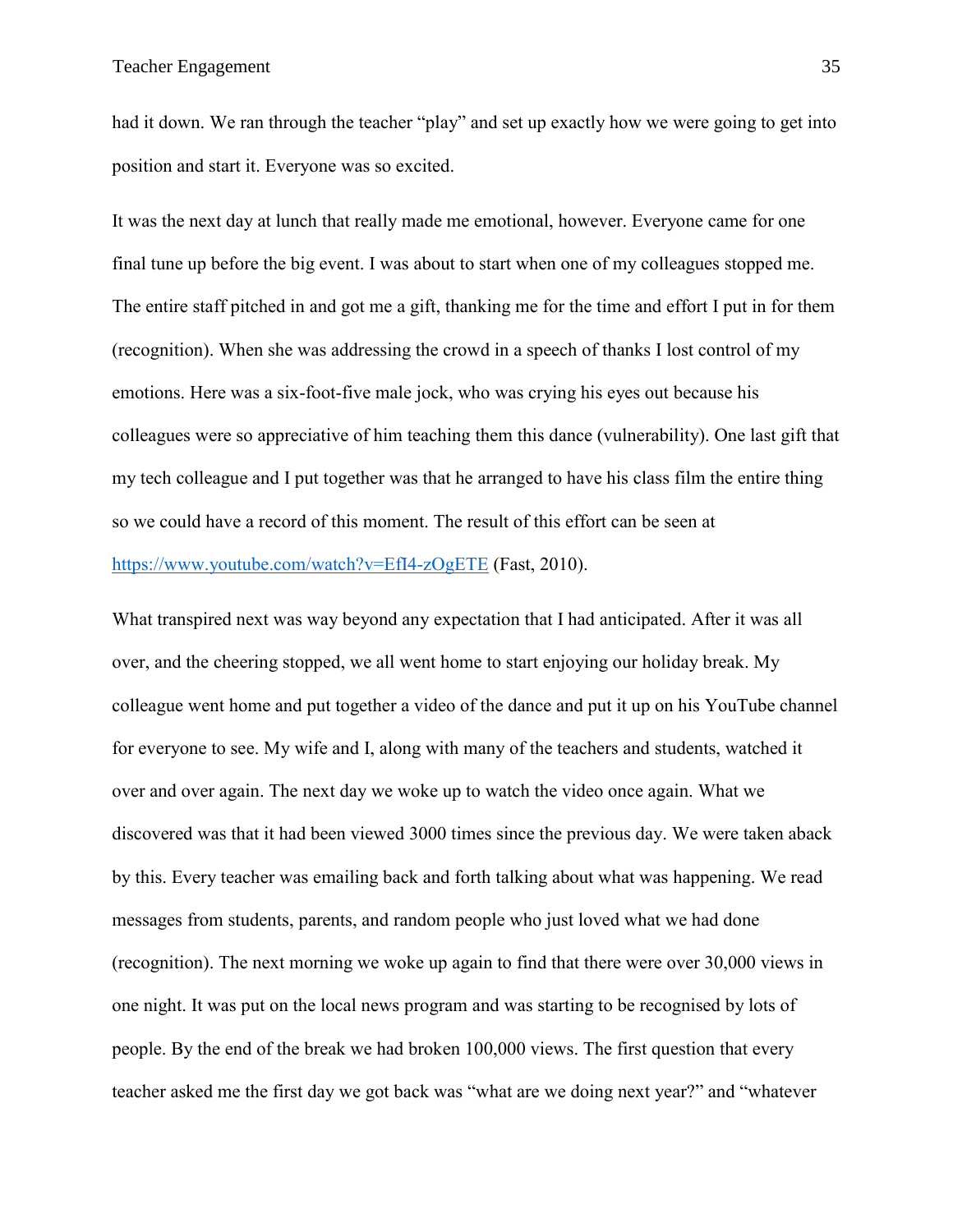we are doing, sign me up!" This is when I realized what true engagement felt like (a total and complete buy-in from everyone involved). Even people who were not part of the dance came up to me and said they were sorry they had missed out. They had no idea it was going to be like that, and I could count on having them participate next year

(communication/recognition/motivation).

Months later, people were still talking about it. My students looked at me in a different way and I was able to make connections with my students on a different level. It was like that shared experience broke down a wall of hesitancy from the students' perspective and the rest of that school year was a complete joy. This did not just happen to me, though. Other teachers who had been part of the performance were stating that the atmospheres in their classrooms were better, as well. The grade 12 students that year adopted "Don't Stop Believing" as their anthem and at their graduation dinner and dance, when that song came on, all the grads got on the dance floor and locked arms in one giant circle of embrace and sang at the top of their lungs. I remember thinking it was a perfect end to a great school year!

In the years to follow, the production got bigger and bigger. I recruited my good friend and colleague, who is a self-taught master of digital arts, to become one of the "brain-trusts" behind the scenes. We started doing pre-taped digital videos that were incorporated into the story and there was always a dance component at the end. What was great is that because of the videos, people were more willing to get involved in the overall performance, even if they did not want to dance (honoring talents). It became a goal of mine to find a way for every staff member (Teachers, Special Education Assistants, Custodial, Secretarial, Administration, etc.) to be a part of this event. These videos started to have the dual purpose of creating a fun teacher-skit and globally promoting our school. I had to be creative to find ways to get people involved so that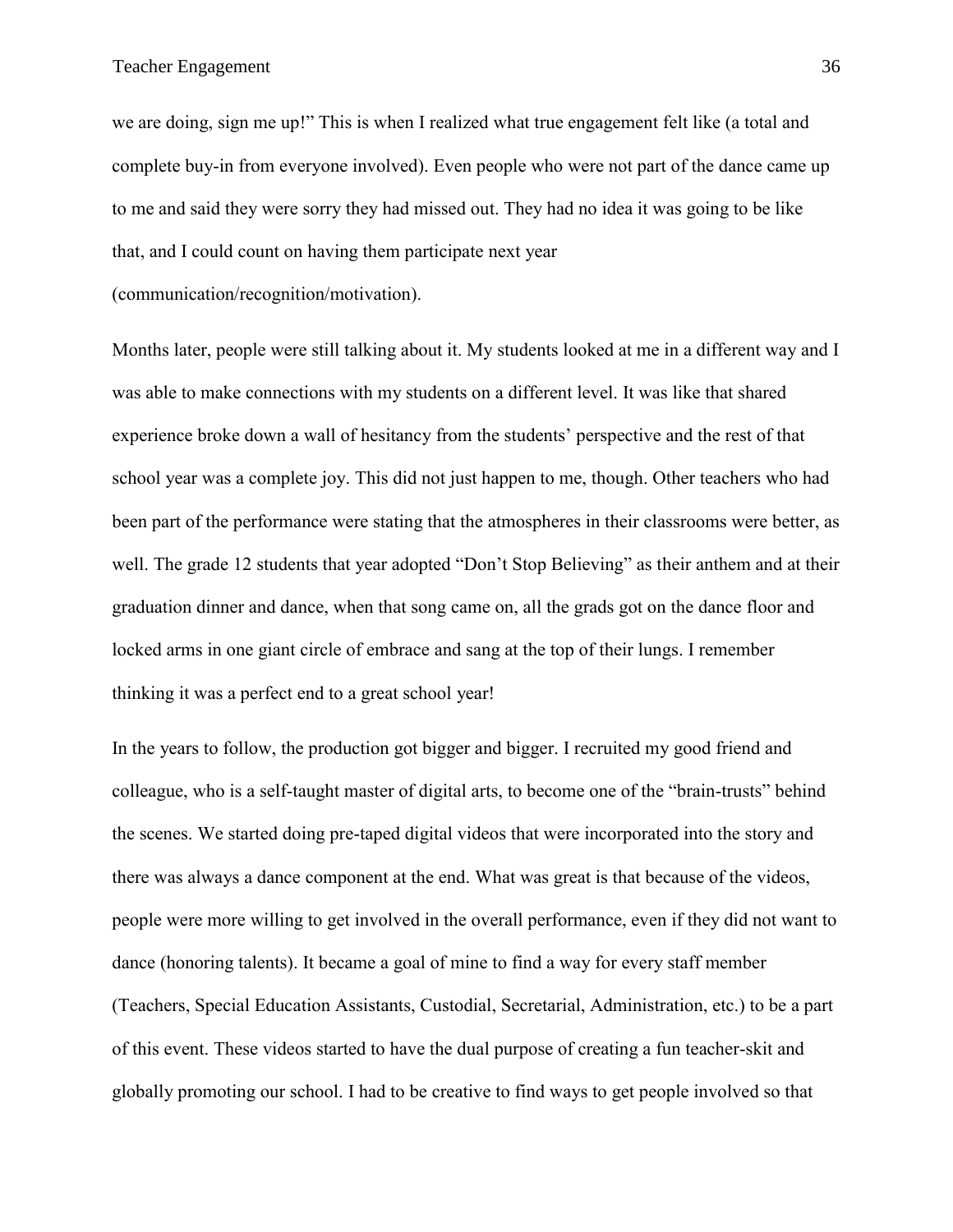the majority of the school culture was incorporated. I started to look at the talents of people on staff and found ways to involve them into the performance (recognition). The creation of an allteacher band called "Staff Infection" was an example of this. Every year we added something new. More and more people were coming to me with suggestions on what to do, and the level of engagement around this once per year, twenty-five-minute production was immeasurable. We started having management issues that we had to overcome, including alumni from years past were coming back to watch the new performance. There were so many people attending that we did not have enough seating for all of our current students.

After the second year of these performances I had a colleague, who was formerly a very influential teacher to me when I was in high school, pull me aside to have a chat and thank me for putting in the time and effort for these performances. He asked me if I understood what I had achieved. I did not understand the question which was apparently evident by my facial expression. He explained to me that I had changed the culture of the school for the better and that I had become a person of influence (recognition). The concept was something I had never considered before. I started to realize that the staff was fully engaged in the process of these performances and without intending to, I had changed the culture of the school.

The level of engagement in these performances was so high that I felt I could ask the staff to do anything and they would stop what they were doing to make sure they were a part of it. This was proven to me in 2014 when the "brain-trust" had an idea to make a music video themed from the movie "Frozen". My colleague and I re-wrote the lyrics to "Let it Go" (sung by Idina Menzel) to reflect the teaching staff and culture of the school. The problem was we wanted to keep the secret from the students in true Christmas fashion. So I introduced the idea at a staff meeting and told the staff we were planning to shoot this video on a Sunday afternoon (authentic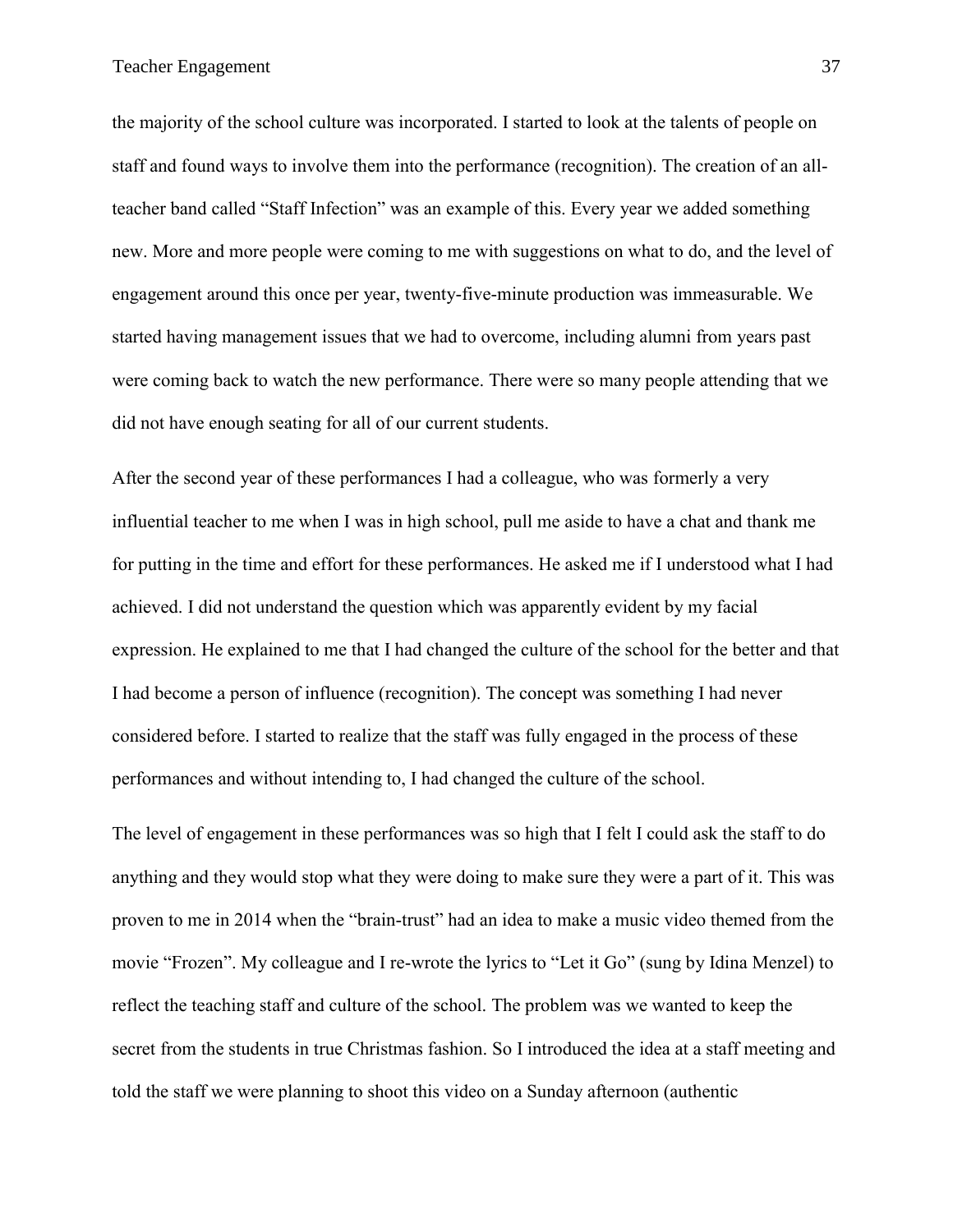communication). We invited anyone who wanted to be a part of it to show up thinking we would not have as great a turn out due to it being on weekend. To our surprise, sixty-three staff members showed up ready to go, wearing their school spirit attire. It took four hours to shoot and everyone was elated by the process and the final product.

In between these performances I started to get involved in more educational initiatives within the school. I started running professional development seminars on collaboration based on the experience I had working and collaborating with the staff on the Christmas skit. One initiative changed an entire department. At a Physical Education Collaboration meeting, the issue arose of how to get females more actively involved in class, and inspire them to enroll in PE classes as an elective for their senior years. My colleague and I started experimenting at the grade ten level by changing the current course from a sports-oriented one to fitness and wellness for life orientation. As part of the course we both agreed that if we asked the girls to participate in the activity then we as the teachers would also have to participate. In two years it became the most popular course in the school and we expanded it into an elective course offered in grades eleven and twelve. As I was reflecting on why these courses were so popular in such a short time period, I had an epiphany. The two teachers involved were so passionate about the courses that the students became passionate about their own wellness and fitness levels. It was then I conceived what would be the premise of this capstone project. The perceived successful and "master" teachers are ones who are engaged. Concurrently, a successful student has an engaged teacher.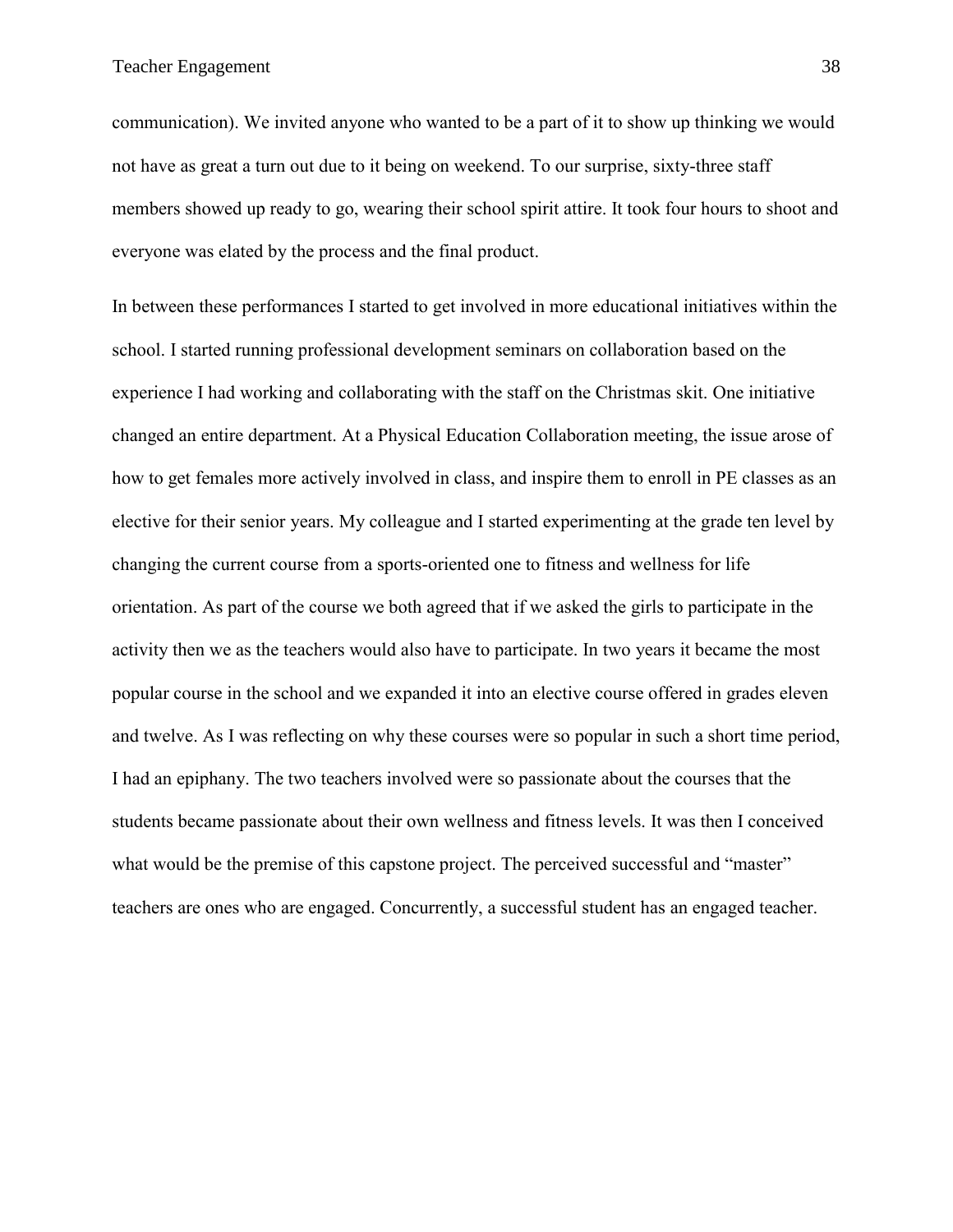### **Chapter Four– Increasing Teacher Engagement**

<span id="page-45-0"></span>Literature predicated on engagement has clearly indicated that increasing teacher-engagement has the desired effect of increasing student-engagement. In order to establish if the desired outcome of student-success is the predicted result of focussing on teacher engagement, a human research study would be needed. In lieu of actually performing a study, I offer here a detailed outline of the suggested practices of school administrators to help increase teacher-engagement.

### <span id="page-45-1"></span>**Practice One: Recognition of Responsibility**

As the management of the organization, educational administration needs to take responsibility for the levels of teacher engagement within their schools. One of the draws to becoming an administrator is the fact that you can have a broader range of influence over a greater number of students; however, particularly with the implementation of the new curriculum, administrators need to focus that influence on teachers to help them become masters of their craft: "We can't control the behaviour of individuals; however, we can cultivate organizational cultures where behaviours are not tolerated and people are held accountable for protecting what matters most: human beings" (Brown, 2012).

Empowering and engaging teachers needs to be done individually; however, it needs to have a school wide approach. Administrators need to look at school-wide policies and procedures through the eyes of the teachers in that building.

Efforts at the classroom level can be undermined by school-wide policies and procedures. Thus, a given classroom teacher can be working hard at making learning intrinsically meaningful only to have the principal announce the establishment of a school-wide academic contest associated with extrinsic rewards. Or a teacher's effort to evaluate students on the basis of progress and improvement can be subverted by a school-wide honor roll system based on relative ability. In short, the classroom is not an island. It is part of a broader social system, and it is difficult to develop and sustain changes in the classroom without dealing with the wider school environment. Moreover, teachers alone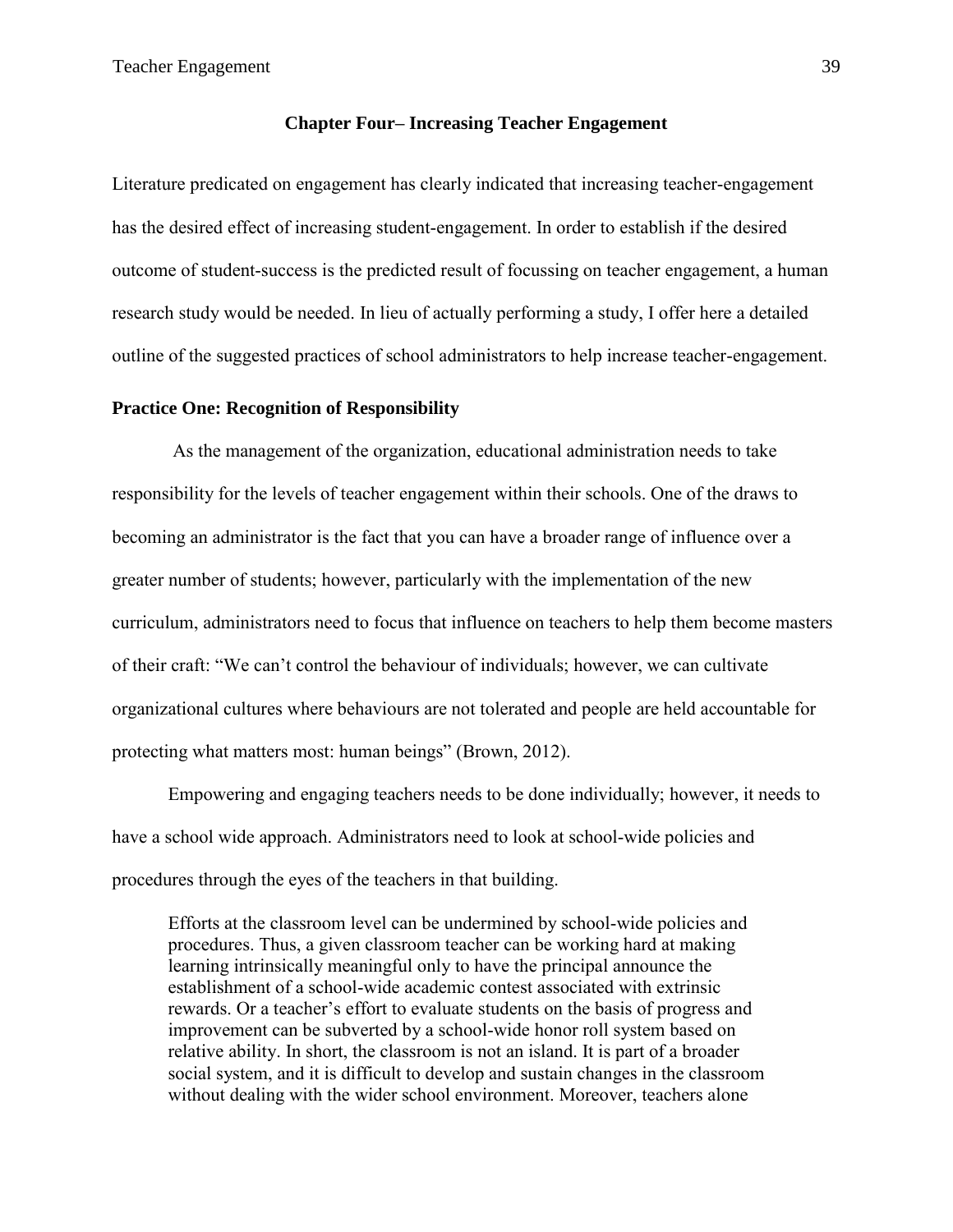cannot carry the burden of significant school change; one must also engage school leaders in school change if the deepest structure of teaching and learning is to change (Maehr & Midgley, 1991, p.406).

### <span id="page-46-0"></span>**Practice Two: Embrace Vulnerability**

To become an effective mentor of engagement is going to take some serious selfreflection. There are many books on Principals' and Vice-Principals' book shelves involving leadership and engagement; however, I would predict that there are not many books on their shelves about vulnerability or shame, primarily because there are not that many out there. In order for school administrators to become gurus of engagement, they are going to have to investigate their own vulnerabilities. This is process that can be very difficult to go through, but once on the other side can transcend the lens in which you look at people and situations: "If you want a culture of creativity and innovation, where sensible risks are embraced on both a market and individual level, start by developing the ability of managers to cultivate an openness to vulnerability in their teams. And this, paradoxically perhaps, requires first that they are vulnerable themselves" (Brown, 2012, p. 65)

The first step to embracing vulnerability is to read "Daring Greatly" by Brene Brown. The book explains how having "the courage to be vulnerable transforms the way we live, love, parent and lead" (Brown, 2012). The book, based on her research and studies, explains how people compare, measure and portray themselves in acts of shame and blame wrapped up in a culture of "never enough".

### <span id="page-46-1"></span>**Practice Three: Authentic Communication**

In order to practice authentic communication an administrator is going to have to be vulnerable in divulging the "why" of Sinek's (2011) "Golden Circle". Communication needs to be purposeful in order to be engaging. If teachers understand and internalize the vision and goals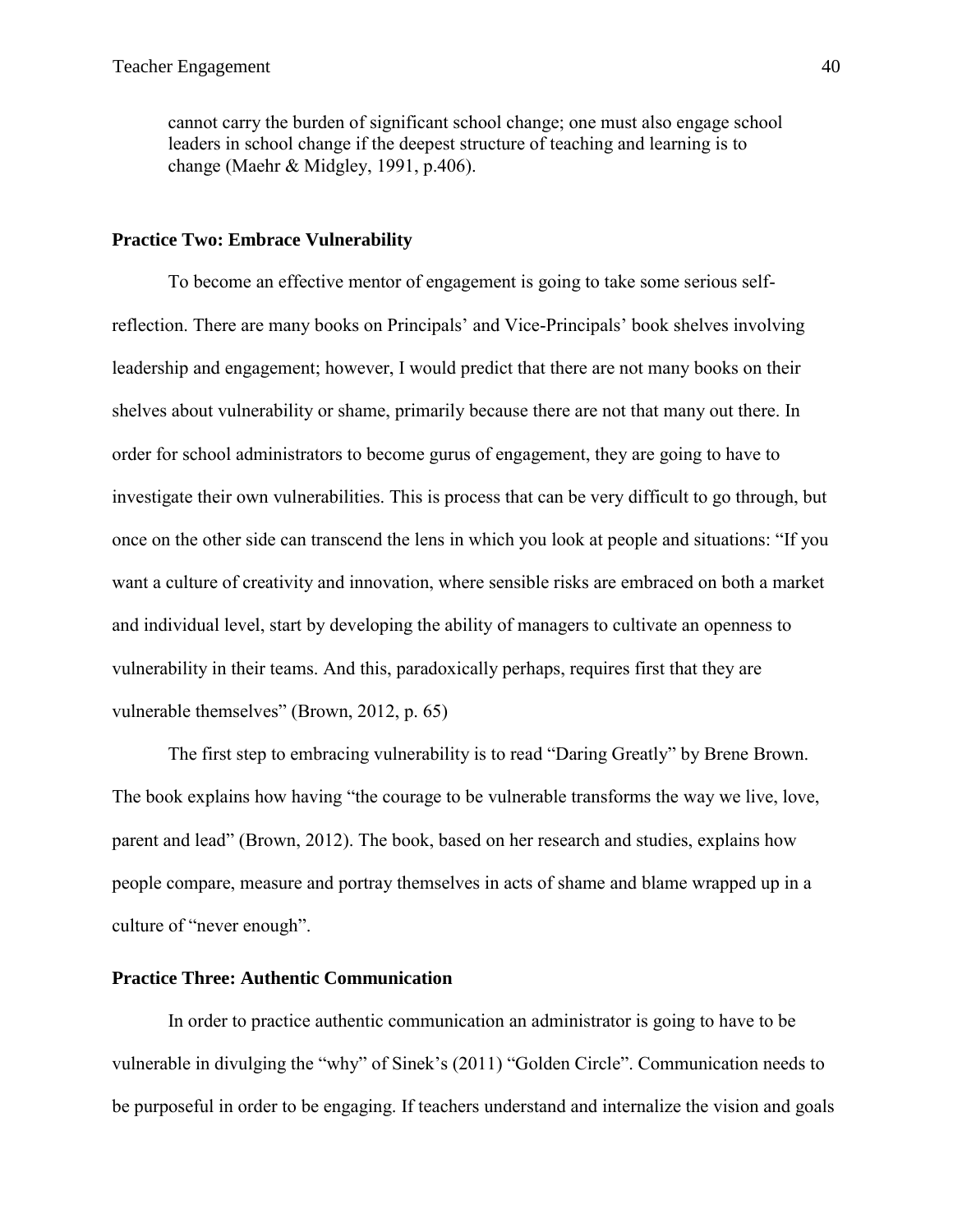(the why) of the school, and the administration's communication has underlying tones to the school's importance, then the teachers will become more engaged because they feel well informed and a sense of belonging to the overall progress of the school.

The Principal (and Vice-Principals) will need to foster a culture of two-way communication. Teachers must feel comfortable approaching administration, or giving opinions when called upon in group settings, to give feedback from their perspective. In order for teachers to feel comfortable giving their opinion they must feel like they are being heard. Administrators must develop skills in "active listening" and "paraphrasing back for understanding" in order to make the person feel like they have been heard.

Time is a big factor in this practice. Depending on the size of school it can be a lot of time. As an administrator I would find time to personally meet with every teacher once a week. Constant meetings become part of the routine and creates familiarity which opens up the door to vulnerability and authentic communication.

### <span id="page-47-0"></span>**Practice Four: Authentic Feedback**

Authentic feedback is essential to the growth of any teacher; unfortunately, the only system of consistent feedback is our tri-annual evaluations (if they get done at all). Once an administrator had embraced vulnerability and opened up lines of authentic communication, creating a system of authentic feedback should not be as difficult. The main difficulty is still time. In order to do this properly, time needs to be invested into every teacher in the building on an individual basis.

I would meet with teachers once a month to develop individual growth plans. A growth plan has the ability for the teacher to have some control over where they want to grow and allows the administrator to find avenues of support for that teacher. Meeting once a month specifically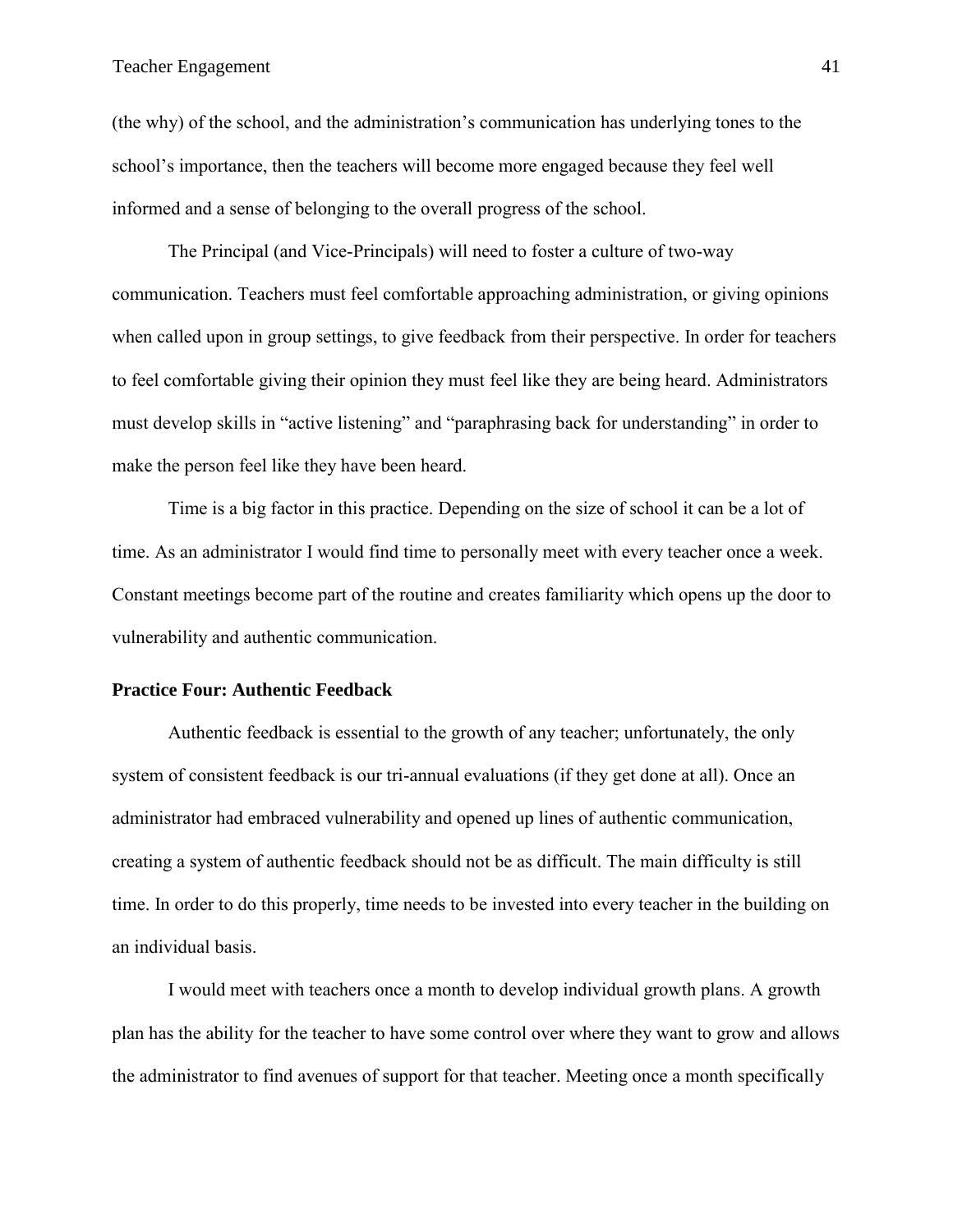on growth plans would help to focus teachers and keep their teaching practice aligned with their overall personal and professional goals. I believe constant support in a mentorship role, rather than a tri-annual evaluative role, fosters a greater sense of engagement to the teaching process.

### <span id="page-48-0"></span>**Practice 5: Recognition**

Recognition is the most powerful tool for creating teacher-engagement. A teacher should be recognized for anything and everything that they do to benefit the culture of the school outside the constructs of teaching time. There are so many ways teachers give beyond their classroom and a lack of recognition is causing some teachers to become disengaged and stop giving their time. An administrator recognizing one's efforts demonstrates to the individual that they are valued. When a person feels that what they are contributing is valued, they are likely to give more of themselves without extrinsic motivations.

To apply recognition as a blanket practice is difficult. Here is my belief on the giving of recognition. The recognition has to align with the beliefs of the school and or administrator(s). In a three-part recognition administrators need to (1) say thank you, (2) explain the importance of the contribution to the school both individually and publically, and (3) honor the teacher with a token of gratitude. The token of gratitude needs to align with the size of contribution. In a perfect world where financials are no object, this is easy. In reality, token of gratitude that have financial implications are at the discretion of the Principal. The key is figuring out the correct ratio of time spent vs token earned. For instance, if a teacher volunteers his or her time set up for a school wide assembly. A 3-part recognition would be: (1) Saying thank you to the individual for volunteering before the assembly; (2) At the end of the assembly publically thanking the person in front of the school for their efforts in allowing the assembly to happen; (3) After clean-up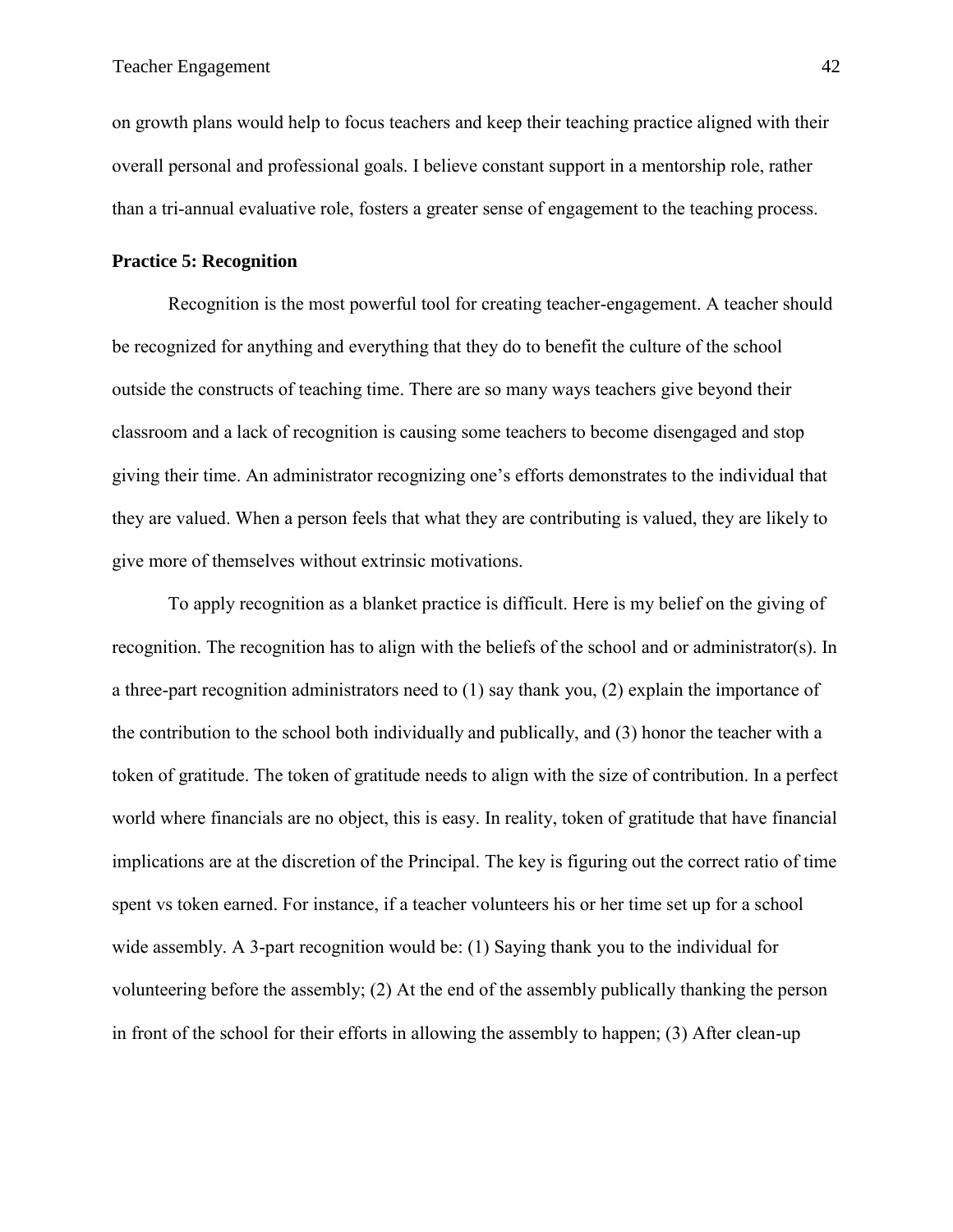another words of thanks followed by a hand-shake and a Starbucks gift card. This is a very low cost way of valuing the individual but acknowledges the volunteered time spent.

For a teacher who spends copious amounts of time over the course of the year volunteering their services that improve the culture of the school, the token of gratitude must match the significance of time spent. For example, a coach who runs a program that attracts kids to the school. There is no way to measure, or reimburse the volunteer time spent by the individual, but a three-part thank you could look like this: (1) Saying thank many times over the course of the season; (2) Acknowledging the efforts of the coach at a staff meeting highlighting the season; (3) Give the coach two days of in-lieu time. Now the allocation of in-lieu time is controversial as it has a dollar amount attached to it. Depending on the district it can be upwards of \$600 to cover the two days with a Teacher-On-Call (TOC); however, if you look at it through the lens of engagement, a principal is getting 100+ hours of service for the bargain price of 10 hours. By honoring the person with time, he or she will feel more engaged to the school and be less likely to take sick-days when feeling exhausted from the coaching. This type of token may actually help with the TOC budget for any given year. No matter what the service, time spent needs to be honored with appropriate tokens of gratitude in order to foster engagement.

#### <span id="page-49-0"></span>**Conclusion**

According to the literature there is evidence that confirms a positive outcome of studentengagement when there is a focus of support from the educational leadership on increasing teacher-engagement. Engagement is defined as "the emotional commitment we feel to our organization and their goals" (Kruse, 2012, p. 6). Emotional commitment is influenced by the connections a person (teacher) has to their organization (school) and its management (administrators). If the desired outcome of a school is to increase student success (academically),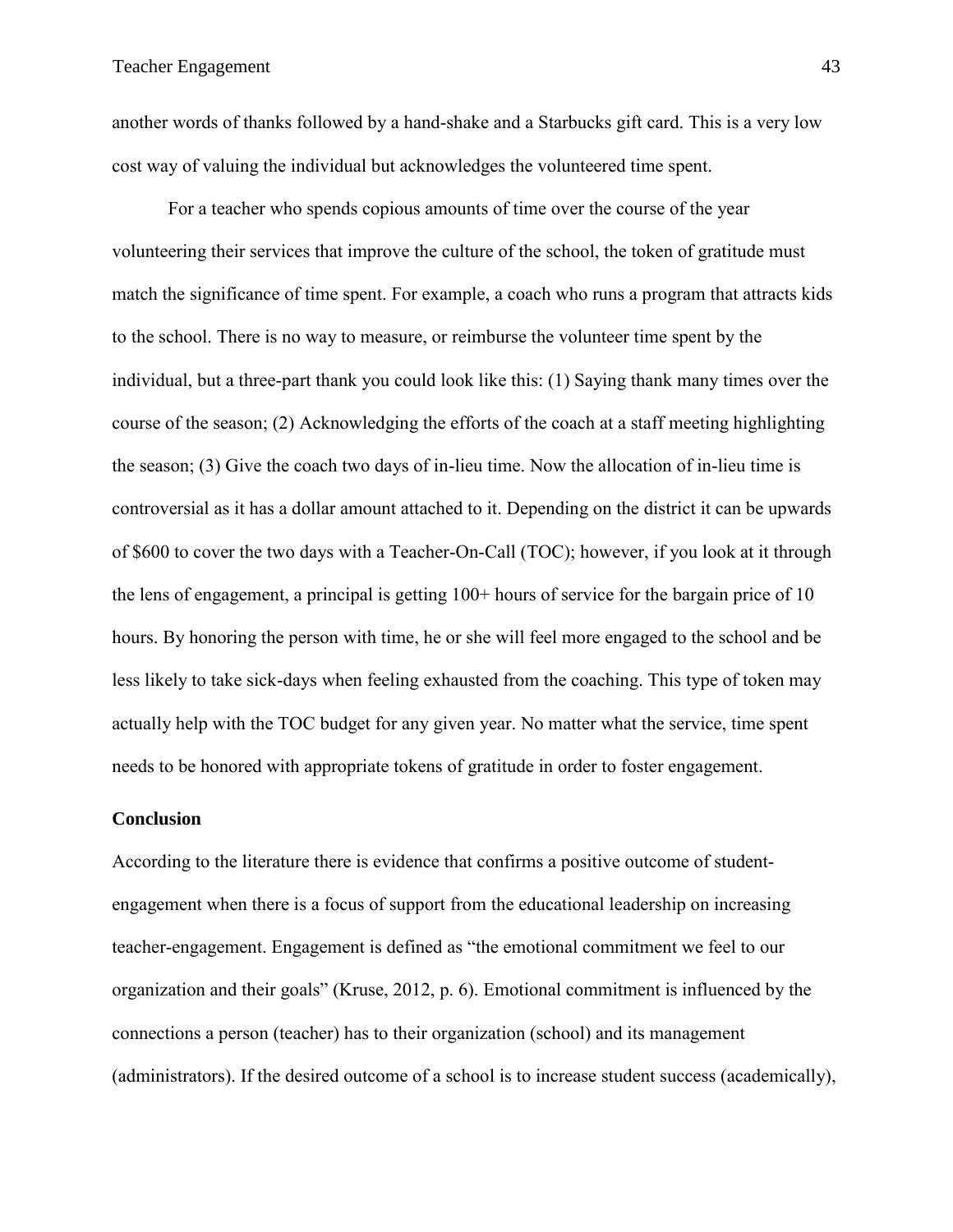then an emphasis increasing the engagement levels of students is important; however, increasing the engagement levels of teachers is paramount in foster student-engagement. The desired equation of student success is:

### *Increasing Teacher Engagement=Increased Student Engagement=Increased Student Success*

Educational leadership needs to embrace their own vulnerability and create connections through communication and recognition with teachers in order to increase their engagement levels. Not only will engagement have a positive impact on the teaching environment, but both staff and students will feel a connection to overall vision and goals of their school.

Continued technological advancements and changes in both societal and social global perspectives have reconfigured what constitutes "having a job" means. People have the ability to work from home, decide what hours of the day they wish to "work", and make connections globally with the push of a button. This has created a conundrum for educators because we can no longer predict what jobs will be available in the future.

Fifty years ago, high school students graduated knowing perhaps 75 percent of what they would ever need to know to be successful in the workplace, the family, and the community. Today, the estimate is that graduates of our schools leave knowing perhaps 2 percent of what they will need to know in the years ahead – 98 percent is yet to come. (Barth, 2009, p. 204)

The concept of today's graduates "not knowing" the majority of what they will need to know has created a need for educational reform and is the catalyst to a realization that students graduating from high school are ill-prepared for the ever-changing world they are entering. Educational and business experts have recently identified this problem and have been pushing for this reform, or rather what Sir Ken Robinson (2010) calls an "educational revolution". There have been many reforms in education to date which have changed the model. These reforms were necessary at the time but they all had the same goal of changing the way we teach and assess a student's abilities.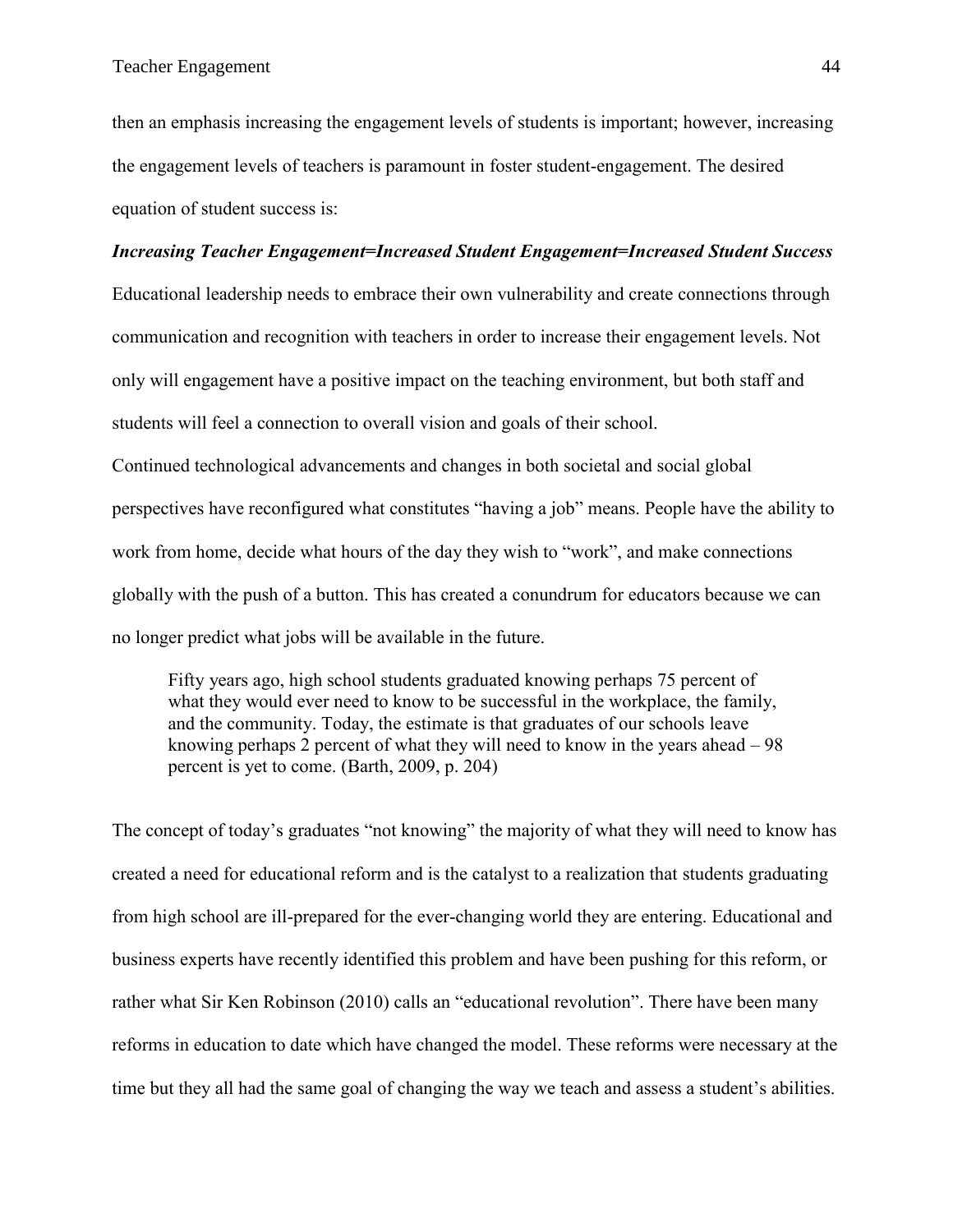To create a revolution in education, educators are going to have to change their mindset because "human communities depend on a diversity of talent, not a singular conception of ability" (Robinson, 2010). The concept of educating students to find their talents and help them to explore, advance, and find avenues of success using these talents is what I believe Robinson's revolution is talking about. The engagement of teachers needs to become a priority because we will be the ones to execute these changes in our classrooms.

The story I presented in chapter three about my own experiences confirms a need for an educational revolution because the jobs that educators are trying to prepare students for are not "traditional" in our industrialized society and perhaps, may not be "invented" yet. The reality is that our current model of educating students is not preparing them with the skills businesses are requiring of them. The leaders in business "lament that they must spend \$25 billion each year trying to teach recent graduates what they didn't learn in school" (Barth, 2009). According to Barth, the skills and abilities employees will need in the twenty-first century include the following: teamwork, problem solving, interpersonal skills, oral communication, listening, personal development, creative thinking, leadership, goal setting, writing, organizational effectiveness, computation, and reading. These skills for success are not a new or revolutionary concept. The perceived "successful" students have already developed these skills and are applying them to their educational aspirations. The vitality of success for those aforementioned "average" students is going to be predicated on creating an educational atmosphere where they are actively engaging in these 21<sup>st</sup> century skills. Teachers will need to implement new lessons and find ways to actively engage students in these skills, which is not as easy as it seems, but in this essay I have mapped out some of the ways forward.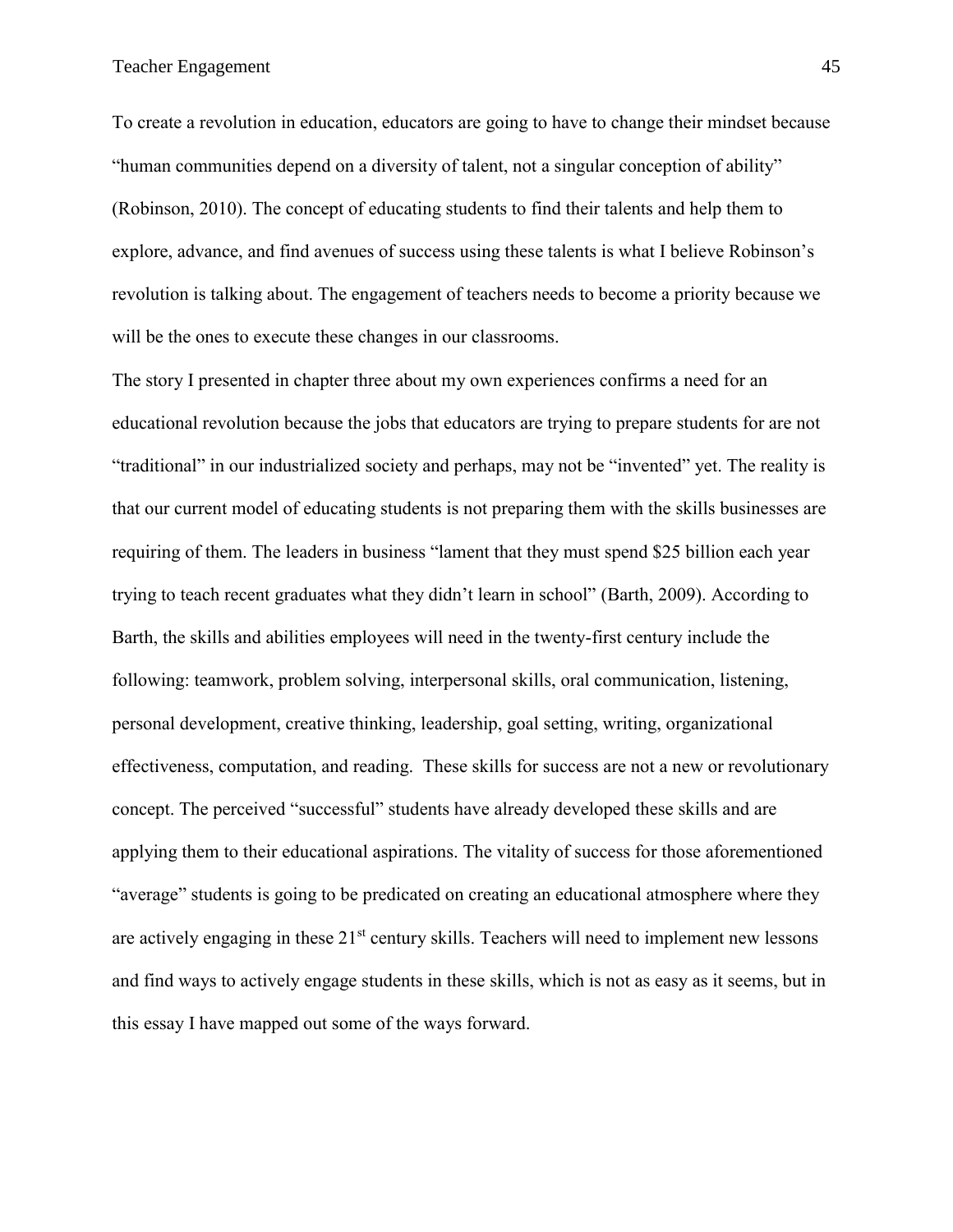### **References**

- <span id="page-52-0"></span>Ames, C. (1990). Motivation: What Teachers Need to Know. *Teachers College Record, Columbia University*, *91*(3), 409–421. Retrieved from http://www.unco.edu/cebs/psychology/kevinpugh/motivation\_project/resources/ames90.pdf
- Angelo, T. A., & Cross, P. K. (1993). Classroom Assessment Techniques. In *Classroom Assessment Techniques: A handbook for College Teachers* (Second). Retrieved from http://sloat.essex.edu/sloat/delete/contentforthewebsite/classroom\_assessment\_techniques.p df
- Ariely, D. (2013). Dan Ariely: What makes us feel good about our work? YouTube. Retrieved January 2, 2016, from https://www.youtube.com/watch?v=5aH2Ppjpcho&list=PLcrdIYb-QqFZ-\_24qSKQXz7OOaSoMo\_Ai&index=3
- Baron, D. (2008). Consensus Building: A Key to School Transformation. *Principal Leadership*, (February), 56–58. Retrieved from http://parkwayschools.net/CandD/CurriculumAreas/CTE/documents/Article.Consensus.Bld g0001.pdf
- Barth, R. S. (2009). Culture In Question. In *The Jossey-Bass Reader on Educational Leadership* (pp. 159–170). John Wiley & Sons. Retrieved from https://books.google.com/books?hl=en&lr=&id=iM6JdLiwMx0C&pgis=1
- Beatty, M. (2012). Student Engagement and Project Based Learning: Michelle Beatty at TEDxMCPSTeachers - YouTube. Retrieved December 31, 2015, from https://www.youtube.com/watch?v=T5WwKQGBXgI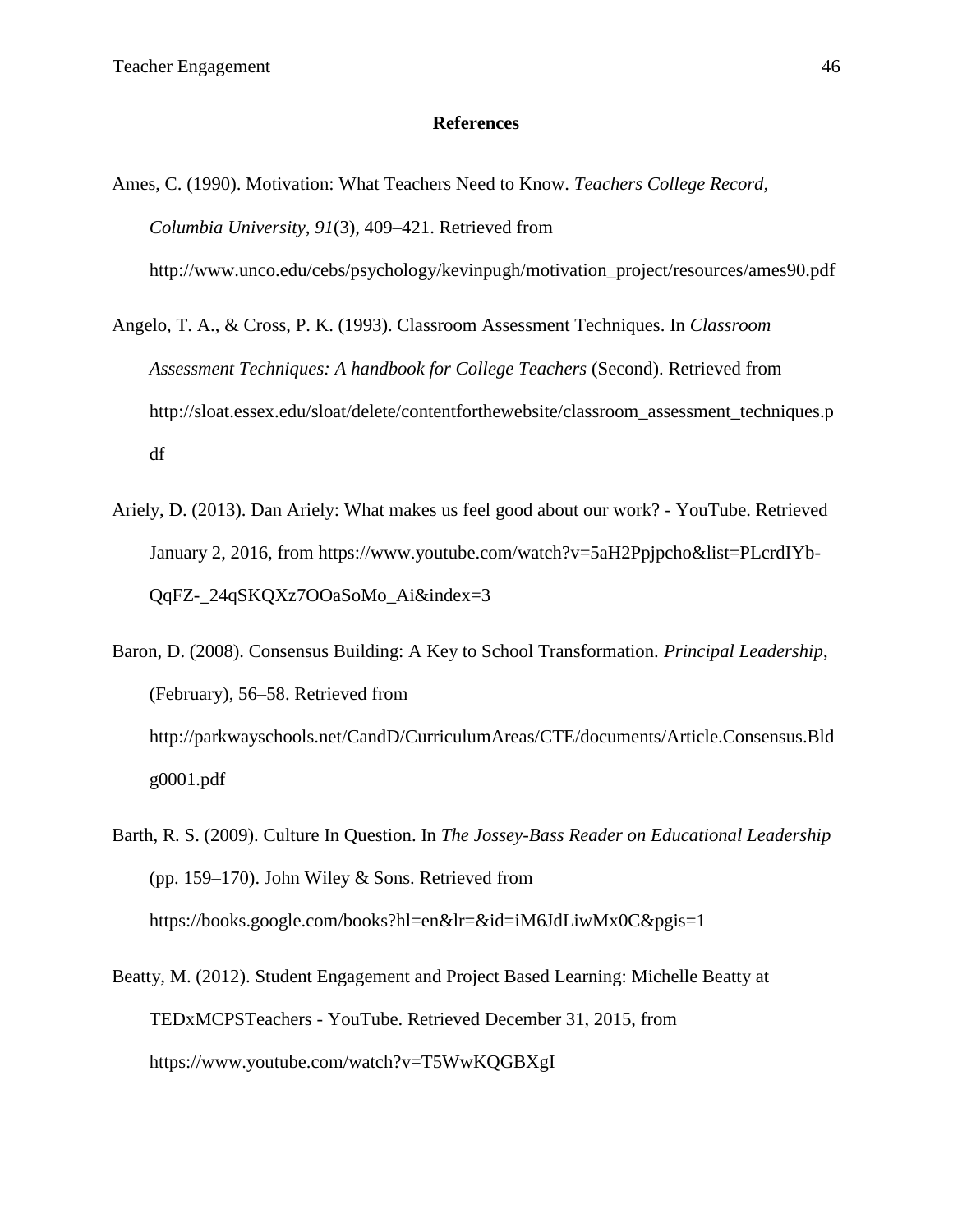- Brophy, J. (1982). Research on the Self-Fulfilling Prophecy and Teacher Expectations. *The Institute for Research and Teaching*, *85*(Number 4), 571–581. Retrieved from http://files.eric.ed.gov/fulltext/ED221530.pdf
- Brown, B. (2010). *The Gifts of Imperfection: Let Go of Who You Think You're Supposed to Be and Embrace Who You Are*. Hazelden, Center City, Minnesota. Retrieved from http://static1.ozone.ru/multimedia/book\_file/1007974283.pdf
- Brown, B. (2012). *Daring Greatly: How the Courage to Be Vulnerable Transforms the Way We Live, Love, Parent, and Lead*. Penguin Random House. Retrieved from http://keithdwalker.ca/wp-content/summaries/d-f/Daring Greatly.Brown.EBS.pdf

Campbell, J. (1972). *The hero with a thousand faces*. Princeton, NJ: Princeton University Press.

Chomsky, N. (1994). Naturalism and dualism in the study of language and mind. *International Journal of Philosophical Studies*, *2*(2), 181–209. http://doi.org/10.1080/09672559408570790

- Dede, C. (1996). Emerging Technologies and Distributed Learning. *The American Journal of Distance Education*, *10*(2), 4–36. Retrieved from http://citeseerx.ist.psu.edu/viewdoc/download?doi=10.1.1.136.1029&rep=rep1&type=pdf
- Dewey, J. (1904). The Relation of Theory to Practice in Education. Retrieved from http://people.ucsc.edu/~ktellez/dewey\_relation.pdf
- Education, M. of. (2014). Curriculum Redesign | Building Student Success BC's New Curriculum. Retrieved December 31, 2015, from https://curriculum.gov.bc.ca/rethinkingcurriculum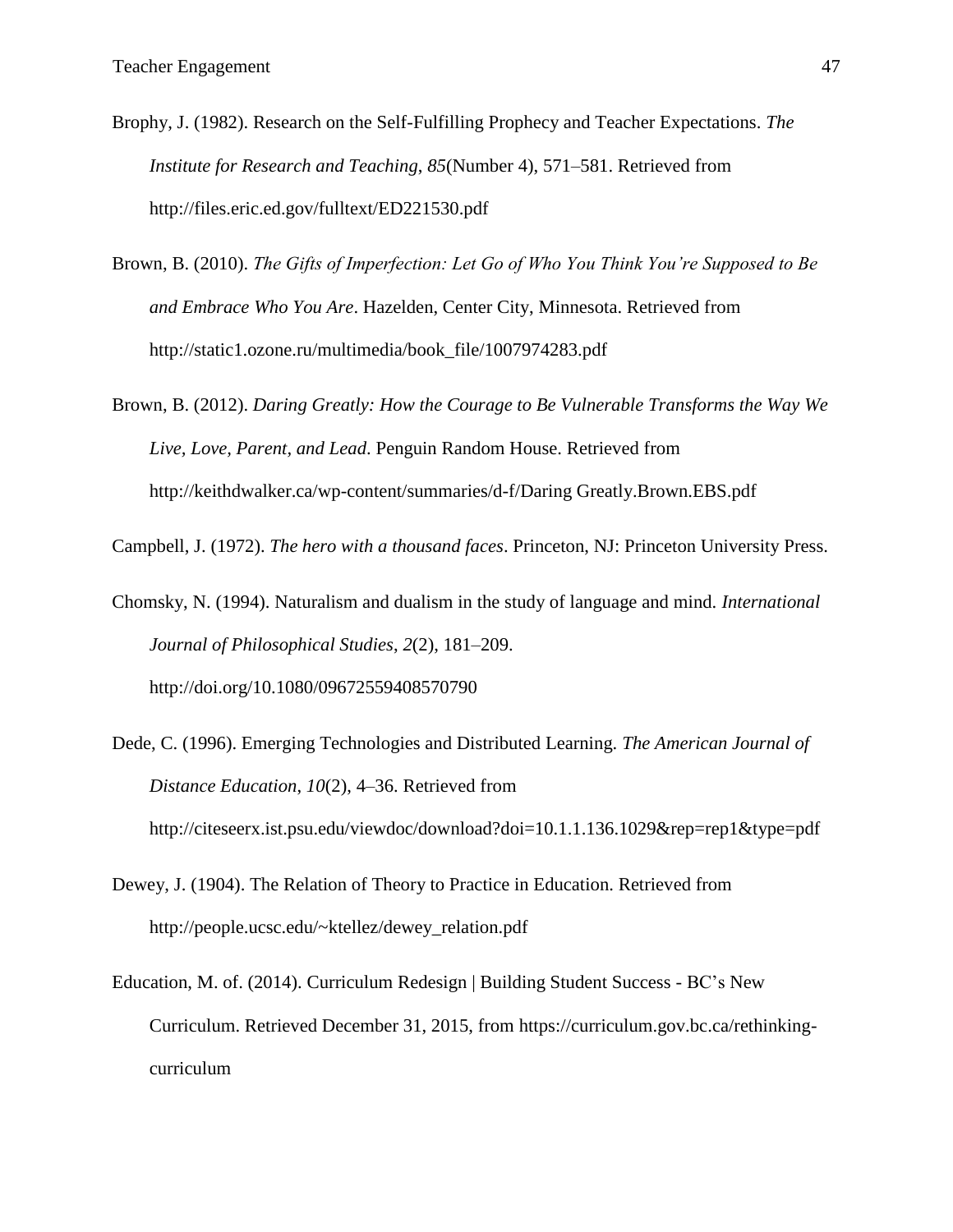Erikson, E. H., & Erikson, J. M. (1998). *The Life Cycle Completed (Extended Version)*. W. W. Norton. Retrieved from

https://books.google.com/books?hl=en&lr=&id=SKidSuluprgC&pgis=1

Fast, J. (2010). WGSS Teacher Skit Flash Mob - Don't Stop Believin' (Glee) - Christmas Skit 2010 - YouTube. Retrieved December 31, 2015, from https://www.youtube.com/watch?v=EfI4-zOgETE

Gagne, M., & Deci, E. (2005). Self-determination theory and work motivation. *Journal of Organizational Behaviour*, (26), 331–362. Retrieved from https://brainmass.com/file/1346222/Gagne+and+Deci+SelfdeterminationTheory%5b1%5d.pdf

- Gates, B. (2013). Bill Gates: Teachers need real feedback YouTube. Retrieved December 31, 2015, from https://www.youtube.com/watch?v=81Ub0SMxZQo
- Gottman, J. M. (2011). *The Science of Trust: Emotional Attunement for Couples*. W. W. Norton. Retrieved from https://books.google.com/books?hl=en&lr=&id=snLasQxFIo0C&pgis=1
- Graham, C. R. (2006). Blended Learning Systems: Definition, Current Trends, and Future Directions. In *Handbook of blended learning: Global Perspectives, local designs* (pp. 1– 32). Retrieved from http://www.click4it.org/images/a/a8/Graham.pdf
- Harter, J., & Schmidt, T. (2002). Business-Unit-Level Relationship Between Employee Satisfaction, Employee Engagement, and Business Outcomes: A Meta-Analysis. *Journal of Applied Psychology*, *87*(No. 2), 268–279. Retrieved from http://www.factorhappiness.at/downloads/quellen/s17\_harter.pdf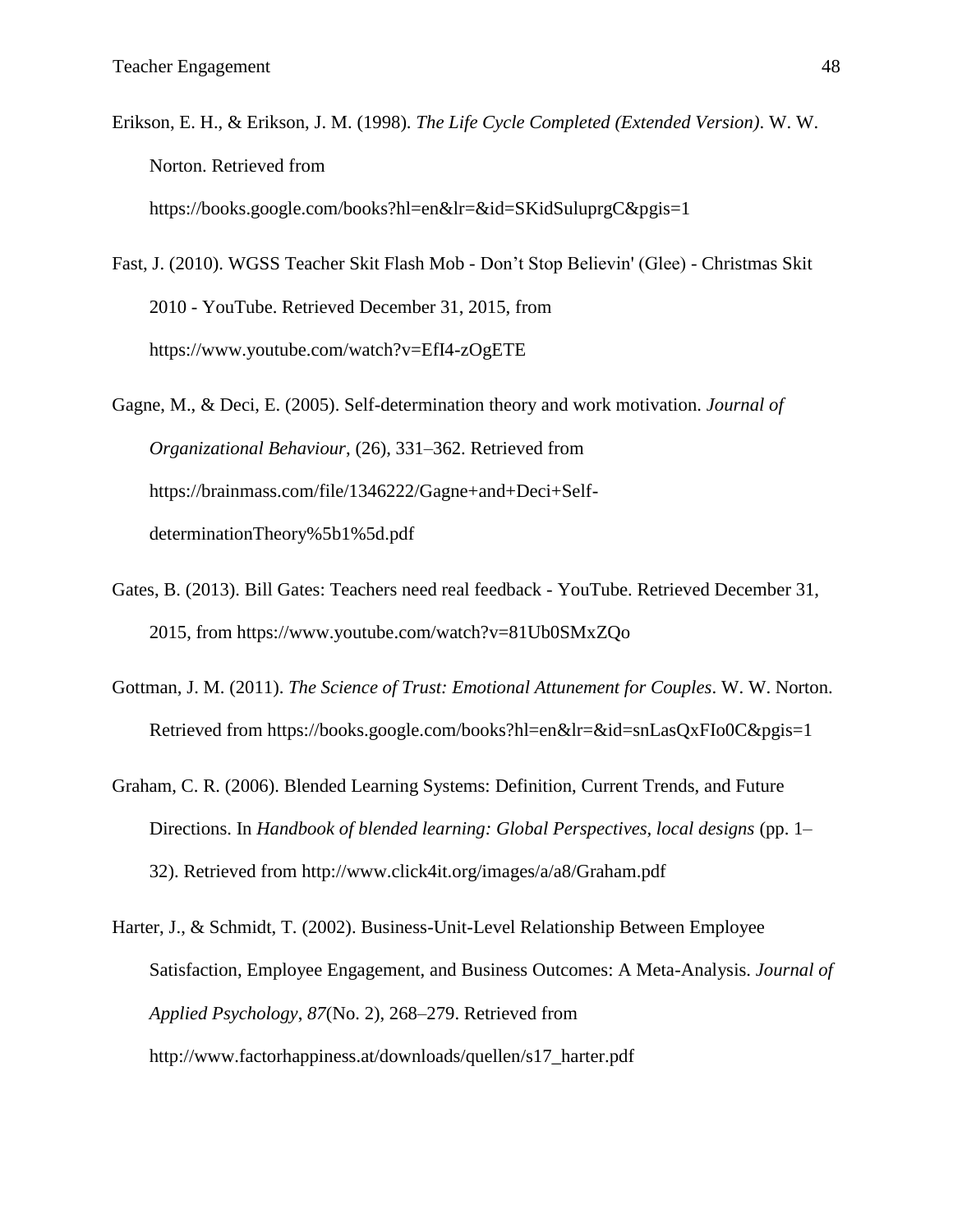Kesler, C. (2013). Genius Hour - Where Passions Come Alive - Genius Hour. Retrieved March 24, 2016, from http://www.geniushour.com/

Kolb, D. A. (1981). Learning Styles and Disciplinary Differences. *The Modern American College*, *1*, 232–255. Retrieved from http://learningfromexperience.com/media/2010/08/Learning-styles-and-disciplinarydifference.pdf

- Kolb, D. A. (1984). Experiential learning: experience as the source of learning and development. Retrieved January 16, 2016, from http://academic.regis.edu/ed205/kolb.pdf
- Kozlovic, G., Sahota, R., Balzer, A., Sargeant, J., & Coulbourn, D. (2013). *School District No. 35: Action Plan for Learning - Walnut Grove Secondary School*.

Kruse, K. (2012). *Employee Engagement 2.0: How to Motivate Your Team for High Performance - A Real-World Guide for Busy Managers*. CreateSpace Independent Publishing Platform. Retrieved from https://books.google.com/books?id=Oq2ItwAACAAJ&pgis=1

- Kruse, K. (2015). What Is The Definition of Employee Engagement? YouTube. Retrieved May 3, 2016, from https://www.youtube.com/watch?v=Uu7EG6EZeAM
- Locke, J. (1689). An Essay Concerning Human Understanding. Retrieved from http://affectreason-utility.com/1301/2/2.3/Locke\_Essay\_Concerning\_Human\_Understanding.pdf
- Maehr, M. L., & Midgley, C. (1991). Enhancing Student Motivation: A Schoolwide Approach. *Educational Psychologist*, *26*(3 & 4), 399–427. Retrieved from http://www.unco.edu/cebs/psychology/kevinpugh/motivation\_project/resources/maehr\_mid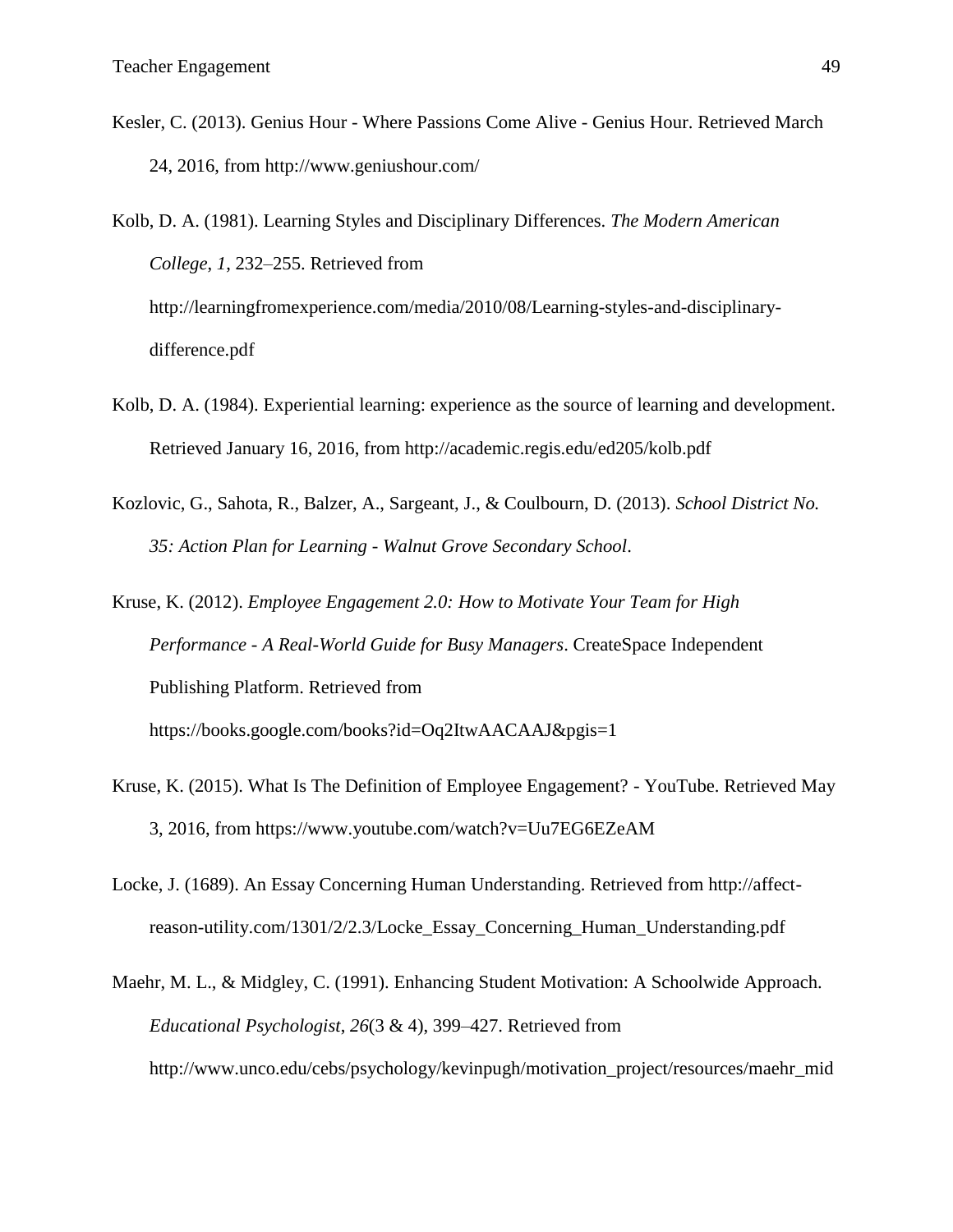gley91.pdf

- Montessori, M. (1948). *The Discovery of the Child*. Aakar Books. Retrieved from https://books.google.com/books?hl=en&lr=&id=G3EvGGUKS14C&pgis=1
- Moore, K. (2014). Schools for student engagement -- the main ingredient | Kim Moore | TEDxTampaRiverwalk - YouTube. Retrieved December 31, 2015, from https://www.youtube.com/watch?v=VYEhLu7F8mo
- Musallam, R. (2015). Ramsey Musallam Student Engagement: Sparking Student Curiosity YouTube. Retrieved December 31, 2015, from https://www.youtube.com/watch?v=mLYTO559WBk
- Ogilvie, B. (2014). *ConnectZone.org*. InsideOut Media.
- Palmer, P. J. (2010). *The Courage to Teach: Exploring the Inner Landscape of a Teacher's Life*. John Wiley & Sons. Retrieved from https://books.google.com/books?hl=en&lr=&id=pZsWyb31oBwC&pgis=1
- Pashler, H., McDaniel, M., Rohrer, D., & Bjork, R. (2008). Learning Styles: Concepts and Evidence. *Psychological Science in the Public Interest*, *9*(3), 106–119. Retrieved from http://steinhardtapps.es.its.nyu.edu/create/courses/2174/reading/Pashler\_et\_al\_PSPI\_9\_3.pd f
- Piaget, J. (1964). Part I: Cognitive development in children: Piaget development and learning. *Journal of Research in Science Teaching*, *2*(3), 176–186. http://doi.org/10.1002/tea.3660020306

Pierson, R. (2013). Rita Pierson: Every kid needs a champion - YouTube. Retrieved December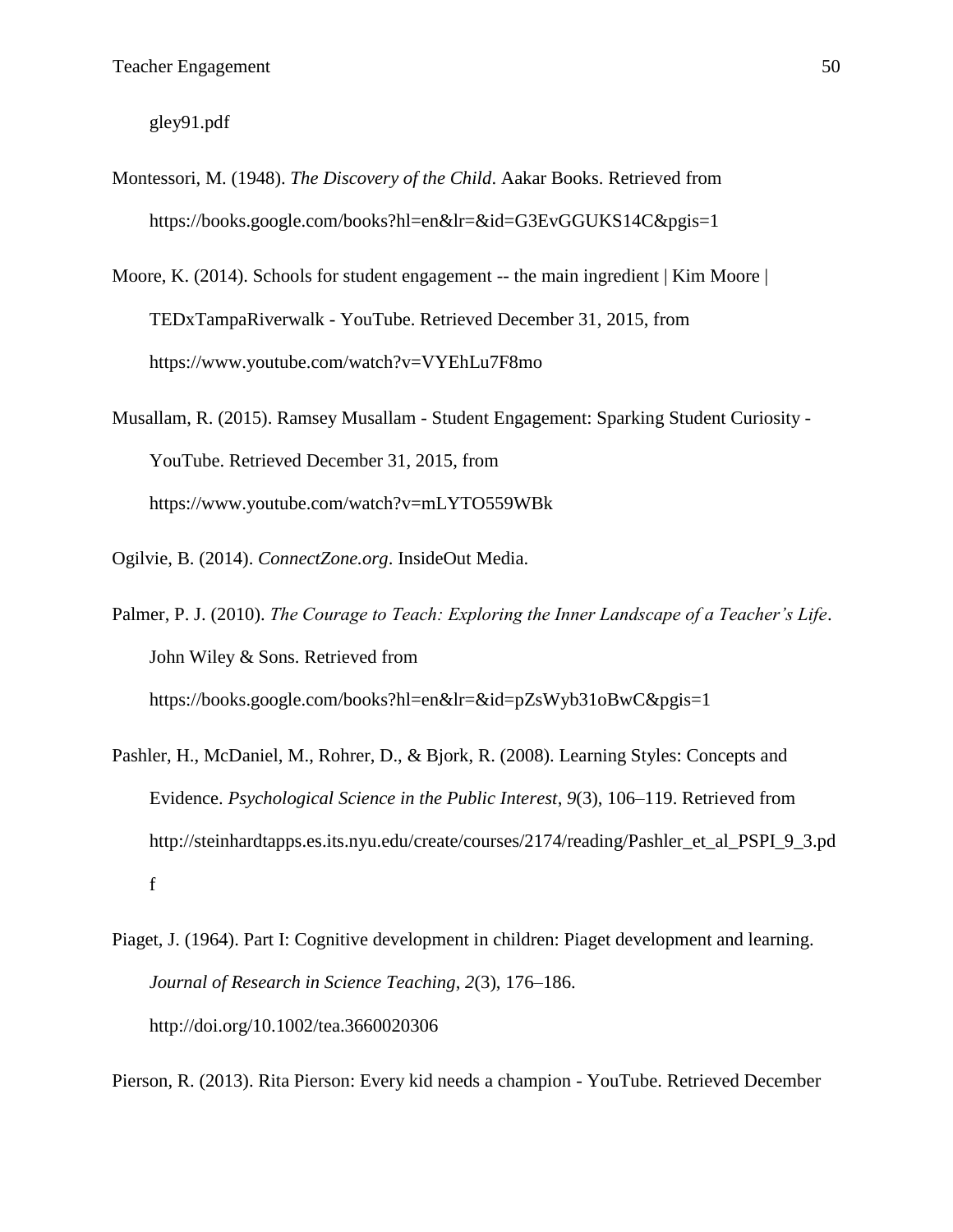31, 2015, from https://www.youtube.com/watch?v=SFnMTHhKdkw

Pink, D. (2013). Driving Employee Engagement | Daniel Pink - YouTube. Retrieved December 31, 2015, from https://www.youtube.com/watch?v=x8PsRWvJz00

Race, K. (2015). Generation Stress: From Surviving to Thriving | Kristen Race | TEDxMileHigh - YouTube. Retrieved May 3, 2016, from https://www.youtube.com/watch?v=7jRND5IU3Qg

Robinson, K. (2010). Sir Ken Robinson: Bring on the learning revolution! - YouTube. Retrieved December 31, 2015, from https://www.youtube.com/watch?v=r9LelXa3U\_I

Rousseau, J. J. (1762). *In Emile: Or, On Education*.

- Seijts, G., & Crim, D. (2006). What engages employees the most or, The Ten C's of employee engagement. *Ivey Business Journal*, (March/April), 1–5. Retrieved from http://www.ifcaonline.com/wordpress2/wp-content/uploads/2013/10/Ten-Cs-of-Employee-Engagement.pdf
- Sinek, S. (2011). TED TALK: Simon Sinek tell us how great leaders inspire us YouTube. Retrieved January 14, 2016, from https://www.youtube.com/watch?v=pI0cJdOzUcQ&list=PLcrdIYb-QqFZ- \_24qSKQXz7OOaSoMo\_Ai
- Skinner, E., & Belmont, M. (1993). Motivation in the Classroom: Reciprocal Effects of Teacher Behavior and Student Engagement Across the School Year. *American Psychological Association, Inc.*, *85*, 571–581. Retrieved from http://mtpisgahms.scsk12.org/~ckelsey/teachers/Teachers/PD\_Articles\_files/Motivation in